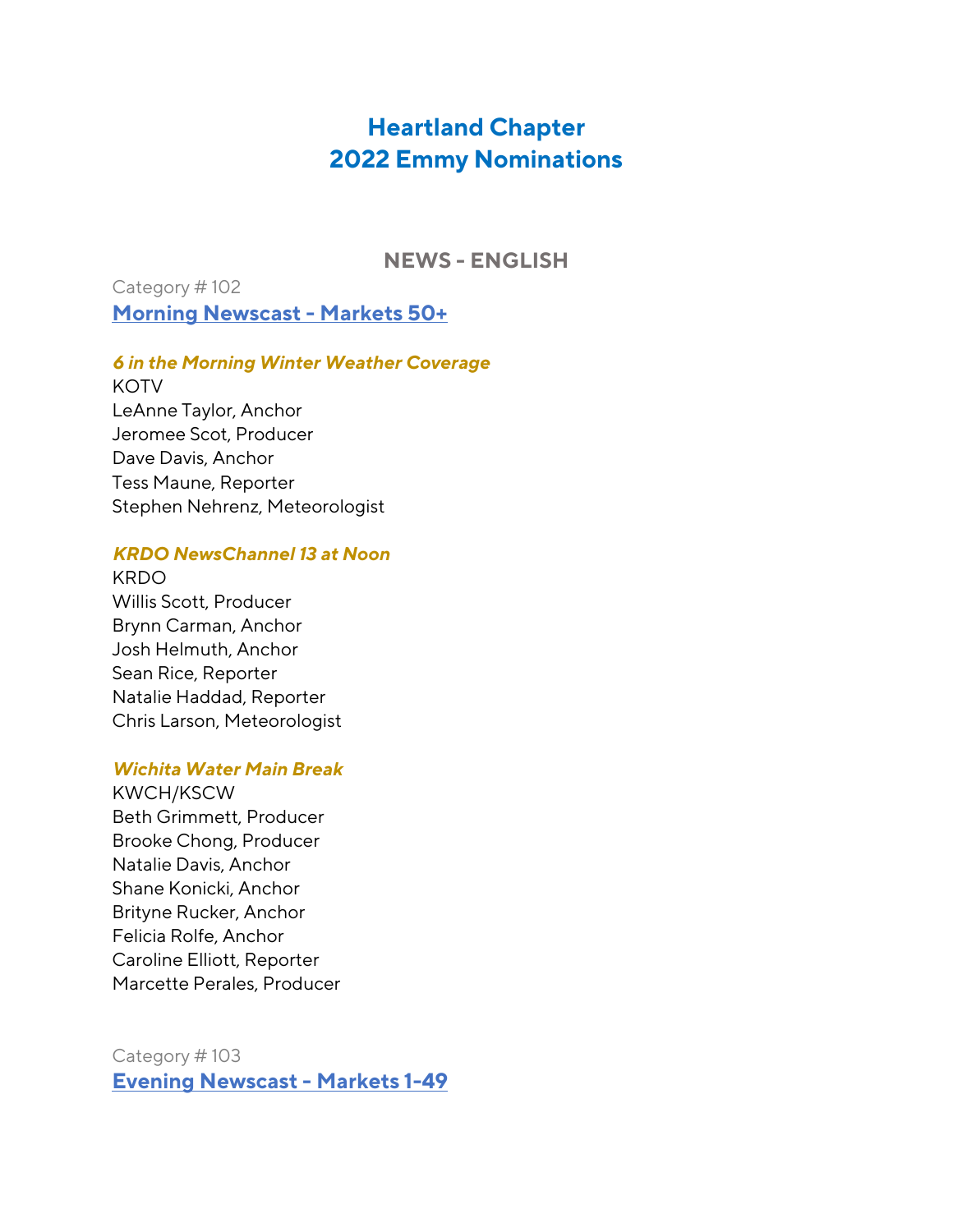### *FOX31 News at 9: Colorado Tornado*

#### KDVR

Gerard Carleton, Producer Christopher Falin, Producer Allison Soulvie, Director Dave Fraser, Meteorologist Courtney Fromm, Reporter Erika Gonzalez, Reporter Jeremy Hubbard, Anchor Keagan Harsha, Reporter Gerard Carleton, Producer Christopher Falin, Producer Allison Soulvie, Director Matt Mauro, Reporter Shawn Sienkiewicz, Photographer Gregory Nieto, Reporter

### *Honoring Those We Lost: Boulder Mass Shooting*

KMGH Alli Friedman, Writer Cierra Cotton, Reporter Adilene Guajardo, Reporter Sloan Dickey, Reporter

#### *How Many More?*

KMGH Jon Ewing, Producer Anne Trujillo, Anchor Shannon Ogden, Anchor

#### *Plane Parts Fall From Sky*

**KCNC** Rachel Smith, Producer

### Category # 104

**Evening Newscast - Markets 50+**

## *KETV NewsWatch 7 at 5:00*

KETV Amsley Senkbeil, Producer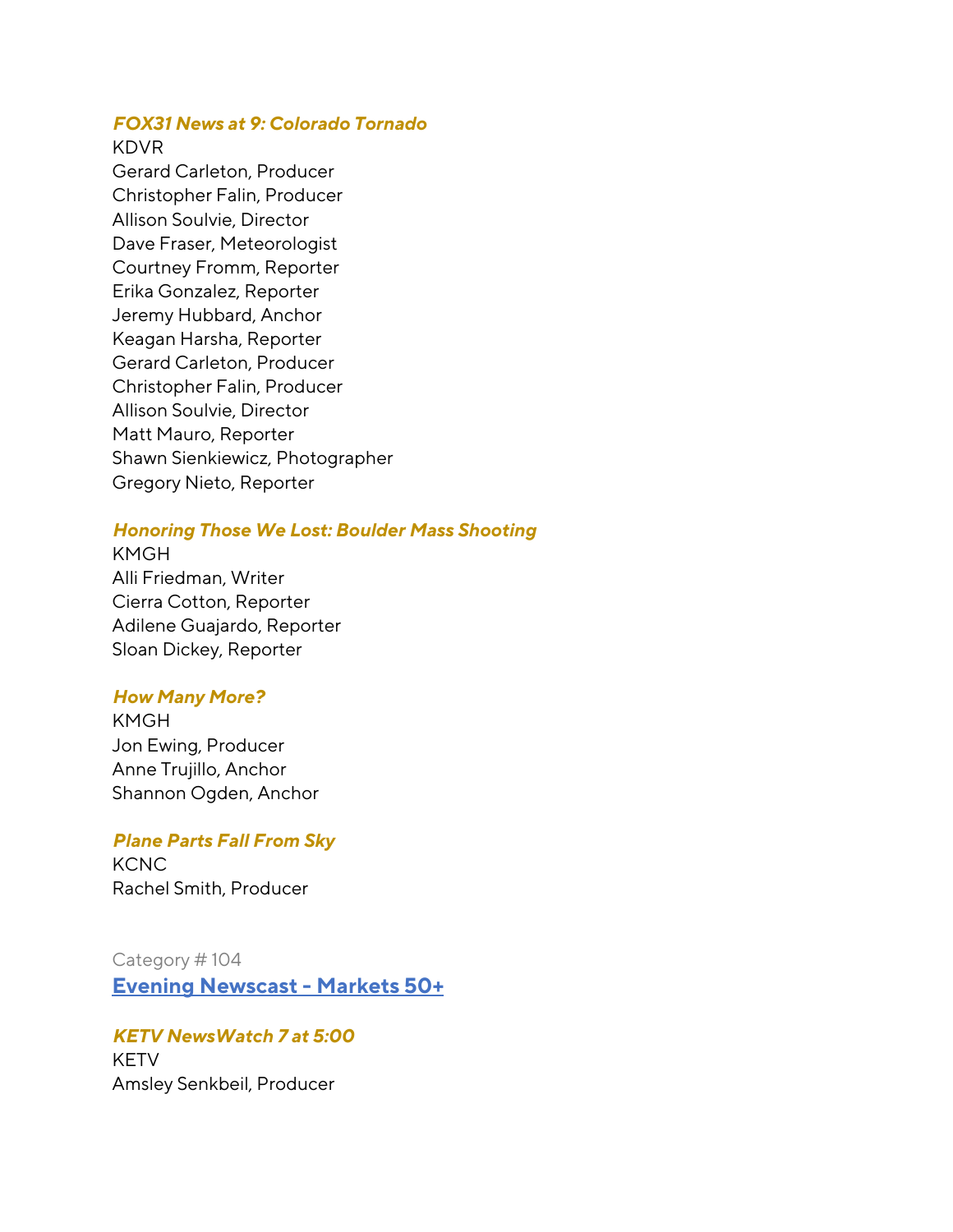### *News On 6 at 10: A Somber Centennial*

**KOTV** Amina Switzer, Producer Mark Pinkerton, Producer

### *The Execution of John Grant*

KJRH Shea Smith, Producer Karen Larsen, Anchor Andrew Barker, Senior Editor Sharon Phillips, Reporter Marisa Wojtalewicz, Photographer

#### *Tragedy in Muskogee*

KJRH Garrett Weindorf, Producer Shea Smith, Producer Karen Larsen, Anchor Brady Halbleib, Reporter Jeanette Quezada, Reporter Andrew Barker, Senior Editor

Category # 105 **News Special**

#### *1921 Tulsa Race Massacre: The History and the Hope*

KOKI Shae Rozzi, Anchor Phillip Price, Producer Brett Neace, Photojournalist/Editor David Newbury, Editor Lee Carter, Photojournalist/Editor Janna Clark, Reporter

### *Cold No More*

KMGH Jason Gruenauer, Anchor/Producer Josh Whitston, Photojournalist Landon Haaf, Producer Chad Skinner, Technical Producer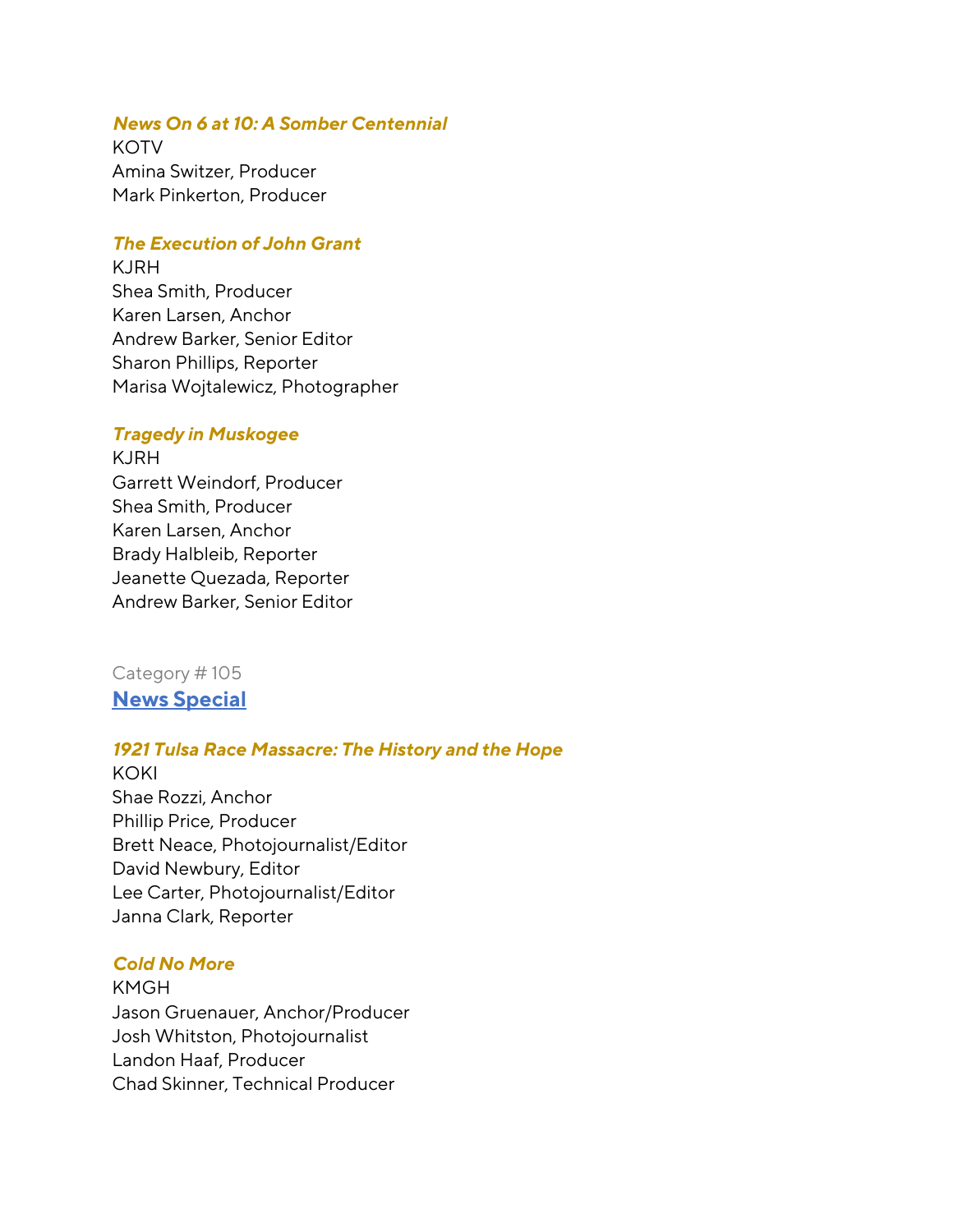### *KOCO Chronicle: The Grit of Greenwood*

KOCO

Jason Hackett, Anchor Maddi Ward, Editor Jenyann Roig, Producer Samuel Carrillo, Photojournalist Mark Fryklund, Photojournalist Walter Guthrie, Photojournalist Chris Lee, Photojournalist

### *Scarred: Lessons from Cameron Peak*

**KCNC** Dillon Thomas, Producer Lauren Sklba, Producer Laura Phillips, Producer

## *Tulsa Race Massacre: 100 Years Later*

**KOTV** Mark Pinkerton, Producer Brian Smallwood, Associate Producer Craig Day, Anchor/Reporter Amy Slanchik, Reporter LeAnne Taylor, Reporter Tess Maune, Reporter Dave Davis, Reporter Chinh Doan, Reporter Scott Pfeil, Photojournalist Tyler Owens, Editor

Category # 106 **Daily News Report - Single Shift**

#### *158 Days*

KUSA Chris Hansen, Photojournalist Chris Vanderveen, Reporter

### *Everyone Should Have Met Lynn Murray*

KUSA Steve Staeger, Producer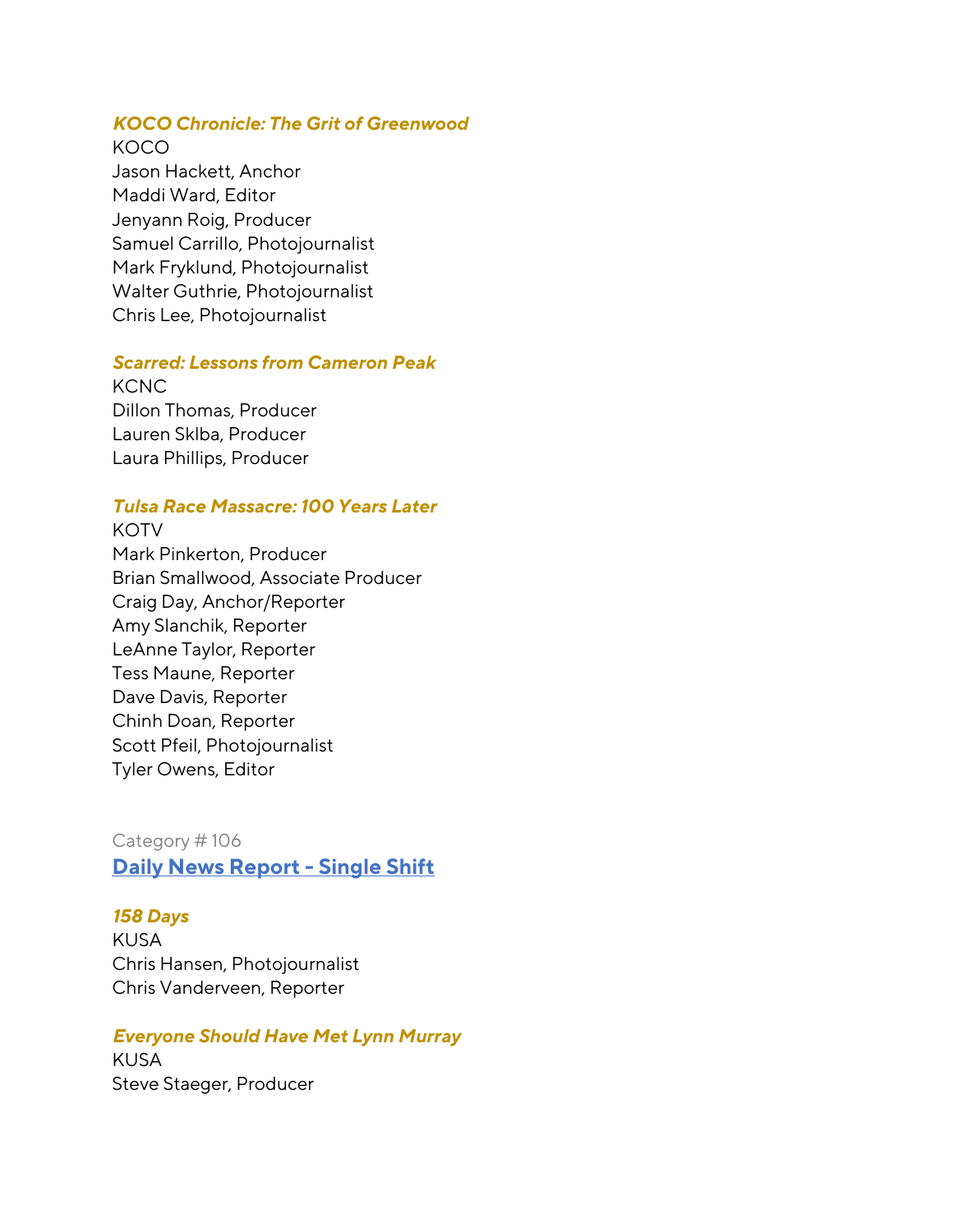## *Heroes-eye view of the Marshall Fire: Boulder County releases body camera footage*

KDVR Rogelio Mares, Multi Media Journalist

## *More than a Leather Wallet*

**KRDO** Natalie Haddad, Reporter

Category # 107

**Hard News Report - No Production Time Limit**

## *Calwood Insurance Struggle*

KUSA Michael Grady, Producer Katie Eastman, Reporter

## *Olivia Gant*

KUSA Chris Hansen, Photojournalist Chris Vanderveen, Reporter

## *Sheneen McClain - a Mother's Story*

KUSA Jason Vaz, Photographer/Editor Alexandra Lewis, Reporter

Category # 151 **Breaking News/Spot News - Single Report**

### *Clinton Tornado*

KWTV David Payne, Meteorologist Lacey Swope, Meteorologist

### *Marshall Fire*

KDVR Allison Soulvie, Director Patrick Hurteau, Director Gerard Carleton, Producer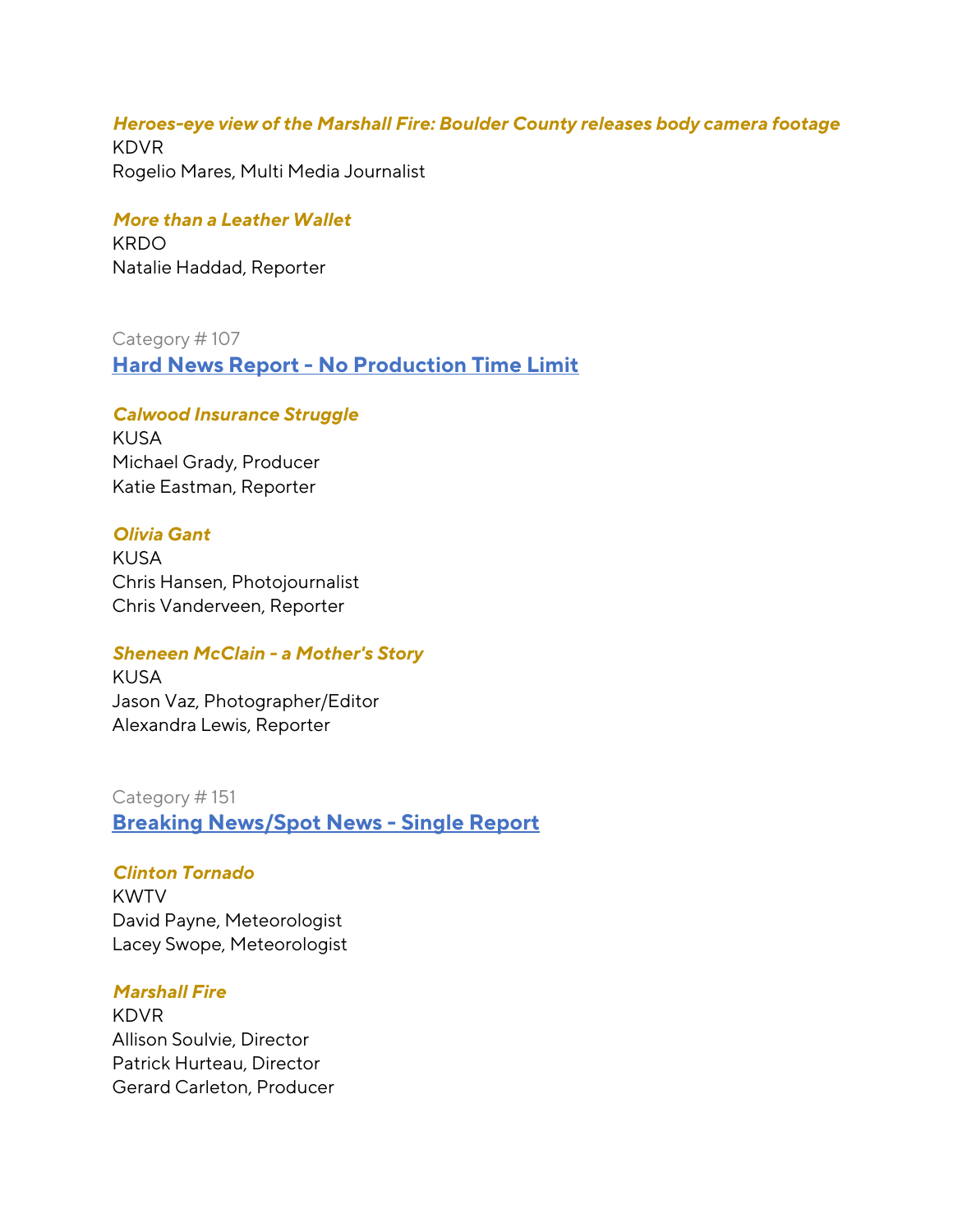Patrick Mueller, Producer Quinn Salyards, Producer Morgan Pawl, Producer Christopher Falin, Producer Mike Horvath, Editor Daniel Harlan, Coordinating Producer Rachel Turnock, Coordinating Producer Erika Gonzalez, Anchor Dave Fraser, Meteorologist

#### *Chase Turns Into Demolition Derby*

KFOR Patrick Spencer, Producer Kevin Ogle, Anchor Joleen Chaney, Anchor Mason Dunn, Reporter Courtney Landsberger, Producer Kevin Cosby, Director Austin Breasette, Reporter Kyle Vincent, Photographer

### *Handcuffed & In A Hurry*

KFOR Patrick Spencer, Producer Courtney Landsberger, Producer Joleen Chaney, Anchor Austin Breasette, Reporter Marc Dillard, Photographer Kevin Cosby, Director Mason Dunn, Reporter Jordan Bickerstaff, Photographer Kevin Ogle, Anchor

Category # 110 **Continuing Coverage**

*Firefighting Plane Crash* KUSA Marc Sallinger, Reporter Austyn Knox, Photojournalist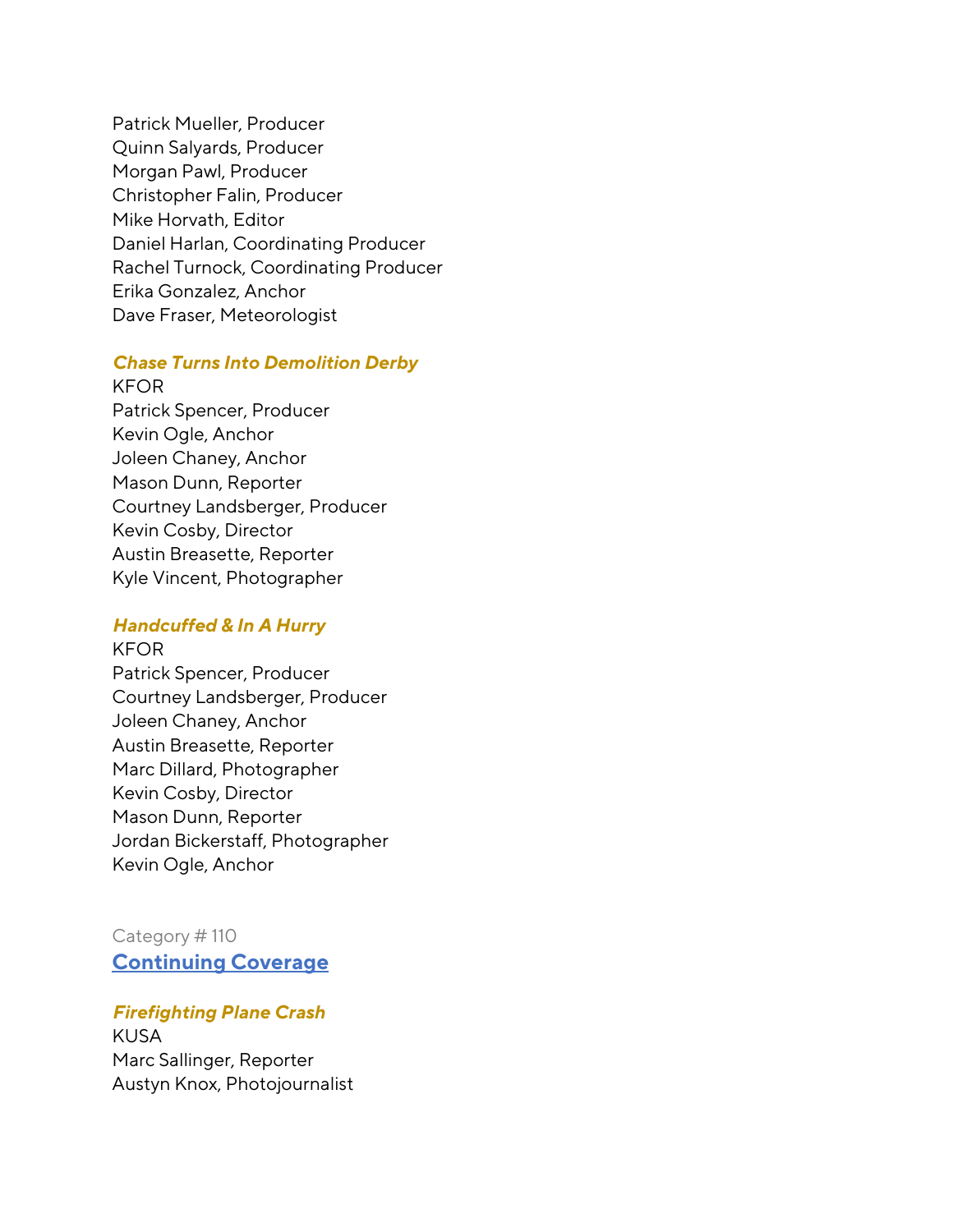# *Sedated 2021: The Continuing Two-Year Investigation that Led to a New State Law*

KDVR Lori Jane Gliha, Investigative Producer Noah Skinner, Investigative Photographer

### *Tasered Without Warning or Justification*

KDVR Rob Low, Producer Isaias Medina, Photojournalist

### *Waiting Hours When Seconds Count*

KFOR Ali Meyer, Reporter Kevin Josefy, Photojournalist Travis Schutten, Photojournalist Steve Johnson, Producer

## Category # 111 **Team Coverage**

#### *All Hands on Deck*

KMGH Sloan Dickey, Reporter Shannon Ogden, Anchor Jessica Porter, Anchor Russell Haythorn, Reporter Veronica Acosta, Reporter William Peterson, Photojournalist Drew Smith, Photojournalist Bayan Wang, Reporter John Henderson, Photojournalist Eric English, Photojournalist Mike Nelson, Meteorologist Cameron Duckworth, Photojournalist Mark Wisner, Director Samantha Randel, Director Stephen Dix, Producer

#### *Boulder Grocery Store Shooting*

KUSA Tess Wagner, Producer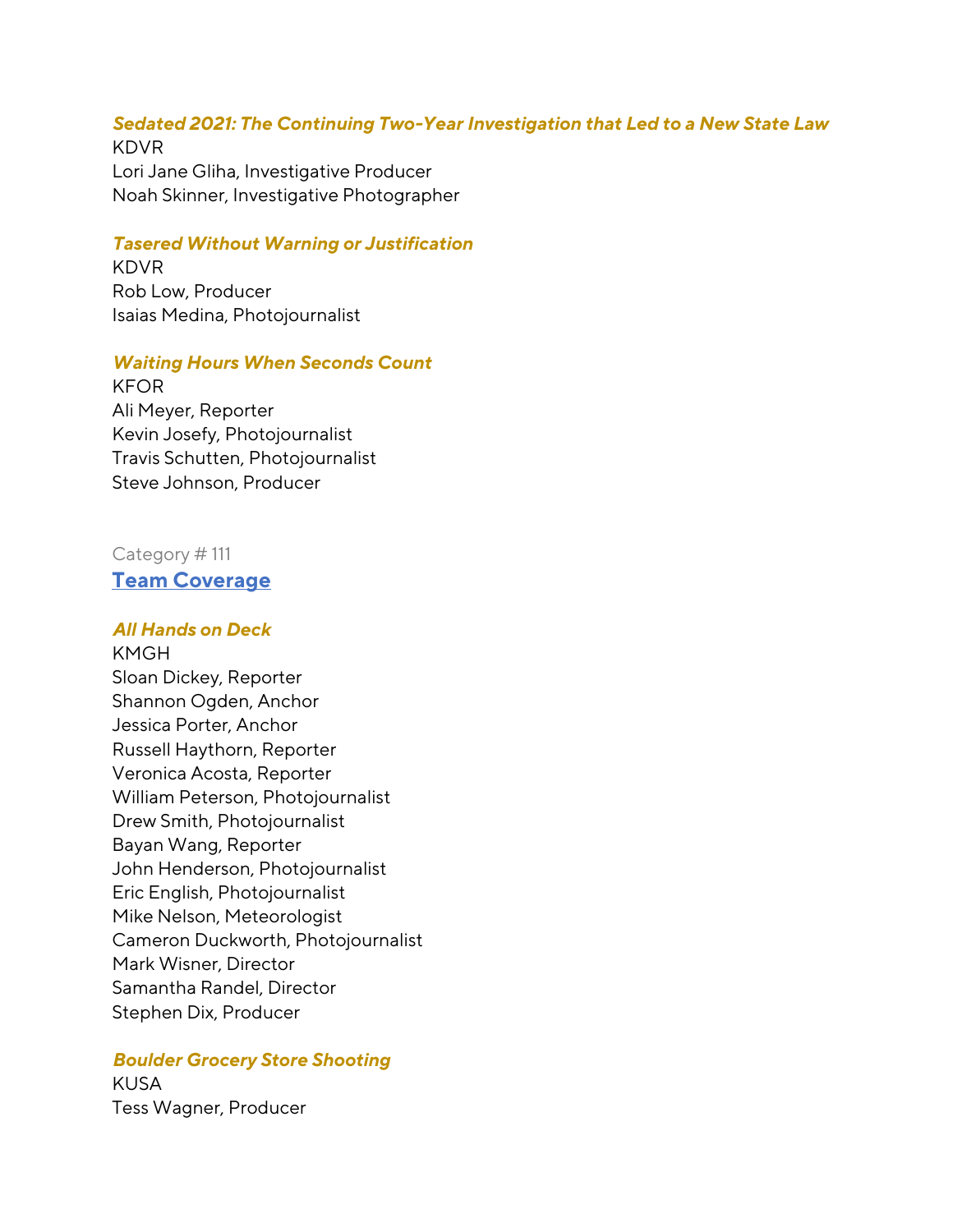Nathan Higgins, Producer Kyle Clark, Anchor Kim Christiansen, Anchor Tom Green, Anchor Steve Staeger, Reporter Marc Sallinger, Reporter Taylor Schuss, Photojournalist

#### *Deadly Shooting At Grocery Store*

**KCNC** Kelly Werthmann, Anchor Conor McCue, Reporter Jeff Gurney, Producer

#### *Marshall Fire*

#### KDVR

Rico Romero, Photojournalist Michael Roberts, Photojournalist Aubrey Morse, Photojournalist Gerald Lawlor, Photojournalist Jonathan Frantz, Photojournalist Robert Beard, Photojournalist Byron Stewart, Photojournalist Stephen Wozny, Photojournalist Sarah White, Photojournalist Shawn Sienkiewicz, Photojournalist Shaul Turner, Reporter Rob Low, Reporter Evan Kruegel, Reporter Ashley Michels, Reporter Michael Konopasek, Reporter Courtney Fromm, Reporter Joshua Short, Reporter Gregory Nieto, Reporter Matt Mauro, Reporter Rachel Skytta, Reporter

#### *The day after the grocery store shooting*

KUSA Nathan Higgins, Producer Tess Wagner, Producer Jennifer Soules, Producer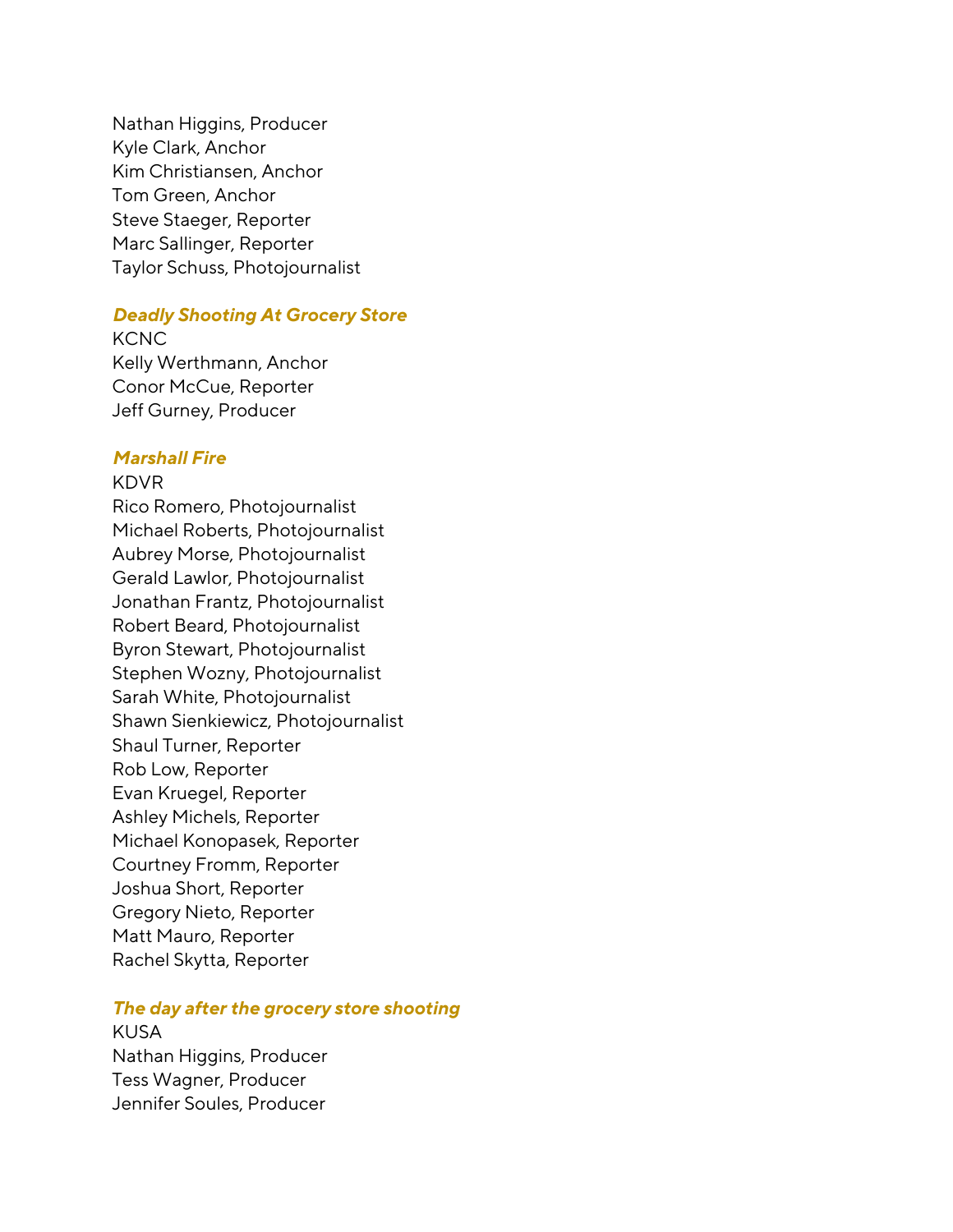Kim Christiansen, Anchor Geoff Sawtell, Editor Cyrus Allen, Editor Marc Sallinger, Reporter Kelly Reinke, Reporter Kathryn Johnson, Editor

### *This is What We Were Hoping Wouldn't Happen*

KUSA Erica Tinsley, Producer Sam Bergum, Producer Jen Soules, Producer Josh Aldredge, Producer Jerry Vancini, Director Tom Cole, Photojournalist Mike Grady, Photojournalist Tom Green, Anchor Kyle Clark, Field Anchor Noel Brennan, Reporter Angeline McCall, Field Anchor

Category # 112 **Investigative News - Single Report**

### *A Coroner's House of Horrors*

KMGH Tony Kovaleski, Investigative Reporter Franz Barraza, Photojournalist Joe Vaccarelli, Producer Michael Erickson, Investigative Photojournalist

#### *A Crash Waiting to Happen*

KUSA Kevin Vaughan, Investigative Producer Nicole Vap, Producer Anna Hewson, Photojournalist

### *Chasing a Money Mule*

KWCH Alex Flippin, Reporter George Taylor, Photojournalist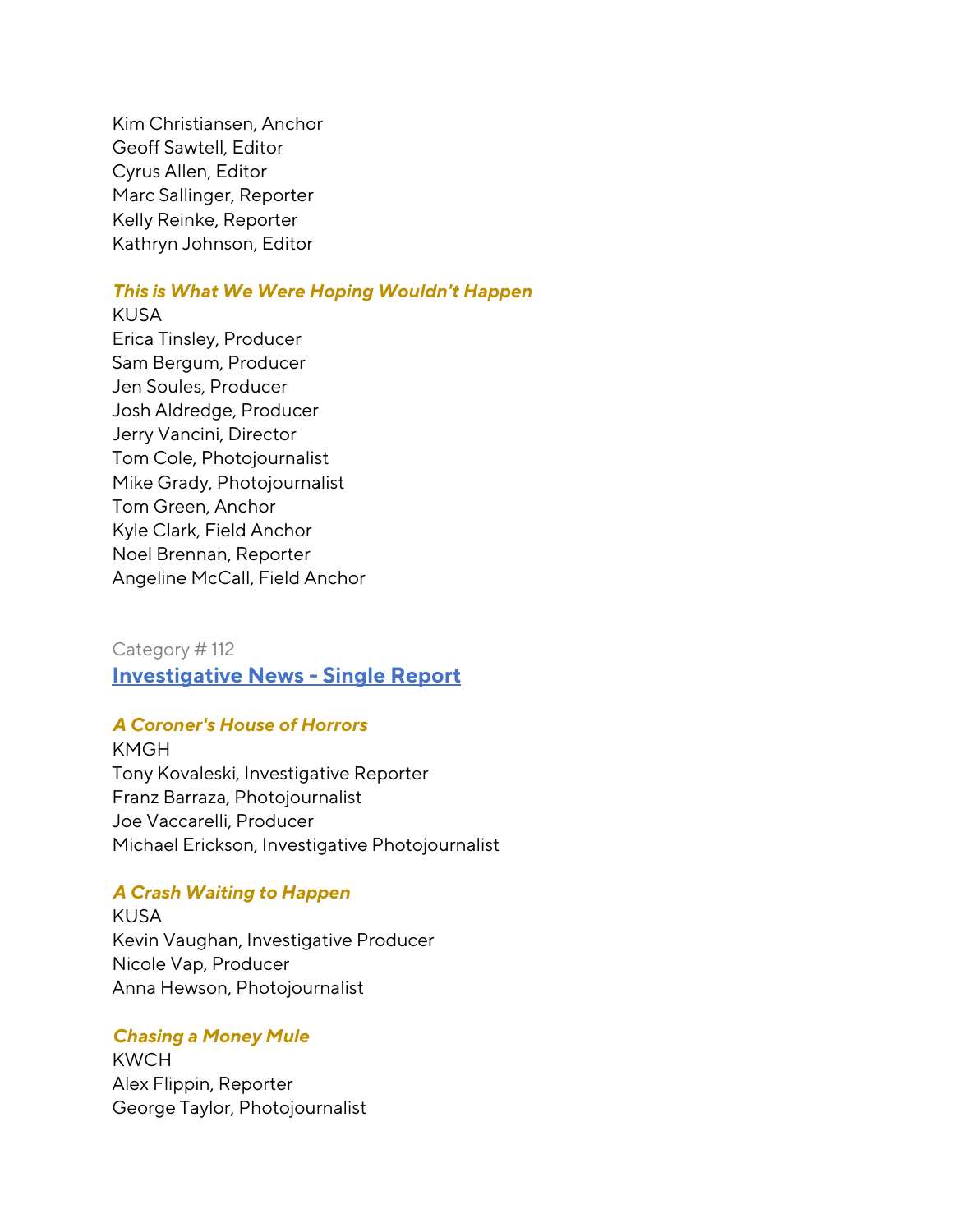### *Injected Against His Will and Against the Law*

KDVR Kevin Burr, Photographer Lori Jane Gliha, Investigative Producer

## *Overpaid Benefits*

**KCNC** Brian Maass, Reporter

### Category # 113

**Investigative News - Multiple Reports**

## *Prone*

KUSA Chris Vanderveen, Investigative Reporter Chris Hansen, Photojournalist Jeremy Carlisle, Motion Graphics Artist

## *Running out of Options*

KUSA Jeremy Jojola, Writer Anna Hewson, Photographer & Editor Zack Newman, Data Producer

### *Sedated*

KDVR Lori Jane Gliha, Investigative Producer Noah Skinner, Investigative Photographer

## *She Didn't Deserve To Die!*

KMGH Tony Kovaleski, Producer David Klugh, Investigative Producer Michael Erickson, Investigative Photojournalist Joe Vaccarelli, Investigative Producer Franz Barraza, Investigative Photojournalist

Category # 152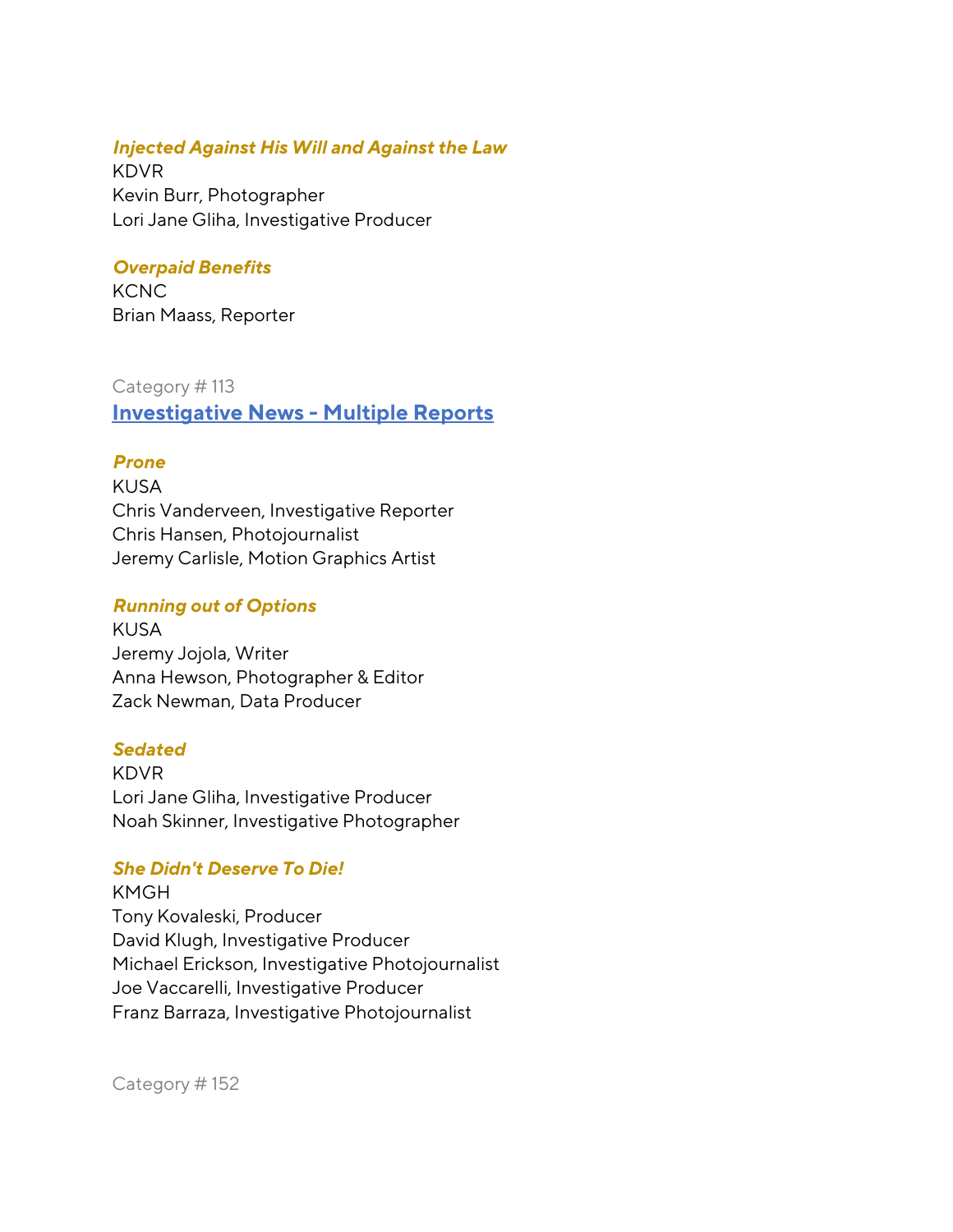## **News Report: Light Feature**

### *Dexter*

KUSA Anne Herbst, Photojournalist Steve Staeger, Reporter

## *For Cameron*

KUSA Thomas Cole, Editor Kim Christiansen, Reporter

## *Keaton's K Club*

KFOR Joleen Chaney, Reporter Mark Paris, Photojournalist Brian Caskey, Graphic Artist

## *The Culmination of Kindness and Love*

KMGH Eric Lupher, Writer James Dougherty, Photographer

### *The Kayak Kid*

KUSA Nelson Garcia, Producer Tom Cole, Editor

### *Red Dirt Diaries*

KWTV Michael Johnston, Photojournalist Karl Torp, Reporter

## Category # 153 **News Report: Serious Feature**

### *Peggy's Loss*

KUSA Chris Hansen, Photojournalist Kim Christiansen, Anchor/Reporter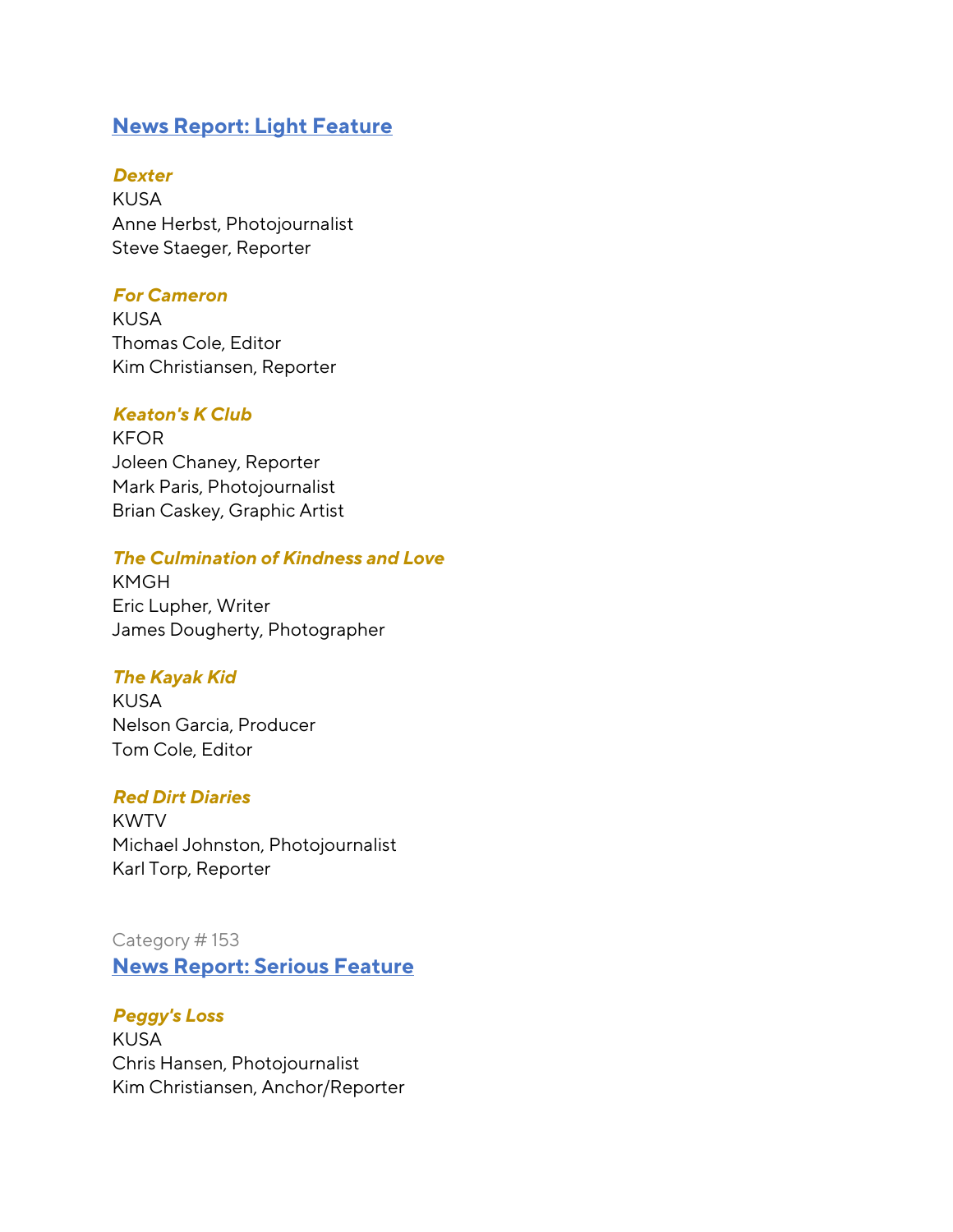### *The Shot*

KRDO Josh Helmuth, Reporter/Editor

### *A Time to Speak*

KFOR Joleen Chaney, Producer Marc Dillard, Editor Mark Paris, Photojournalist

### *The Warrior Way*

KUSA Jason Vaz, Photographer/Editor Natasha Verma, Reporter

Category # 154 **Business/Consumer News** 

## *Beer in the Time of COVID*

KUSA Anne Herbst, Editor Noel Brennan, reporter

## *DMV Data*

KUSA Chris Hansen, Photojournalist Chris Vanderveen, Investigative Reporter

## *Lights, Camera, Oklahoma!*

KWTV Dana Hertneky, Reporter Mike Weber, photojournalist Darrell Vannostran, Photojournalist

## *Tow the Line: Exposing Predatory Towing*

KMGH Jaclyn Allen, Reporter Franz Barraza, Photojournalist/Editor Joe Vaccarelli, Investigative Producer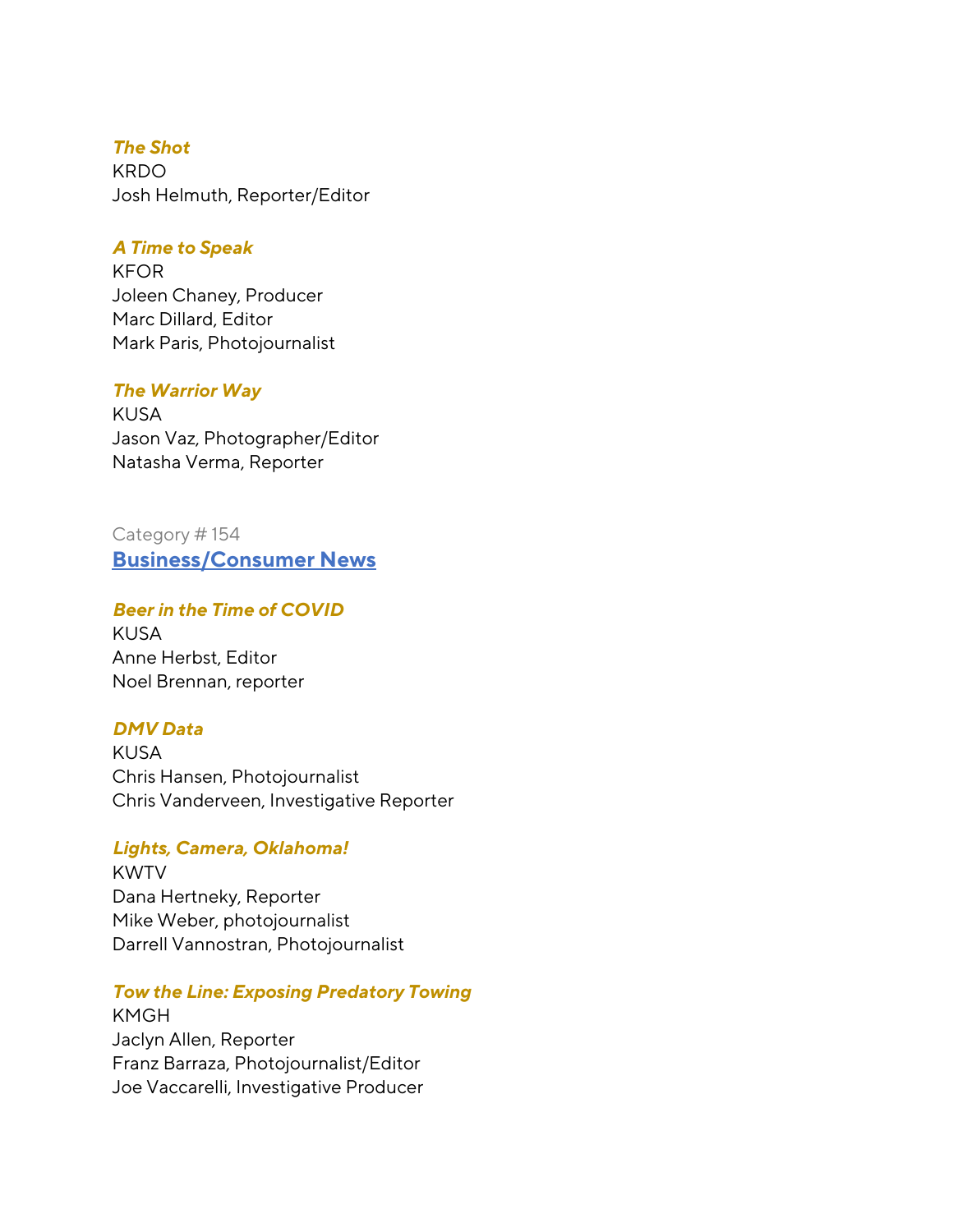Category # 155 **Crime News** 

### *Deputy Hutton*

KUSA Marc Sallinger, Reporter Foster Gaines, Photojournalist

### *Convicting a Serial Killer*

KWTV Lisa Monahan, Reporter Mike Weber, Photojournalist

### *Dumpster Dog (Part 1 & 2)*

KDVR Isaias Medina, Photojournalist Rob Low, Producer

### *Inmate in Limbo*

KFOR Brenna Campbell, Graphic Artist Ali Meyer, Reporter Kevin Josefy, Photojournalist Travis Schutten, Photojournalist

### *Literally Walking Free*

**KCNC** Shaun Boyd, Writer

## *The New "Get Out of Jail Free" Card*

KMGH Tony Kovaleski, Reporter Joe Vaccarelli, Producer Franz Barraza, Photojournalist Michael Erickson, Investigative Photojournalist/Editor

### *This video will shock your conscience*

KMGH Jennifer Kovaleski, Investigative Reporter Michael Erickson, Editor/Photojournalist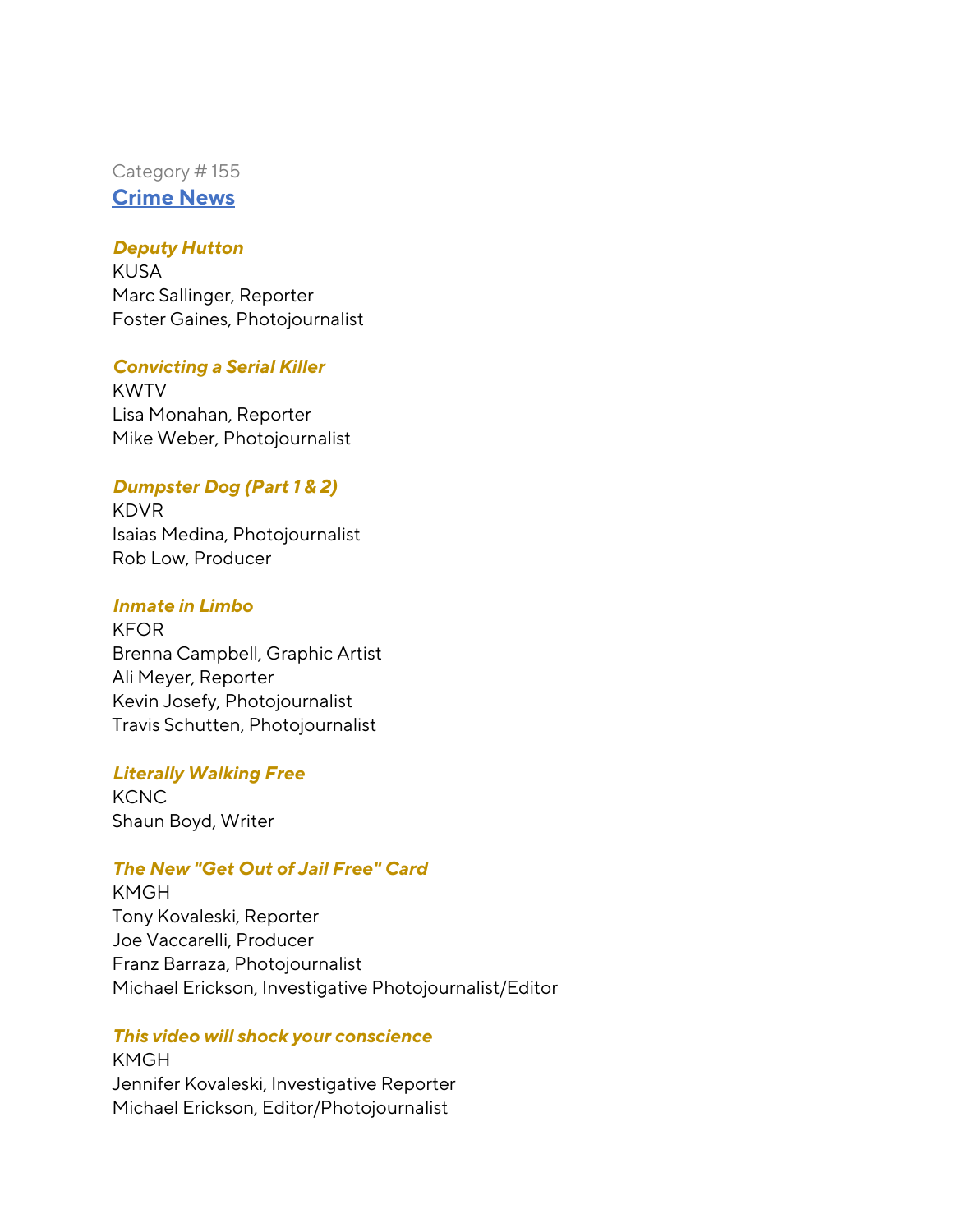### *Vincent Brown Murder*

KUSA Thomas Cole, Editor Nelson Garcia, Producer

Category # 123 **Diversity/Equity/Inclusion News** 

*Pain In A Postcard* KOKH Jasmine Anderson, co-producer Anthony West, co-producer

#### *Preserving Murals*

KUSA Thomas Cole, Editor

#### *San Luis Music*

KUSA Michael Grady, Producer Jaleesa Irizarry, Reporter

#### *The Lost Yearbook of 1921*

KTUL Lily Cummings, Reporter

Category # 156 **Education/Schools News** 

*Reinventing Algebra* **KCNC** Shaun Boyd, Reporter

*Gaggle in Schools* KDVR Lori Jane Gliha, Investigative Reporter

### *Natsu Puuku Ranch: Comanche Horse*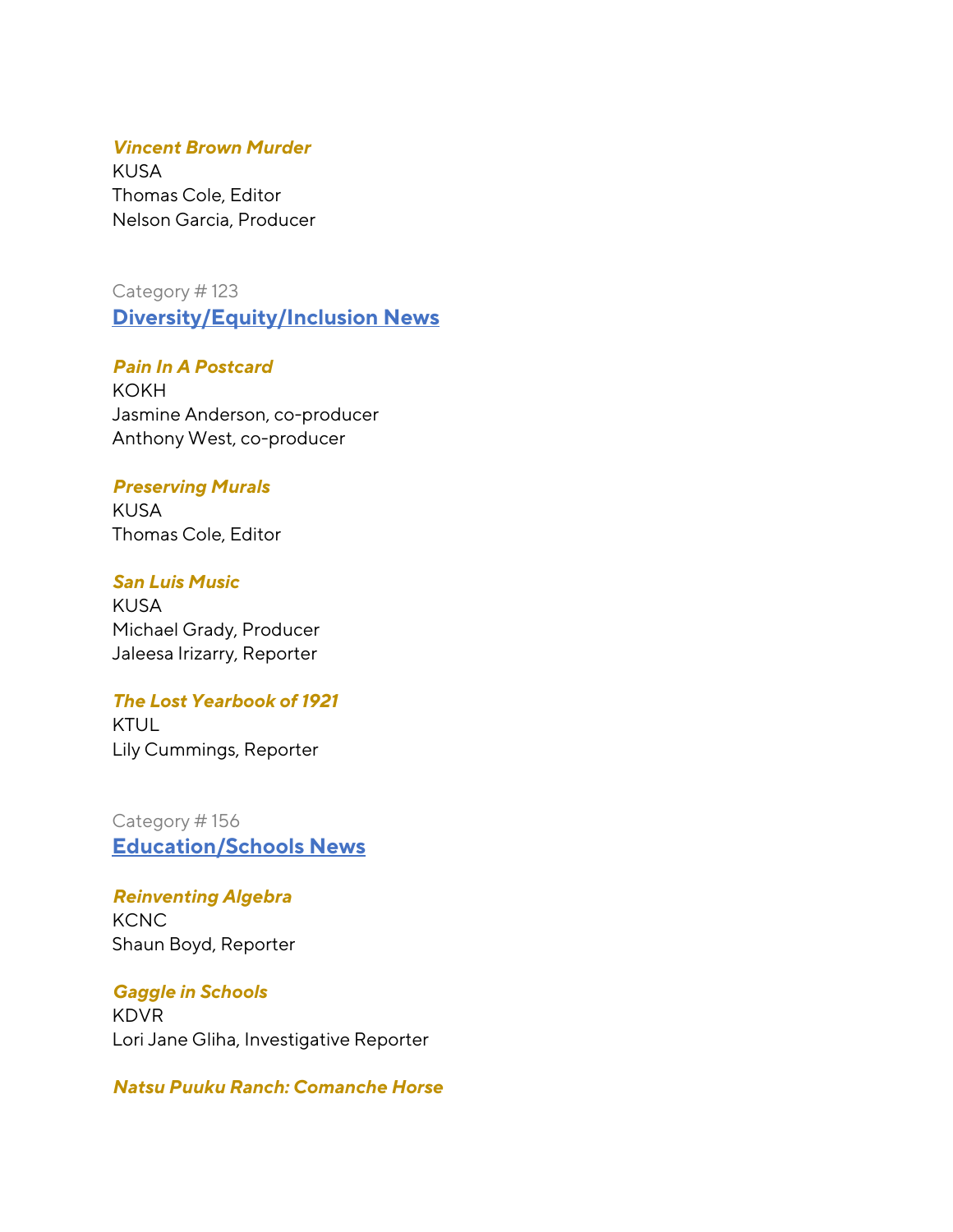Buffalos Fire Charles Kennedye, Producer Patrick Myers, Sound Engineer

#### *Where's the money?*

KMGH Jennifer Kovaleski, Investigative Reporter Michael Erickson, Editor/Photojournalist

Category # 157

**Environment/Science/Technology News** 

### *A Big Climb for Small Fish*

KUSA Marc Sallinger, Reporter Bryan Wendland, Photojournalist

### *High & Dry: Colorado in Drought*

The Colorado Springs Gazette Skyler Ballard, Producer, Photographer, Editor

#### *San Luis Wake Up Call*

KUSA Anne Herbst, Producer

#### *Night Vision Firefighting*

KDVR Evan Kruegel, Multimedia Journalist

#### *Addicted to Outrage*

KMGH Meghan Lopez, Writer/producer Andrew Bray, Photographer/ Editor

Category # 158 **Health/Medical News**

*Emily's Secret Battle* KFOR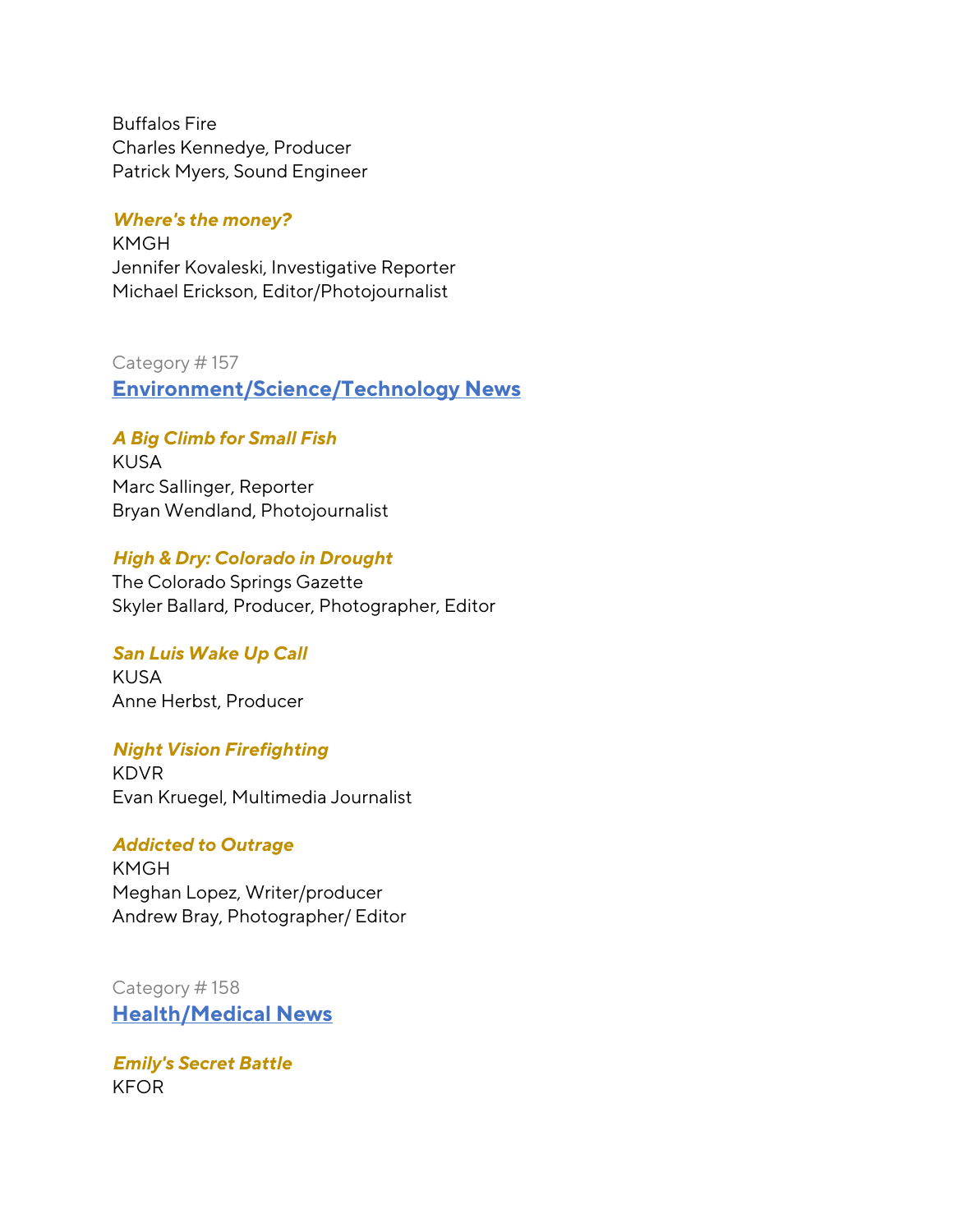Emily Sutton, Journalist Kevin Josefy, Photojournalist

*What The Heck Is Monoclonal Antibody Treatment?*

KUSA Marshall Zelinger, Reporter Geoff Sawtell, Graphic Designer

## *Health care heroes recharge outdoors*

KRMA Alexis Kikoen, Video Journalist

## *It's Not Easy*

KUSA Chris Hansen, Photojournalist Marc Sallinger, Reporter

## Category # 159 **Human Interest News**

# *Healing Through Music*

KDVR Evan Kruegel, Multimedia Journalist

### *You Can't Be My Sister*

KFOR Heather Holeman, Reporter Kevin Josefy, Photojournalist

## *Karl and Donna*

KUSA Chris Hansen, Producer Chris Vanderveen, Reporter

### *Save the Farm*

KFOR Ali Meyer, Reporter Travis Schutten, Photojournalist

*"I want to do everything before I can't": Negotiating with Juvenile Rheumatoid Arthritis*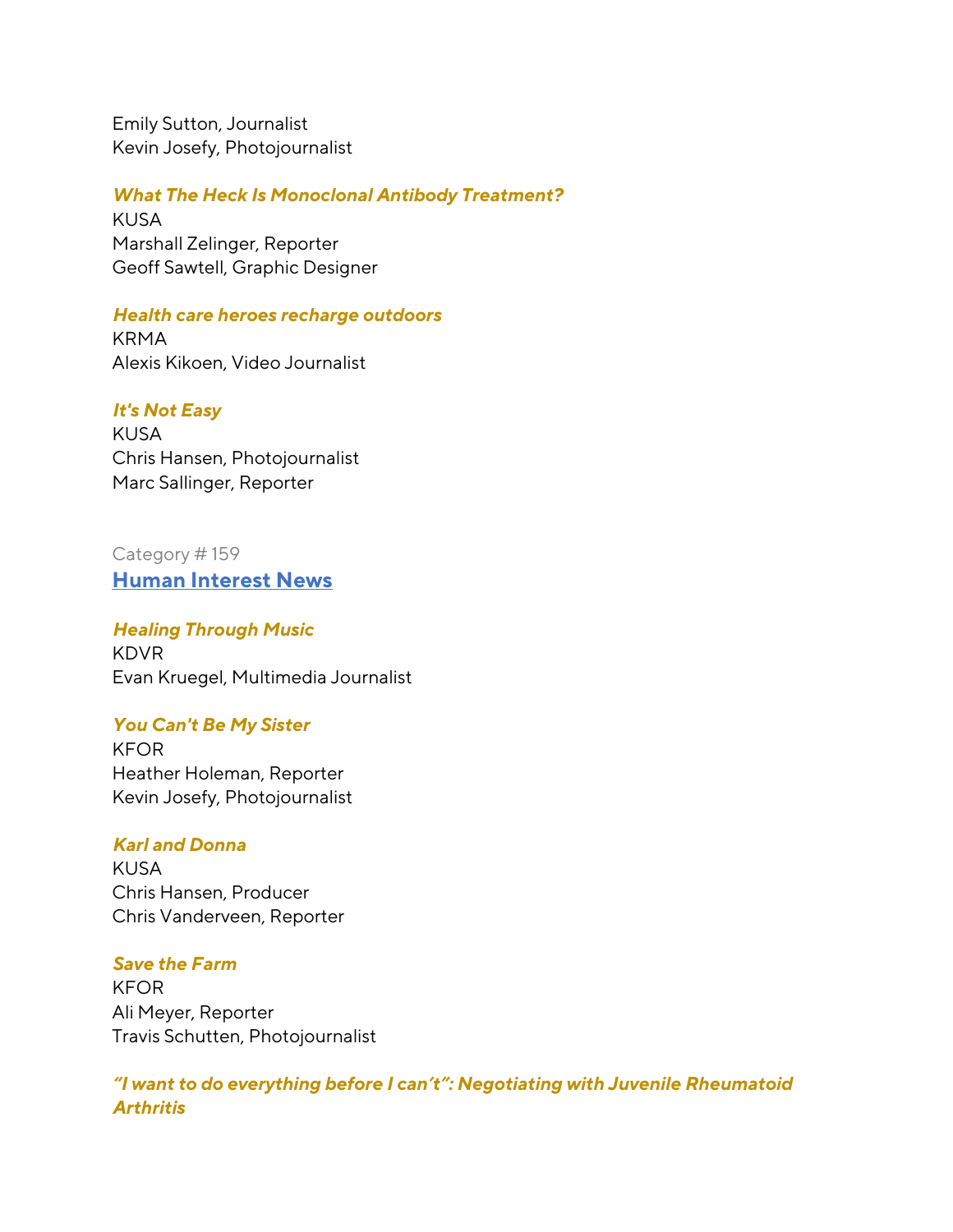Ms.Mayhem Polina Sarana, Producer

Category # 160 **Lifestyle News** 

### *Make Garages Great Again*

KDVR Rico Romero, Editor Keagan Harsha, Reporter

#### *It Takes A Village*

KUSA Corey Rose, Reporter Jason Vaz, Photographer Lesley Martin, producer

### *It's not my "a," it's Ouray*

KDVR Ashley Michels, Writer Aubrey Morse, Photojournalist

## Category # 161 **Military News**

#### *The forsaken and forgotten*

KUSA Jaleesa Irizarry, Reporter Foster Gaines, Photographer

#### *Finding Family After Vietnam*

KMGH Anne Trujillo, Writer James Dougherty, Segment Producer

#### *Finding George*

KUSA Chris Hansen, Photojournalist Noel Brennan, Reporter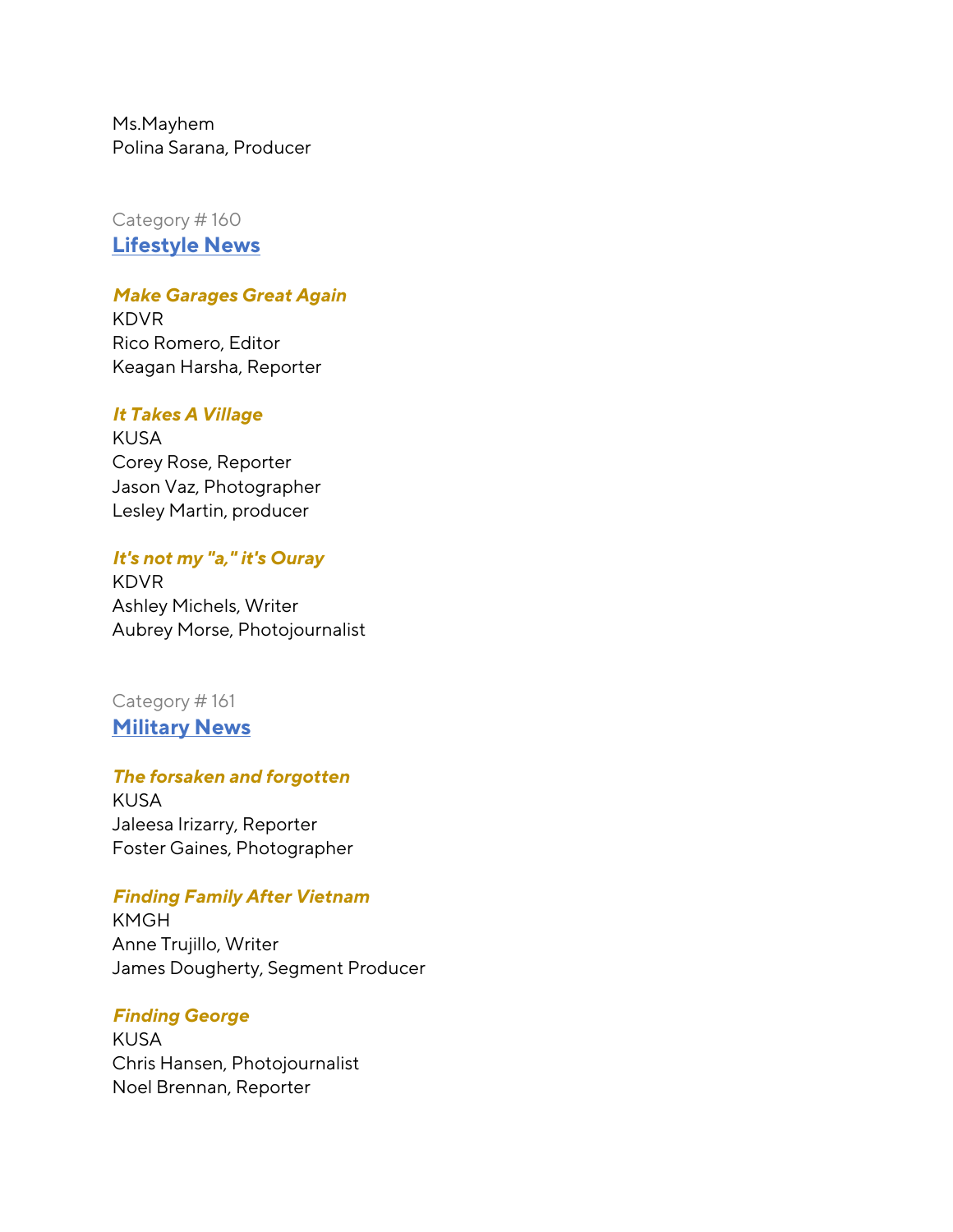### *Preventing Military Suicide*

KOAA Elizabeth Watts, Anchor Kevin Reynolds, Photographer

## *The Comfort of His Own Words*

KDVR Jeremy Hubbard, Reporter

## *Trust Betrayed: A Diploma Denied*

KMGH Michael Erickson, Investigative Photojournalist/Editor Franz Barraza, Investigative Photojournalist Tony Kovaleski, Chief Investigative Reporter

Category # 162 **Politics/Government News** 

### *Farm Workers' Rights Bill*

KUSA Austyn Knox, Photographer Victoria De Leon, Reporter

## *Oklahoma Adoptions: HELP UNWANTED*

KFOR Steve Johnson, Drone Photographer Ali Meyer, Reporter Travis Schutten, Photojournalist

### *Paid, punished and outbreak: Colorado nursing homes*

KUSA Zack Newman, Producer Kevin Vaughan, Producer

### *Setting a Precedent*

KFOR Joleen Chaney, Producer Mark Paris, Photojournalist Chris McBee, Photojournalist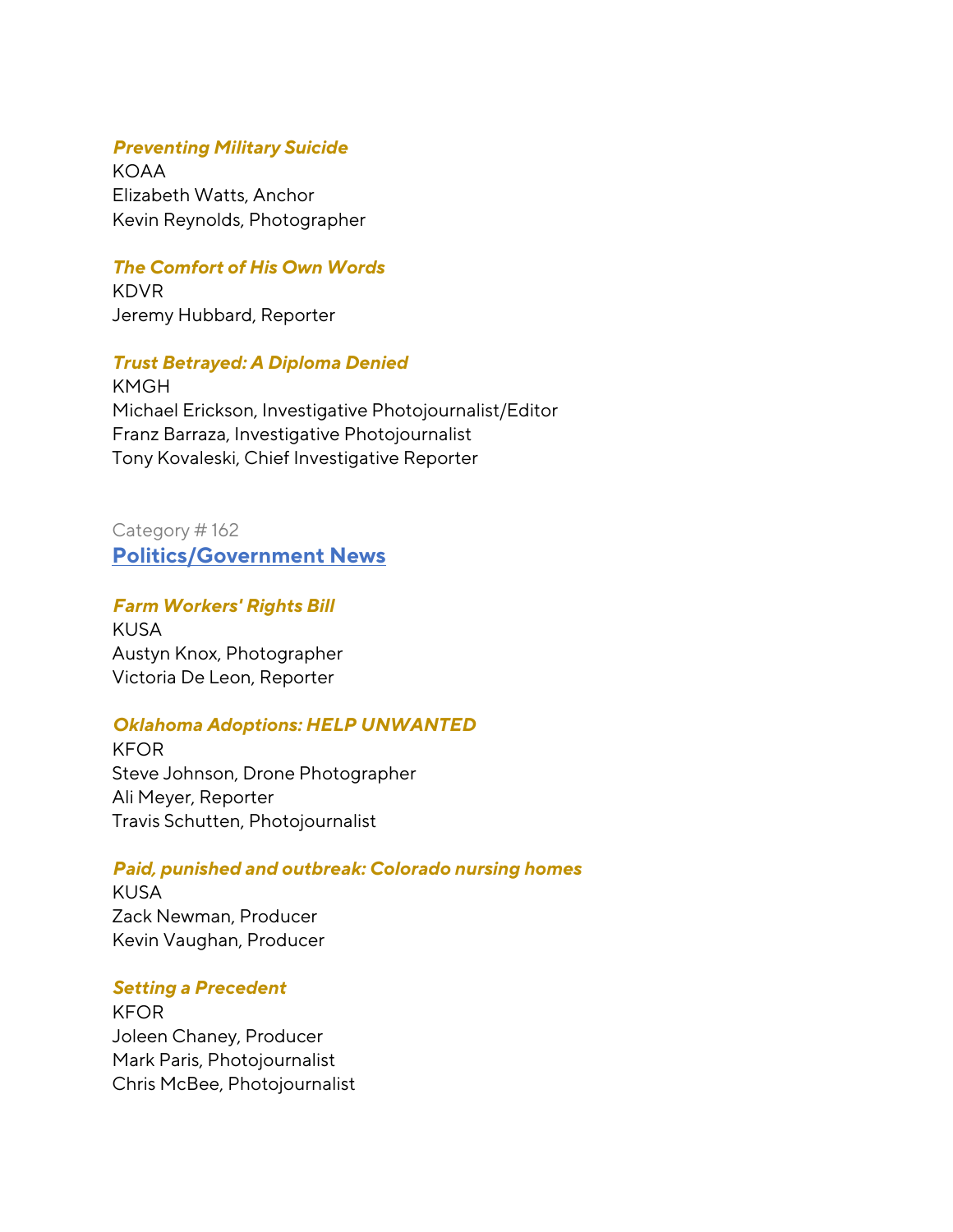Category # 163 **Societal Concerns News - No Production Time Limit**

### *Expired Plates and Tickets*

KUSA Marc Sallinger, Reporter Austyn Knox, Photojournalist

### *Homeless Mike*

**KCNC** Shaun Boyd, Producer

### *The Fentanyl Crisis*

KDVR Evan Kruegel, Reporter

## *The Game*

KUSA Chris Hansen, Producer Chris Vanderveen, Reporter

## **SPORTS - ENGLISH**

## Category # 251 **Sports Story: News**

*Poulter Watch Party*  KUSA John Kuhrt, Photographer/Editor

### *50 Years Later: Gunnison Remembers Tragedy*

KUSA Brian Olson, Producer John Kuhrt, Photographer Quentin Sickafoose, Drone Photographer Scotty Gange, Reporter

### *The Path - Josh Giddey*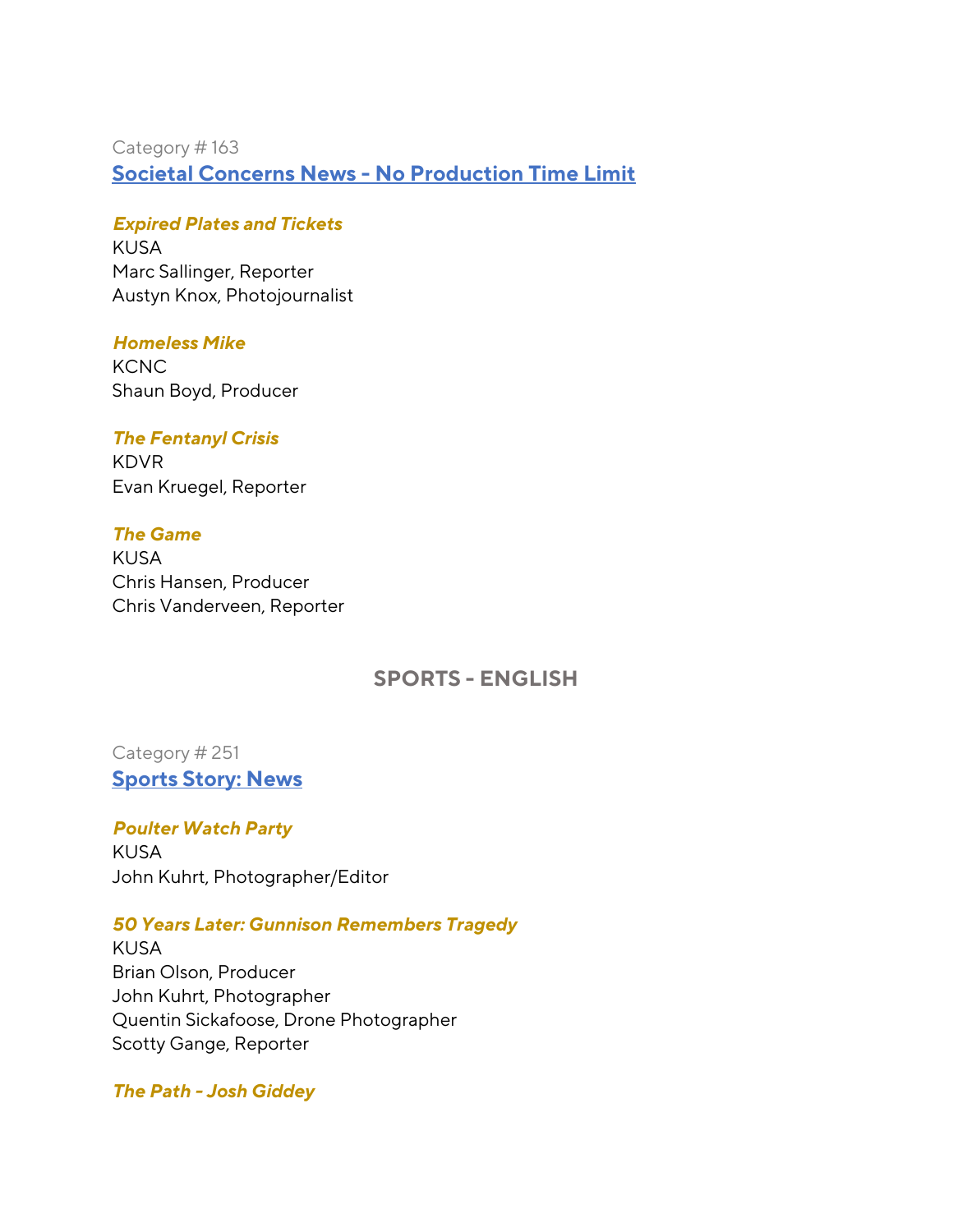Thunder Broadcasting Dan Mahoney, Producer Matt Tumbleson, Producer Royce Young, Talent/Writer Darren Misiak, Videographer/Editor/gfx Michael Zubach, Videographer/gfx Alex Dawson, Videographer

Category # 203 **Sports Story: News Feature**

#### *A Colorado Trail Journey*

KUSA Bryan Wendland, Photographer Katie Eastman, Reporter

#### *Devyn's What If*

KUSA Anne Herbst, Editor Katie Eastman, reporter

### *Field of Branson's Dreams*

KUSA Anne Herbst, Editor Marshall Zelinger, reporter

#### *Peggy's Return*

KUSA Chris Hansen, Producer Kim Christiansen, Anchor/Reporter

### *The Colorado Peaches*

KMGH Jason Gruenauer, Writer Drew Smith, Photographer

Category # 204 **Sports Program - Live**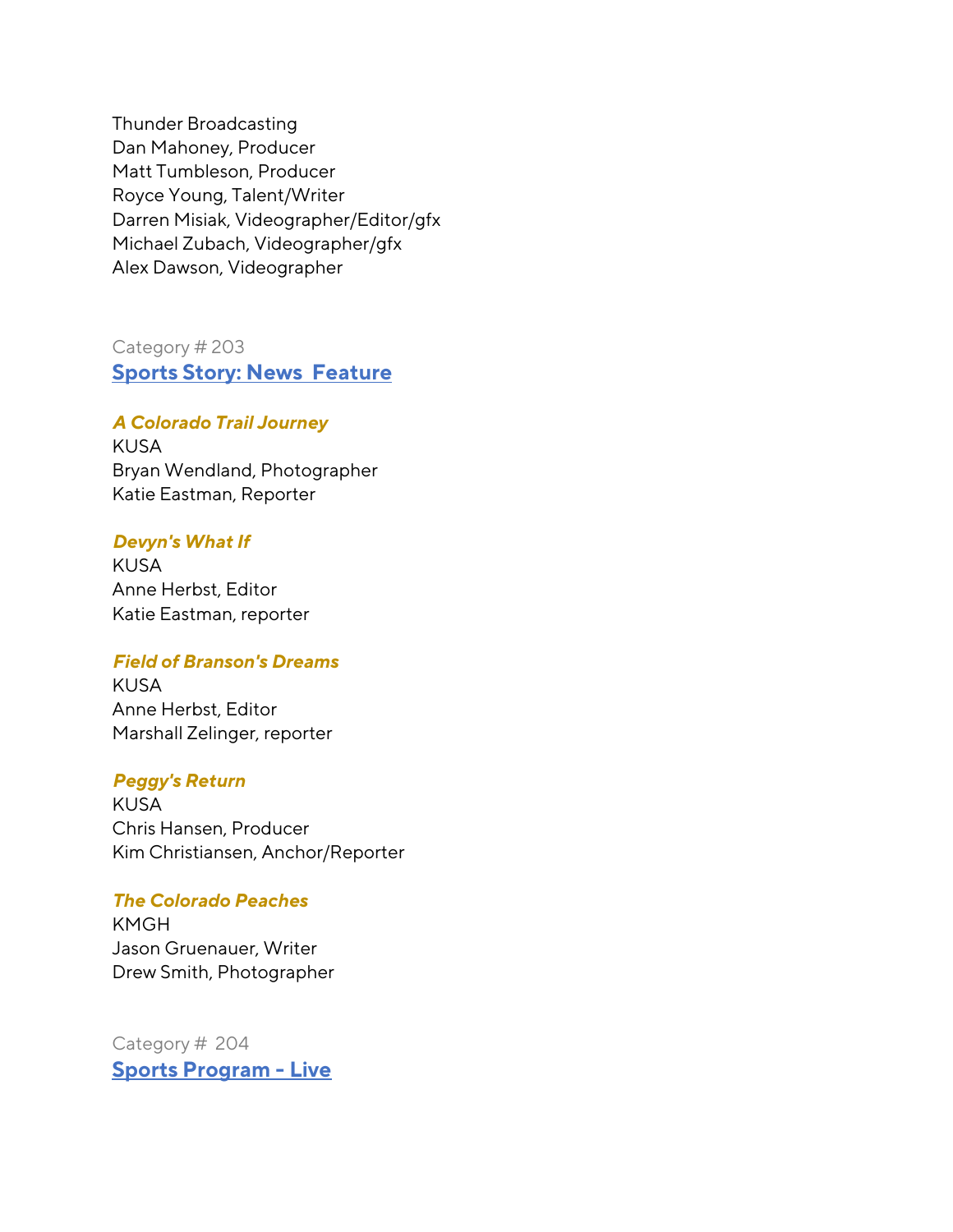#### *Buzzer Beater Bonanza - Thunder Live Pregame*

Bally Sports Oklahoma Dave Evans, Coordinating Producer John Jagou, Producer Orlando Rojas, Director Darius Nicholson, Associate Producer Nick Beall, Associate Producer Meryl Posey, Associate Producer John Rhadigan, Talent - Host Nancy Lieberman, Talent - Analyst Chris Fisher, Talent - Remote Michael Cage, Talent - Remote

#### *Rockies Pregame Report: Walker Enters Cooperstown*

AT&T SportsNet Alison Vigil, Senior Producer Jarrod Ligrani, Director Nicole Gates, Producer/Editor Michael Coniglio, Field Producer Charlie Felix, Photographer Matthew Shapiro, Associate Producer

## Category # 205 **Sports Program: Post-Produced or Edited - Single Program**

#### *Pac-12 Tailgate: Colorado*

Pac-12 Networks David Arnold, Producer Andrew Louie, Producer/Editor Laura Casadonte, Videographer/Editor Danny J. Lee, Host

### *Steve Atwater: The Road to Canton*

Denver Broncos Broadcast Productions Austin Brink, Producer Russ Jenisch, Producer Aaron Gunning, Producer Alexis Perry, Producer

#### *The Club: Walker enters Cooperstown*

AT&T SportsNet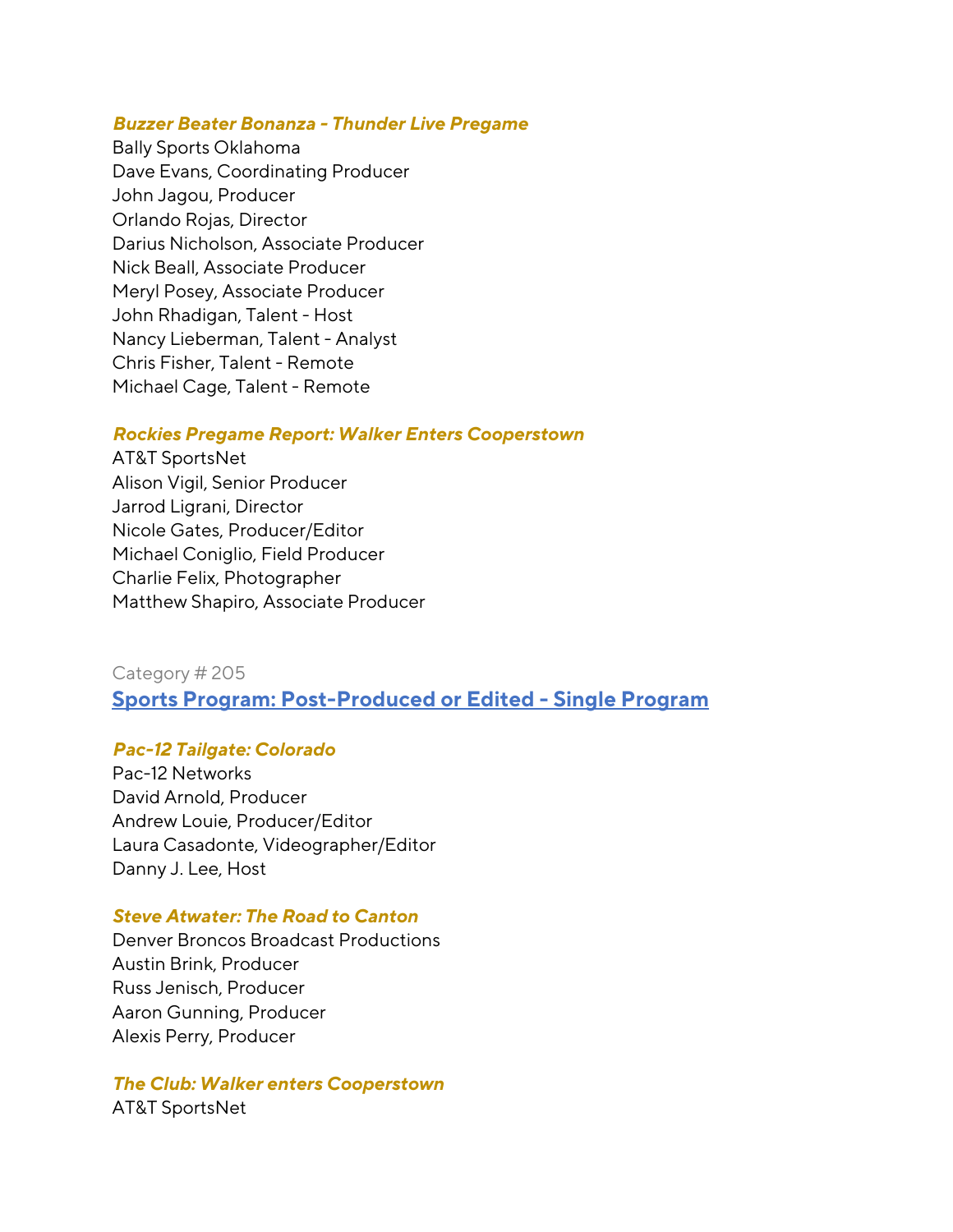Larry Walker, Talent: HOF Ryan Morison, Senior Producer Charlie Felix, Photographer Alison Vigil, Producer Jenny Cavnar, Talent Nicole Gates, Producer Michael Coniglio, Producer Mike Casey, Talent: Voice Over Ryan Spilborghs, Talent Jeff Huson, Talent Jeffrey Meyer, Photographer

## Category # 206 **Sports Program: Post-Produced or Edited - Series**

## *83 Days*

Altitude Sports & Entertainment Scott Bay, Senior Producer Bryan De Fabio, Senior Editor & Producer Derek Mleynek, Post-Production Director Taylor Vincek, Producer/Photographer Stian Storgaard, Editor Bob Nicolai, Producer/Photographer Braeton Hightower, Editor Joe Carmody, Coordinating Producer

#### *Avalanche Archives*

Altitude Sports & Entertainment Ryan Gonzales, Producer and Editor Samantha Sposato, Editor Conor McGahey, Producer Matt Thiessen, Editor Meredith Lavery, Producer Benjamin Pita, Editor

### *Nuggets 360 with Michael Malone*

Altitude Sports & Entertainment Bob Nicolai, Senior Producer Taylor Vincek, Producer/Photographer Stian Storgaard, Editor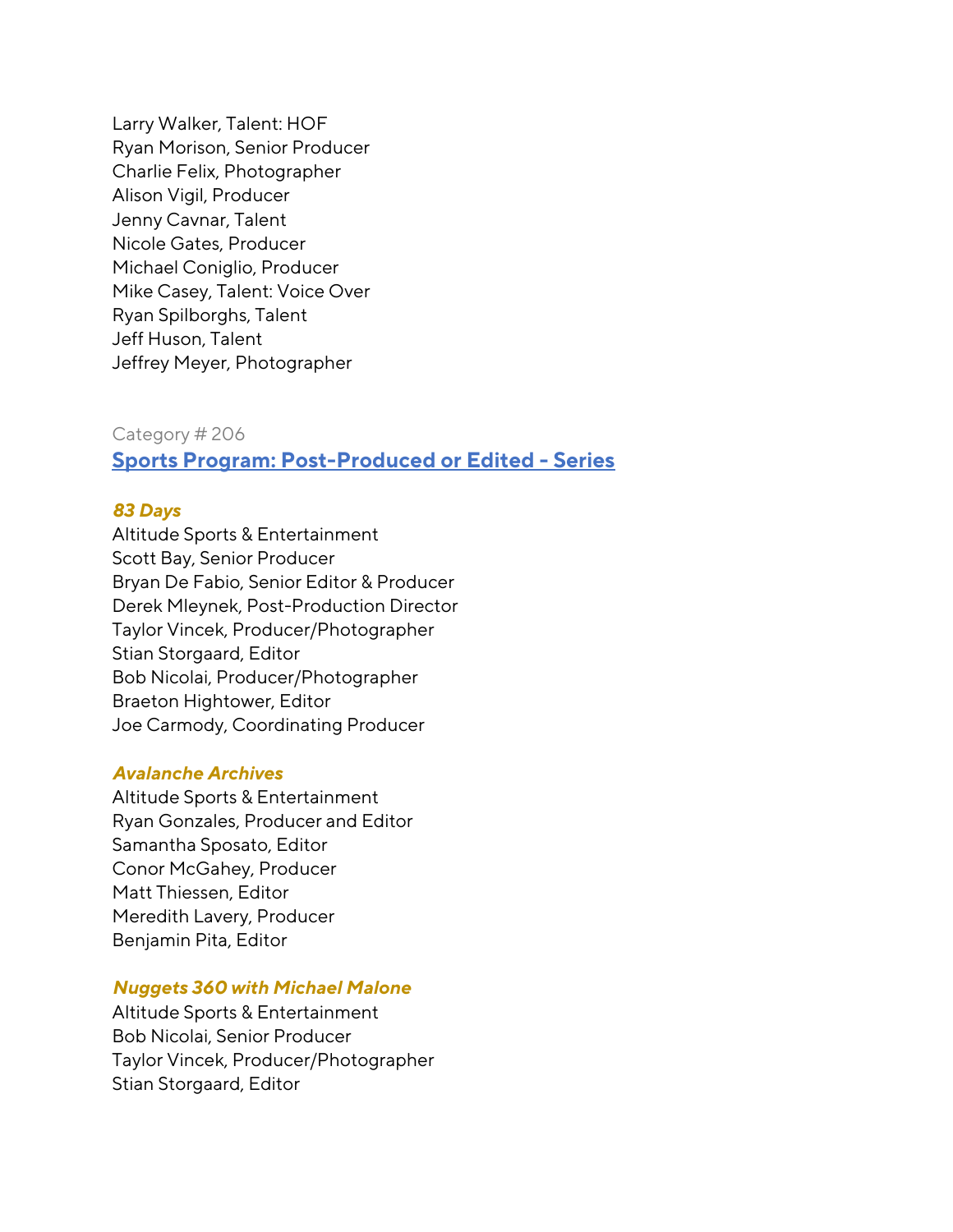### *Thunder Insider - Episode 6*

Thunder Broadcasting Matthew Wells, Producer/Writer Viridiana Diaz, Producer/Editor Alex Dawson, Videographer/Editor Darren Misiak, Videographer Michael Zubach, Videographer/Editor Kate Burkett, Videographer Chris Fisher, Talent - Host

Category # 207 **Sports: One-time Special**

### *1st & Football*

KWTV Jason Calder, Producer Dean Blevins, Anchor Darrell Vannostran, Photographer Mike Weber, Photographer

### *Denver7 Sports - 2021 NFL Draft Preview Special*

KMGH Chad Skinner, Producer / Editor Jeffrey Howe, Producer / Photojournalist / Editor Troy Renck, Host / Writer Lionel Bienvenu, Host / Writer

#### *Floyd Little: The Franchise*

Denver Broncos Broadcast Productions Austin Brink, Producer Russ Jenisch, Producer Aaron Gunning, Producer Alexis Perry, Producer

### *ORU: Road to the Sweet 16*

**KOTV** Scott Pfeil, Producer/Videographer/Editor Dan Hawk, Reporter/Videographer/Editor

#### *Storytellers: Athletes Elevated* KUSA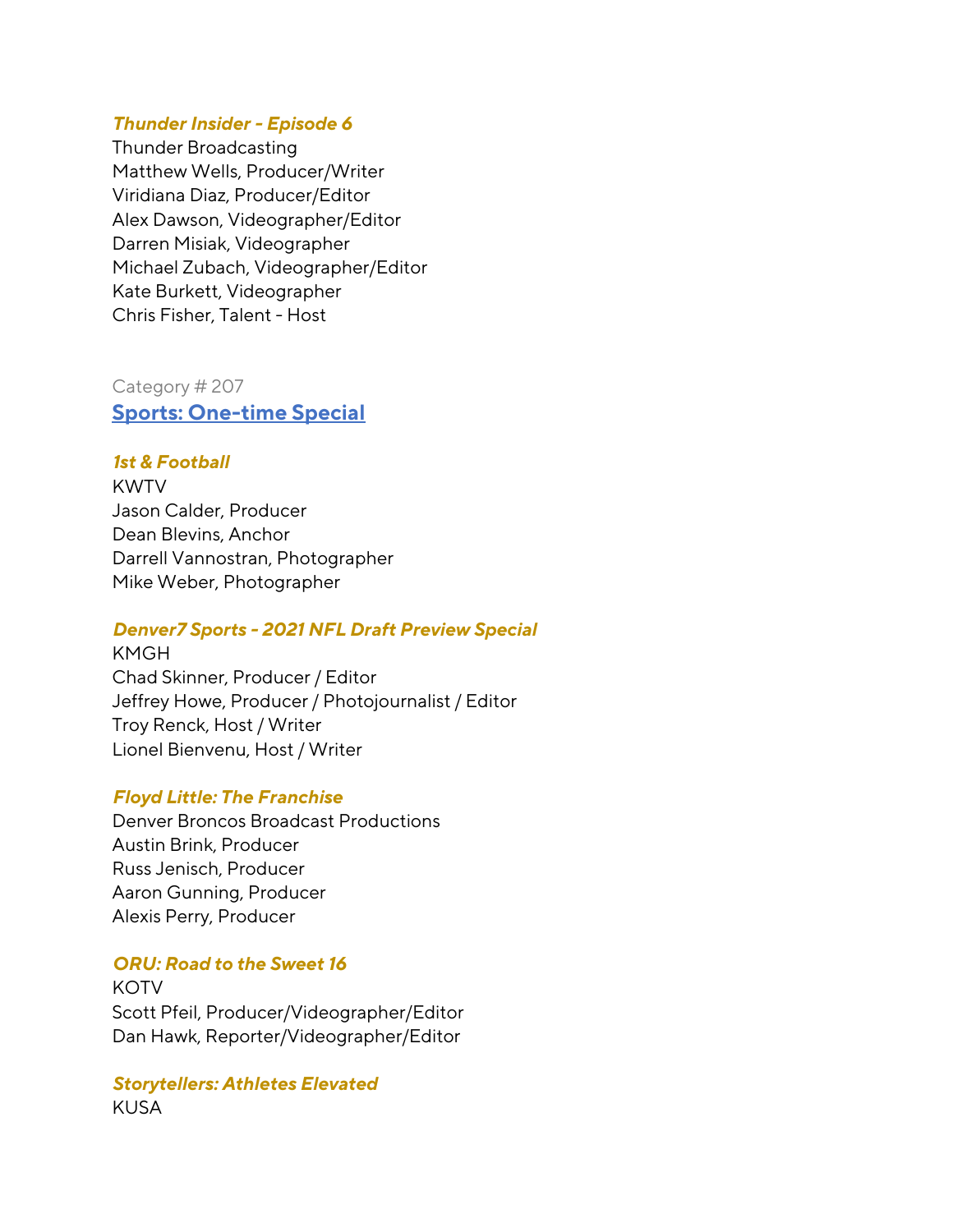Nelson Garcia, Host Anne Herbst, Host Mike Grady, Producer Bryan Wendland, Graphic Designer

Category # 252

**Sports: Interview/Discussion Program**

### *Broncos Zone*

KDVR David Althouse, Producer

#### *George Gwozdecky Legendary Hockey Coach*

KSE- ALTITUDE SPORTS Todd Romero, Host Samantha Sposato, Editor

#### *Broncos Tonight*

KUSA Brian Olson, Producer John Kuhrt, Editor

#### *Game Day Live*

KUSA Cyrus Allen, Director John Kuhrt, Producer Jerry Vancini, Field Director Brian Olson, Sports Producer

## Category # 210 **Live Sporting Event Season**

### *Colorado Avalanche*

Altitude Sports & Entertainment Douglas Menzies, Senior Producer Alyssa Marye, Producer Lee Blair, Graphics Hannah Caso, Graphics Marc Moser, Play-by-Play Kyle Keefe, Host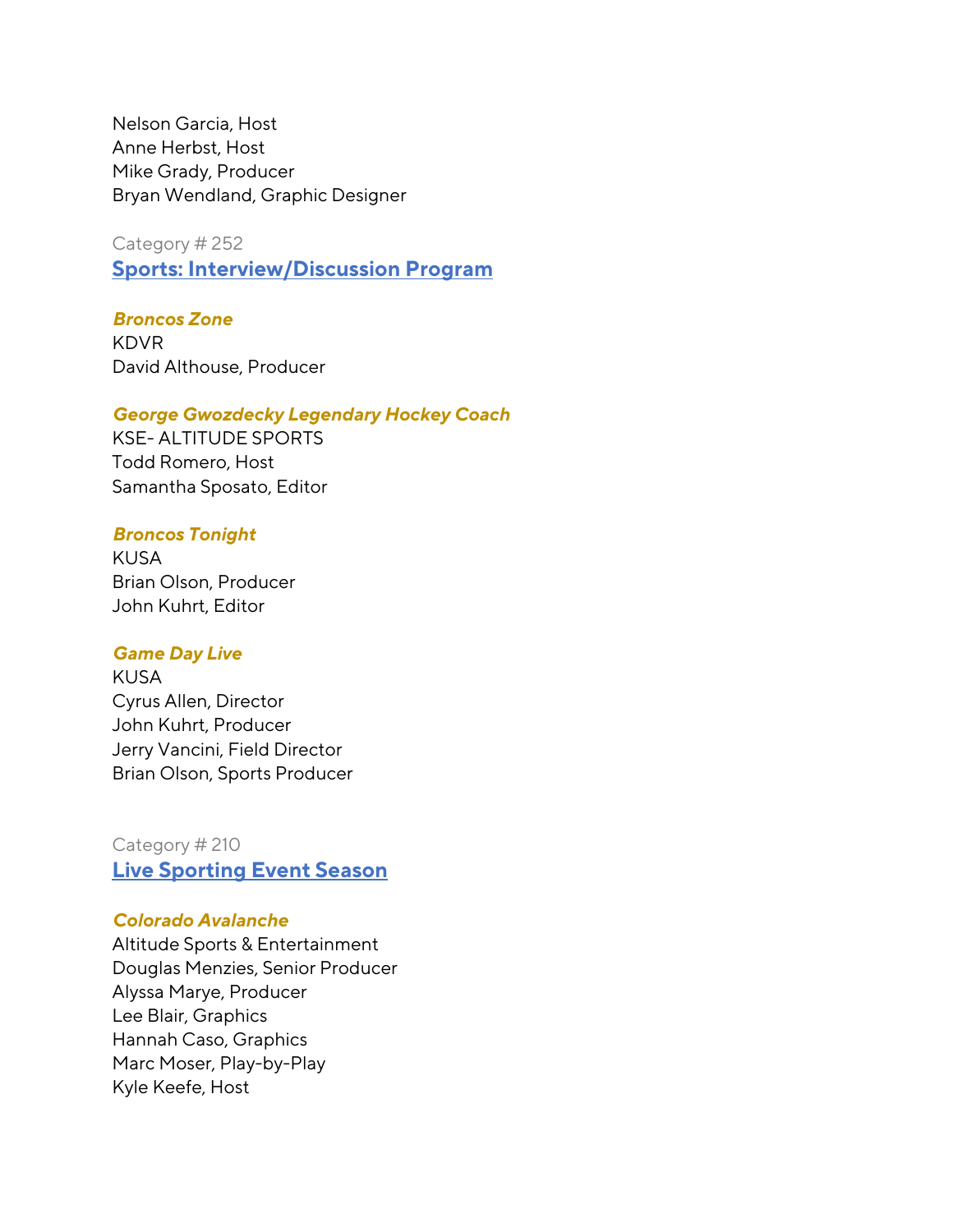John-Michael Liles, Analyst Samantha Sposato, Editor Brandon Svitak, EVS

### *Colorado Rockies Baseball: Return to the Marathon*

AT&T SportsNet Alison Vigil, Senior Producer Erica Ferrero, Senior Director Joel Myers, Director Nicole Gates, Producer Michael Coniglio, Producer Matthew Shapiro, Producer Drew Goodman, Talent Ryan Spilborghs, Talent Jeff Huson, Talent Marc Stout, Talent Jenny Cavnar, Talent Cory Sullivan, Talent Jarrod Ligrani, Director Michael Schanno, Operations Tavis Strand, Senior Producer Krista Madrill, Graphics Producer Brian Rouse, Graphics Designer Jeffrey Meyer, Photographer

#### *Denver Nuggets*

Altitude Sports & Entertainment Scott Bay, Senior Producer Brian Peters, Director Nick Helling, Graphics Andrew Mangiona, Graphics Matthew Addison, EVS Andrew Kilman, Producer Michael Ferrero, Editor Christian Marlowe, Play-by-Play Katy Winge, Reporter/Analyst Vic Lombardi, Host

**PROGRAMS - ENGLISH**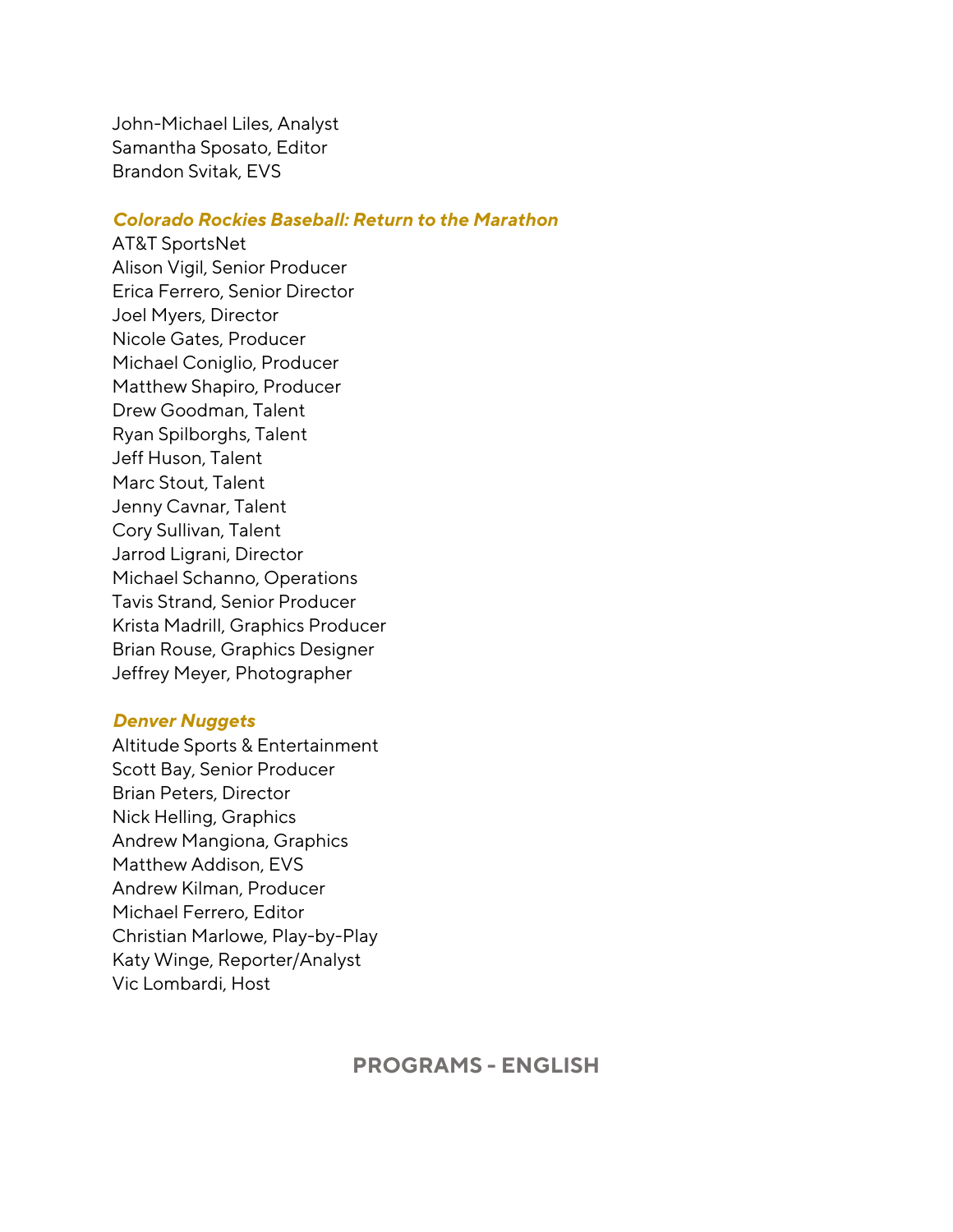## Category # 351 **Arts/Entertainment Program**

## *Experimental Music, "What If..."*

Nebraska Public Media Mike Tobias, Producer/Writer Justin Cheney, Videographer/Editor/Co-producer Emily Kreutz, Field Audio Lisa Chavanothai Craig, Graphic Design

## *Our Wyoming - Dying Light*

Stengel Media Anthony Stengel, Videographer/Editor

## *Gallery America, Matt Goad*

**OETA** Jonathan Thompson, Editor Robert Reid, Producer Kallie Langham, Graphics David Tamez, Videographer

## *Hearts of Champions: The Reset*

KUSA Byron Reed, Host/Multi-Skilled Journalist Megan Doyle, Producer Tom Cole, Drone Photographer

Category # 352 **Branded Content Program**

### *A1 Organics*

Move Media Daniel Kovacs, Producer Beau Barkley, Producer

*The Places That Define Us*

Lampstand Story Co. Derek Watson, Director Nick Jones, Co-Director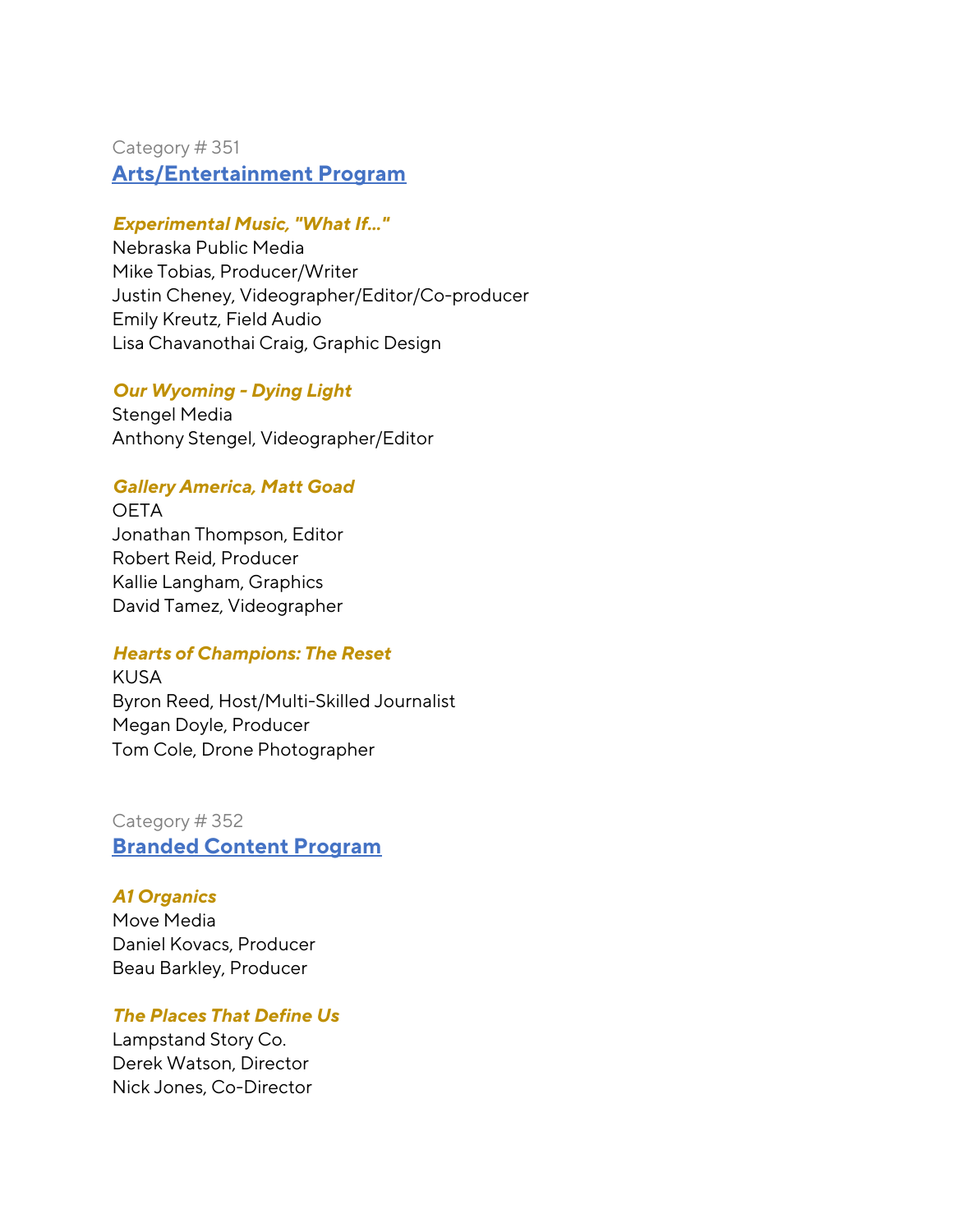Hayley Moore, Producer Janna Laws, Producer Janson Jones, Cinematographer/Editor Bryan Clark, Narrator

#### *100 Years of Lippert Brothers Inc.*

Lampstand Story Co. Nick Jones, Producer Derek Watson, Director Hayley Moore, Producer Janson Jones, Cinematographer Luke Hall, Editor/Writer Bryan Clark, Motion Graphics

Category # 353 **Diversity/Equity/Inclusion Program**

### *Mother Fletcher - Oldest Survivor of Tulsa Race Massacre*

Thunder Broadcasting Dan Mahoney, Producer Paris Lawson, Talent - Host Alex Dawson, Videographer/Editor Osedebamen Imeokparia, Videographer

#### *OU World Literature | "I Dream of Greenwood"*

Flight Christopher Lloyd, Producer Michelle McChristian, Producer Colten Sikes, Cinematographer Kollin Williford, Director/Editor Marie Casimir, Writer/Director/Choreographer

#### *A legal leg up for immigrants in detention centers*

KRMA Julio Sandoval, Video journalist Amanda Horvath, Producer, writer

#### *Black History Month 2021: A Denver7 Special Presentation*

KMGH Micah Smith, Producer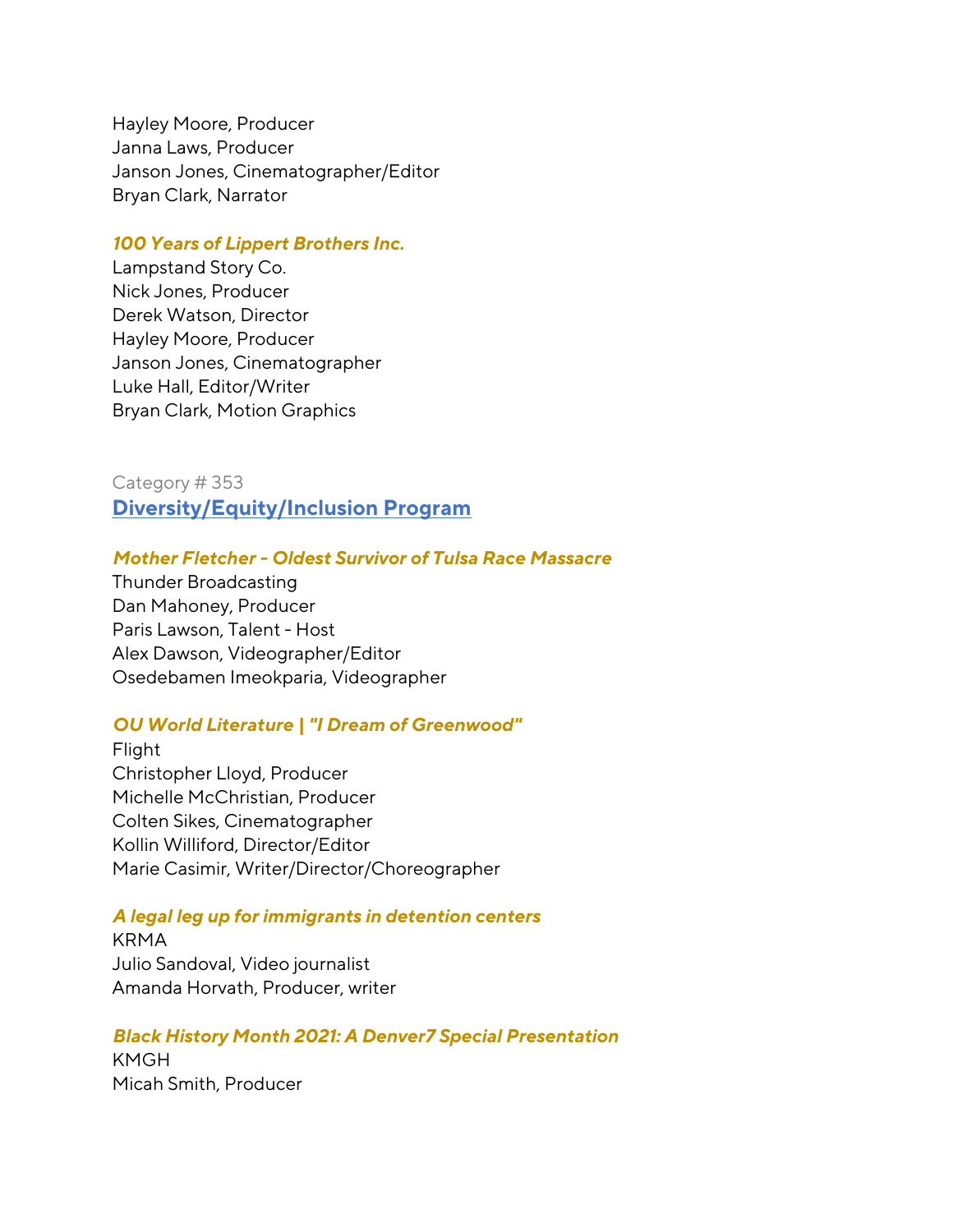#### *Leaders - Episode 1 | Jen Brooks Redefines a Male Dominated Field*

Texas Filmworks Rachel Wudarczyk, Producer Andrew Kilzer, Assistant Director Lindsay Caudle, Editor Clay Taylor, Cinematographer Trevor Hellman, Director

### *Return of the Pawnees*

First Fire Charles Kennedye, Director Margaret Jacobs, Producer Kevin Abourezk, Producer

Category # 307 **Documentary Program - Cultural**

#### *Beyond the Baton*

Nebraska Public Media Christine Lesiak, Producer/Writer Tyler Kersting, Videographer/Director/Editor Emily Kreutz, Location Audio Erin Green, Location Audio/Audio Mix

### *Greenwood Here and Now*

O'Colly Media Group Kelly Kerr, Director

### *Home From School: The Children of Carlisle*

Caldera Productions Geoffrey O'Gara, Producer Sophie Barksdale, Co-Producer Jordan Dresser, Associate Producer Jerod Impichchaachaaha' Tate, Composer Nathan Schucker, Videographer Virginia Moore, Offline Editor Kyle Nicholoff, Videographer Kyle Duba, Videographer Rose Burke, Assistant Writer Kurt Reitz, Motion Graphics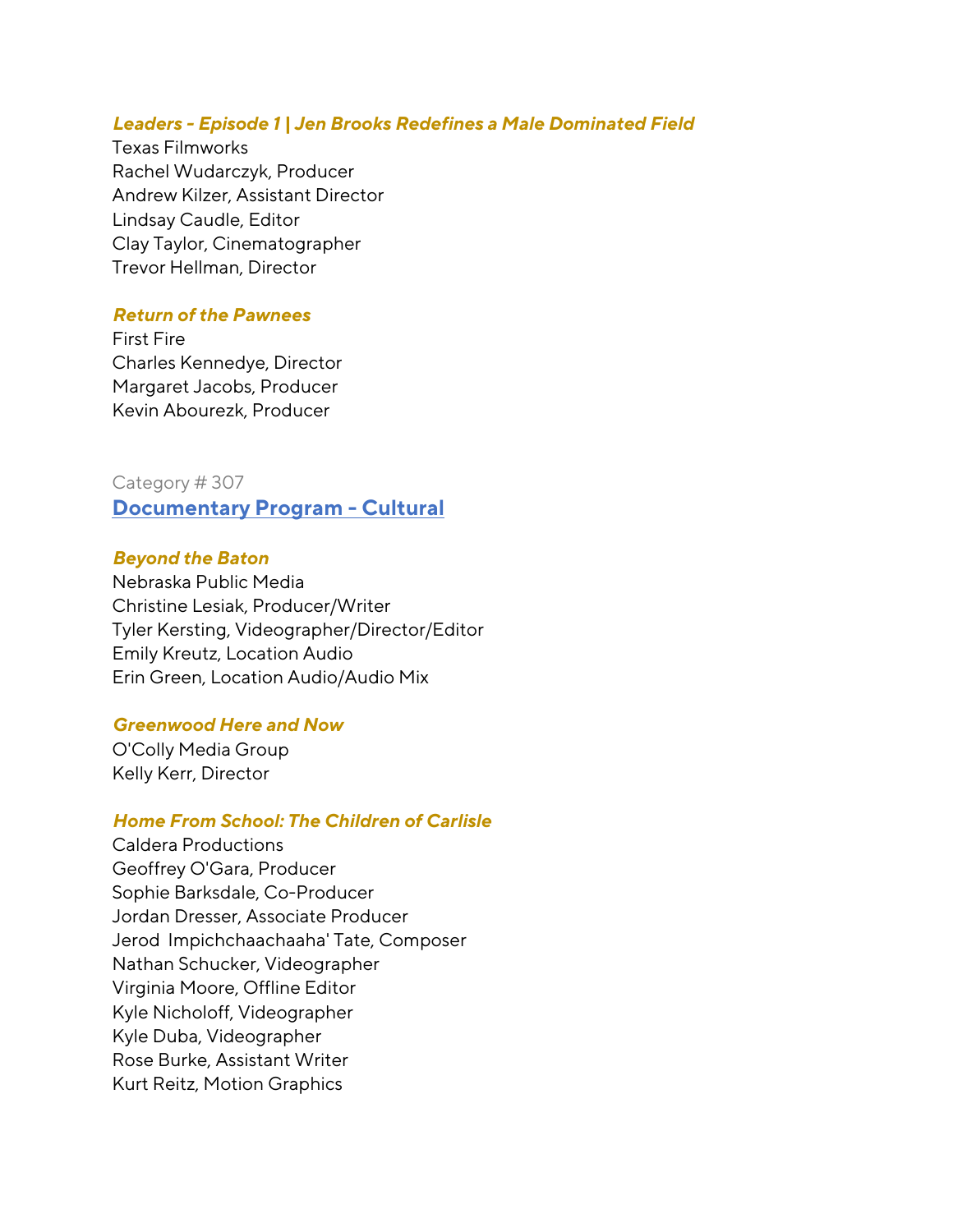## *Tulsa Race Massacre: 100 Years Later*

### **OETA**

David Tamez, Videographer Robert Burch, Producer Robert Reid, Producer Ryan Lorg, Videographer Jonathan Thompson, Videographer Quraysh Ali Lansana, Host Kallie Langham, Graphics Randy Hayes, Editor ric Waltman, Videographer

## *We Will Not Be Silent*

Lincoln Public Schools Brian Seifferlein, Producer David Koehn, Director

## Category # 308 **Documentary Program - Historical**

## *American Internment: Fight to Preserve Amache*

KMGH Micah Smith, Producer Dominick Lee, Photographer

## *Back in Time: The Oklahoma City Bombing Investigation*

**OETA** Ryan Lorg, Videographer/Editor

### *Colorado Experience: The Great Pueblo Flood*

Rocky Mountain PBS Justin Bregar, Director & Episode Producer Samuel Ebersole, Writer & Episode Producer Scott Jones, Field Audio Ken Sciacca, Videographer Carol L. Fleisher, Senior Producer

### *Pause the Game - OKCThunderFilms*

Thunder Broadcasting Dan Mahoney, Producer Matt Tumbleson, Producer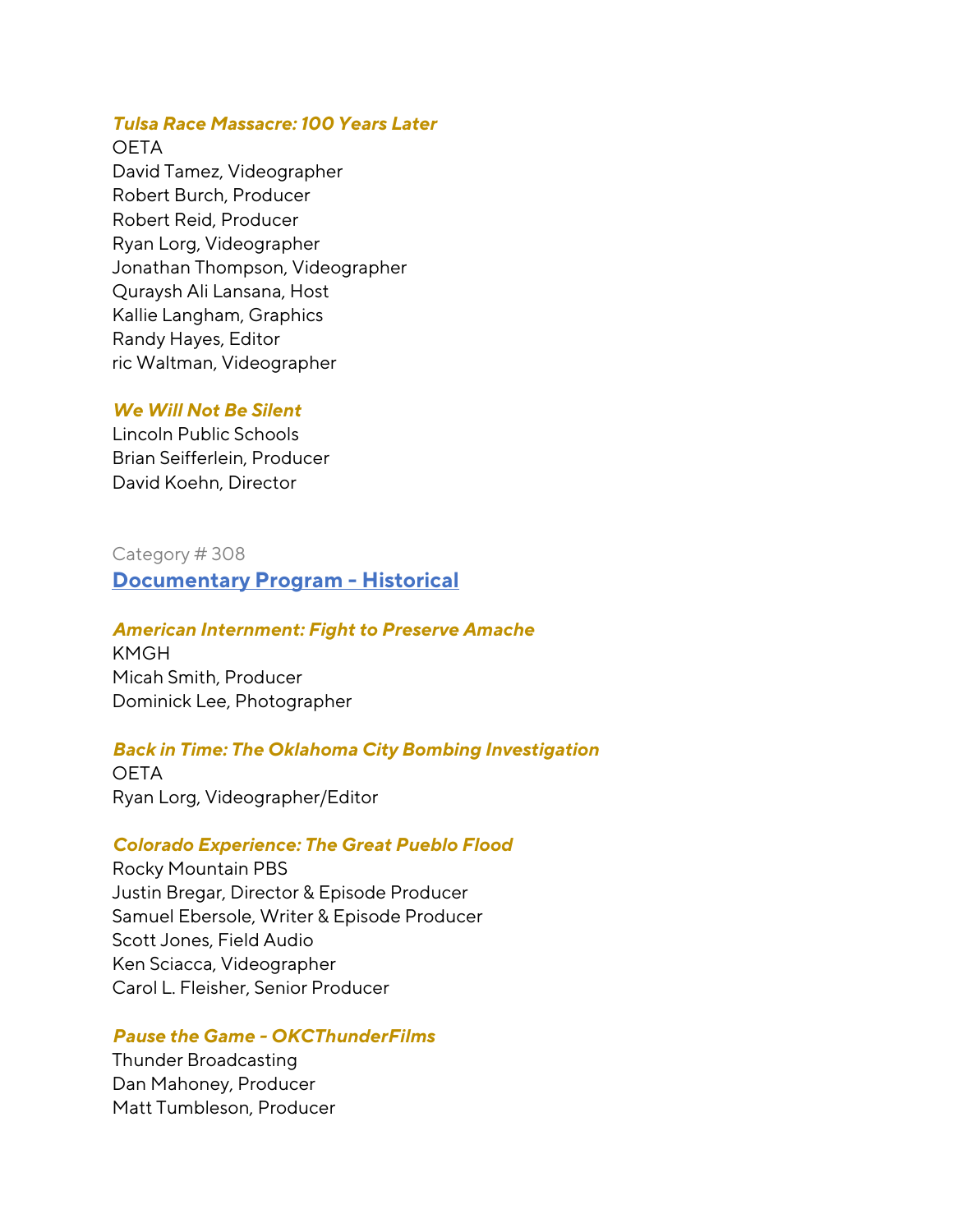Matthew Wells, Coordinating Producer Paris Lawson, Associate Producer/Writer Michael Zubach, Director/Videographer/Editor Nick Gallo, Associate Producer/Writer John Read, Associate Producer Steve Johnson, Drone Videographer Category # 309

**Documentary Program - Topical**

## *Behind the Broncos: 2021 NFL Draft*

Denver Broncos Joe Abdellah, Producer, Editor, Videographer Phillip Milani, Editor Austin Brink, Videographer Erich Schubert, Associate Producer Patrick Smyth, Associate Producer

## *Once Was Lost - The 70-Year Search for Chaplain Emil Kapaun*

The Wichita Eagle Travis Heying, Producer/Director/Writer Jaime Green, Producer Michael Roehrman, Producer Roy Wenzl, writer/director

### *Roadtrip Nation: Forever Frontier*

Roadtrip Nation George I. Clements, Producer Devan Homis, Director Andrew Johnson, Cinematographer Lindsay Mysior, Editor

### *Threading the Needle: Being Homeless when the World Stopped*

KOKH Erika Stanish, Reporter Ben Latham, Photographer

Category # 354 **Education/Politics/Public Affairs Program**

*Forever Royal: Cristo Rey*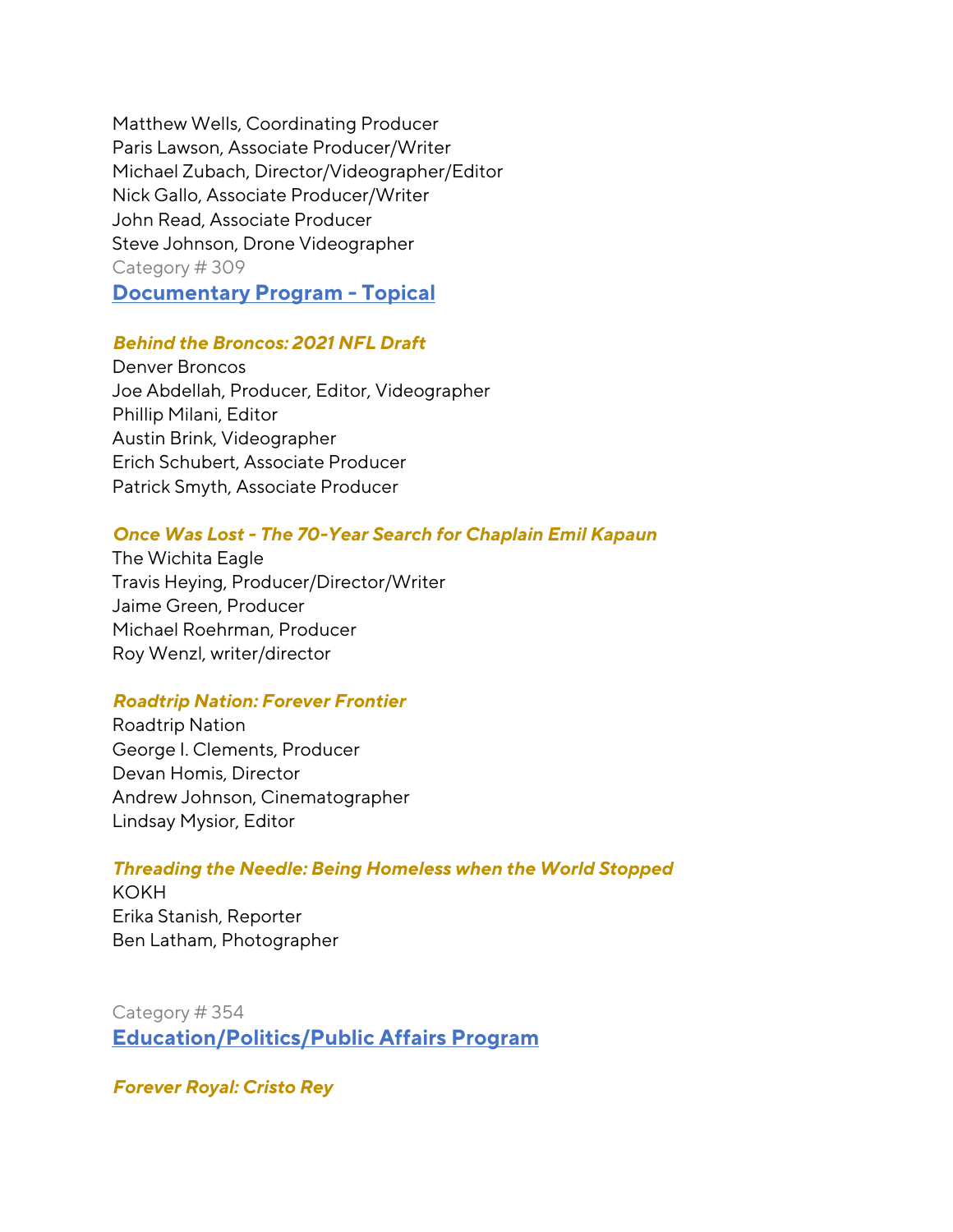Lampstand Story Co. Nick Jones, Producer Janna Laws, Director/Editor Hayley Moore, Producer Janson Jones, Cinematographer Bryan Clark, Motion Graphics

#### *A Way To Honor*

GCO.TV - Golden Community Television Bob Pearce, Videographer/Editor Emily Gedeon, Producer/Writer

### *Colorado Voices: Farmworkers*

KRMA Sonia Gutierrez, Reporter Julio Sandoval, Videojournalist Brittany Freeman, Producer Brian Willie, Videojournalist

#### *Our Mental Health Journey*

KMGH Sean Towle, Producer Joseph Peters, Producer Russell Haythorn, Reporter Jessica Porter, Reporter Drew Smith, Photographer

Category # 356 **Environment/Science Program**

### *Emblems of the West*

Peak To Creek Films Inc. Sean Ender, Director, Cinematographer, Editor

### *Lynx: Shadows of the Forest*

Peak To Creek Films Inc. Sean Ender, Director, Cinematographer, Editor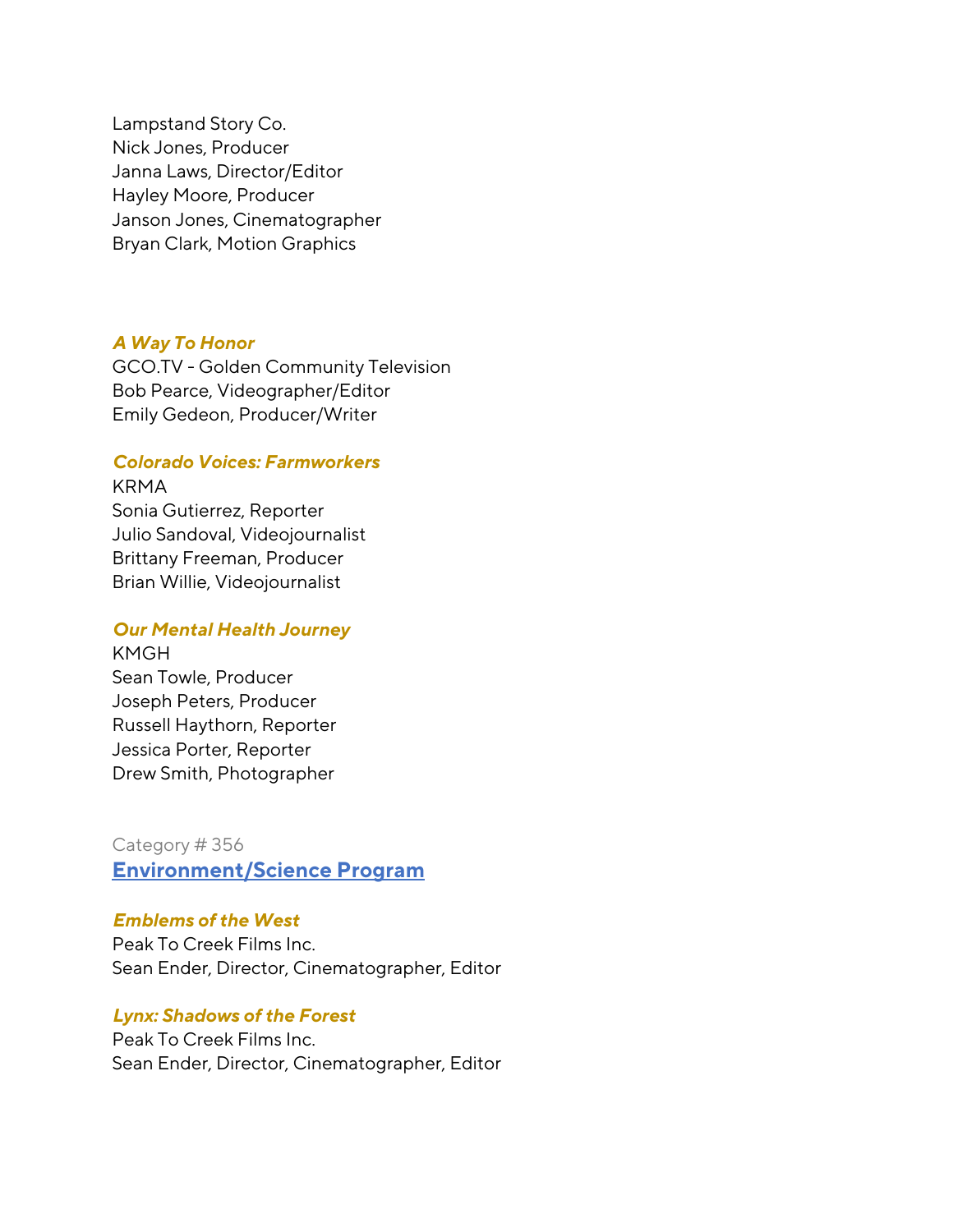### *Storm Chasing, "What If..."*

Nebraska Public Media Mike Tobias, Producer/Writer Justin Cheney, Videographer/Editor/Co-Producer Emily Kreutz, Field Audio/Additional Video Lisa Chavanothai Craig, Graphic Design

Category # 357 **Historical/Cultural Program** 

### *Our Wyoming - Tie Hack Heritage*

KCWC/WyomingPBS Steven McKnight, Producer/Director/Videographer/Editor

### *Ronald Rael: A Coming Home Story*

KRMA Kate Perdoni, Multimedia Journalist

### *Back in Time: Reign of Terror*

**OETA** Charles Kennedye, Videographer/Editor David Tamez, Videographer Robert Burch, Producer Dan Bigbee, Co-Producer

#### *Osiyo, Voices of the Cherokee People - Episode 610*

Cherokee Nation Businesses Jennifer Loren, Host Jeremy Charles, Director Rory Crittenden, Segment Director LeeAnn Dreadfulwater, Associate Producer Maggie Cunningham, Lead Producer Blake Brown, Segment Editor Zach Litwack, Lead Editor Eric Lee, Illustrator

### *Remember the Sky; 20 Years After 9/11*

KUSA Gary Shapiro, Producer-Reporter Manny Sotelo Jr., Photographer/Editor John Kuhrt, Assistant Producer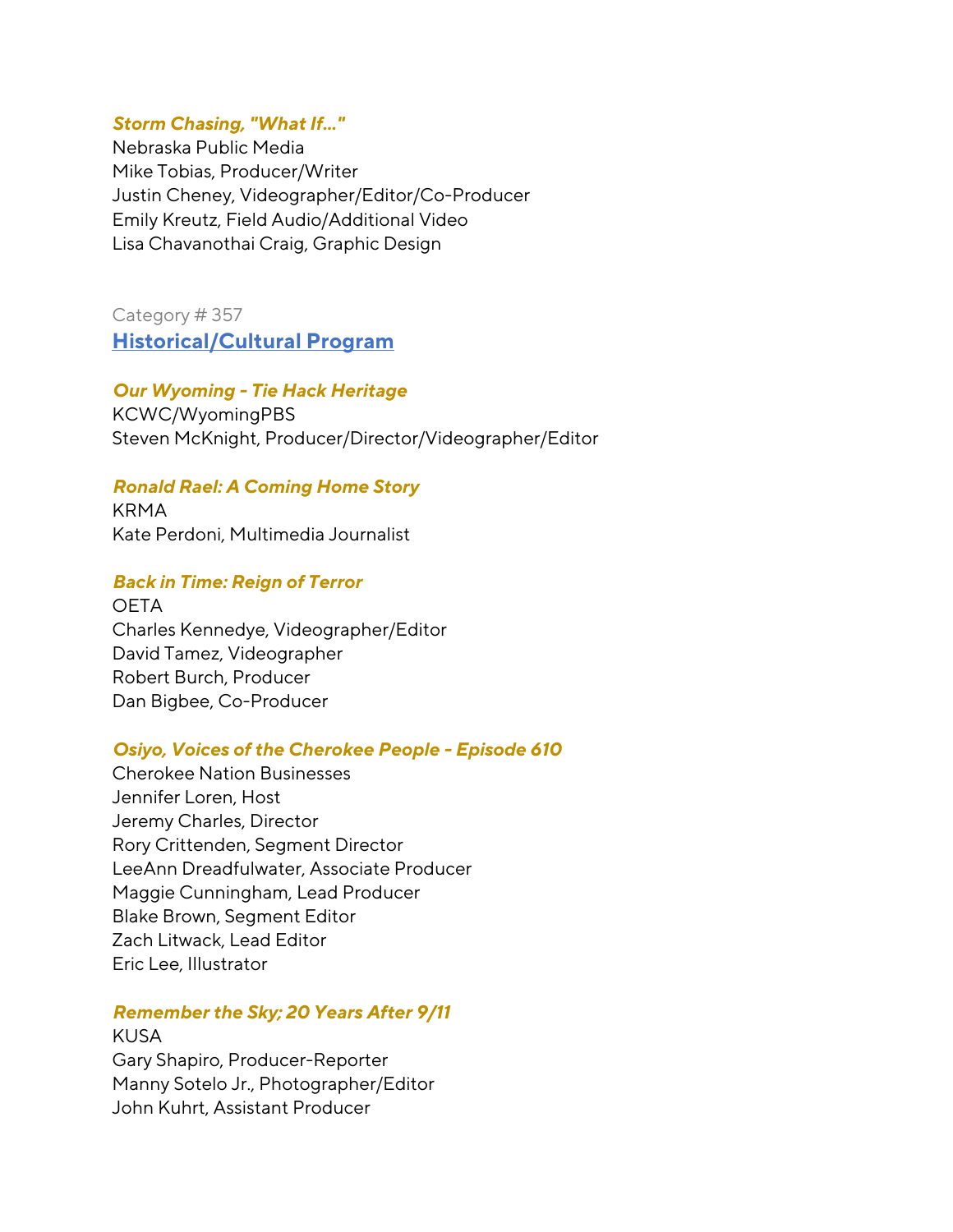Jason Hirsch, Graphic Artist

*Unsilenced: The Untold History of Indigenous Enslavement* KRMA Kate Perdoni, Multimedia Journalist

Category # 358 **Human Interest Program** 

#### *Catherine's Story: Willow Pregnancy Center*

Lampstand Story Co. Nick Jones, Producer Janna Laws, Director/Editor Hayley Moore, Producer Janson Jones, Cinematographer Abbigail Dedmon, Editor

### *Meeting in Moscow: A Final Reunion for the Heroes of World War II*

KDVR Jeremy Hubbard, Producer Timothy Davis, Co-Producer

### *Osiyo, Voices of the Cherokee People - Episode 606*

Cherokee Nation Businesses Jennifer Loren, Host Jeremy Charles, Director Nicholas Buttram, Segment Director Matthew Leach, Segment Director Rory Crittenden, Producer LeeAnn Dreadfulwater, Associate Producer Viet Nguyen, Segment Editor Charles Clark, Segment Editor Zach Litwack, Lead Editor Eric Lee, Illustrator Dustin Howard, Composer Maggie Cunningham, Lead Producer

### *Osiyo, Voices of the Cherokee People - Episode 609*

Cherokee Nation Businesses Jennifer Loren, Host Jeremy Charles, Director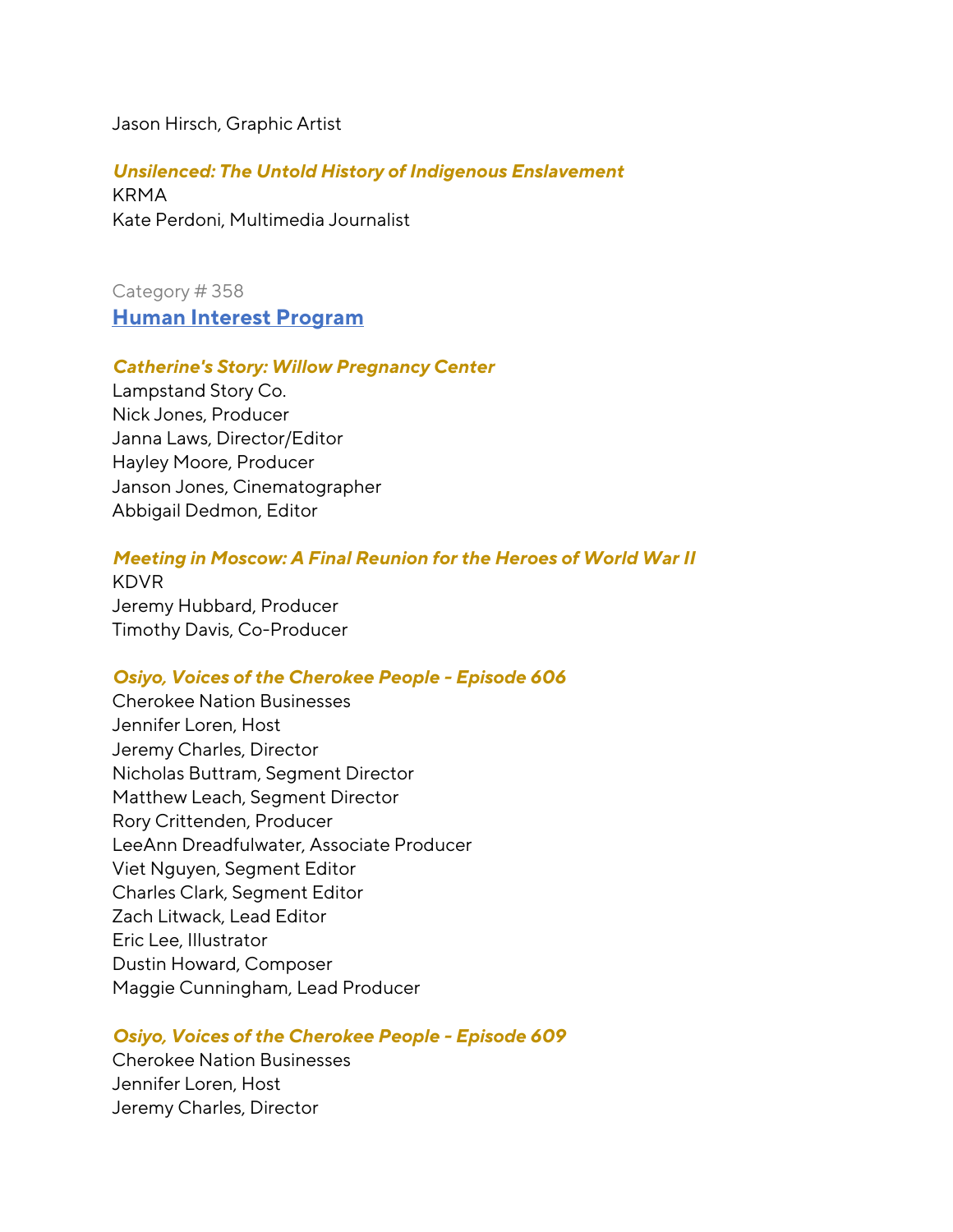Nicholas Buttram, Segment Director Matthew Leach, Segment Director Rory Crittenden, Producer Charles Elmore, Segment Editor Zach Litwack, Lead Editor Eric Lee, Illustrator Maggie Cunningham, Lead Producer

### *What If...*

Nebraska Public Media Mike Tobias, Producer/Writer Justin Cheney, Videographer/Editor/Co-Producer Emily Kreutz, Field Audio/Additional Video Lisa Chavanothai Craig, Graphic Design Ian Edgington, Finishing Editor Erin Green, Audio Sweetening/Field Audio

Category # 359 **Informational/Instructional Program** 

### *COS Budget Overview*

City Of Colorado Springs, SpringsTV18 Frank Bokoski, Editor Jennifer Schreuder, Producer

### *Fields and Futures 2021 Program Update*

Lampstand Story Co. Nick Jones, Co-Director Derek Watson, Director Janna Laws, Producer Hayley Moore, Producer Janson Jones, Cinematographer Bryan Clark, Motion Graphics Anna Hulkower, Editor

### *How does Denver Water replace lead service lines?*

Denver Water Jay Adams, Producer

### *Osiyo, Voices of the Cherokee People - Episode 607*

Cherokee Nation Businesses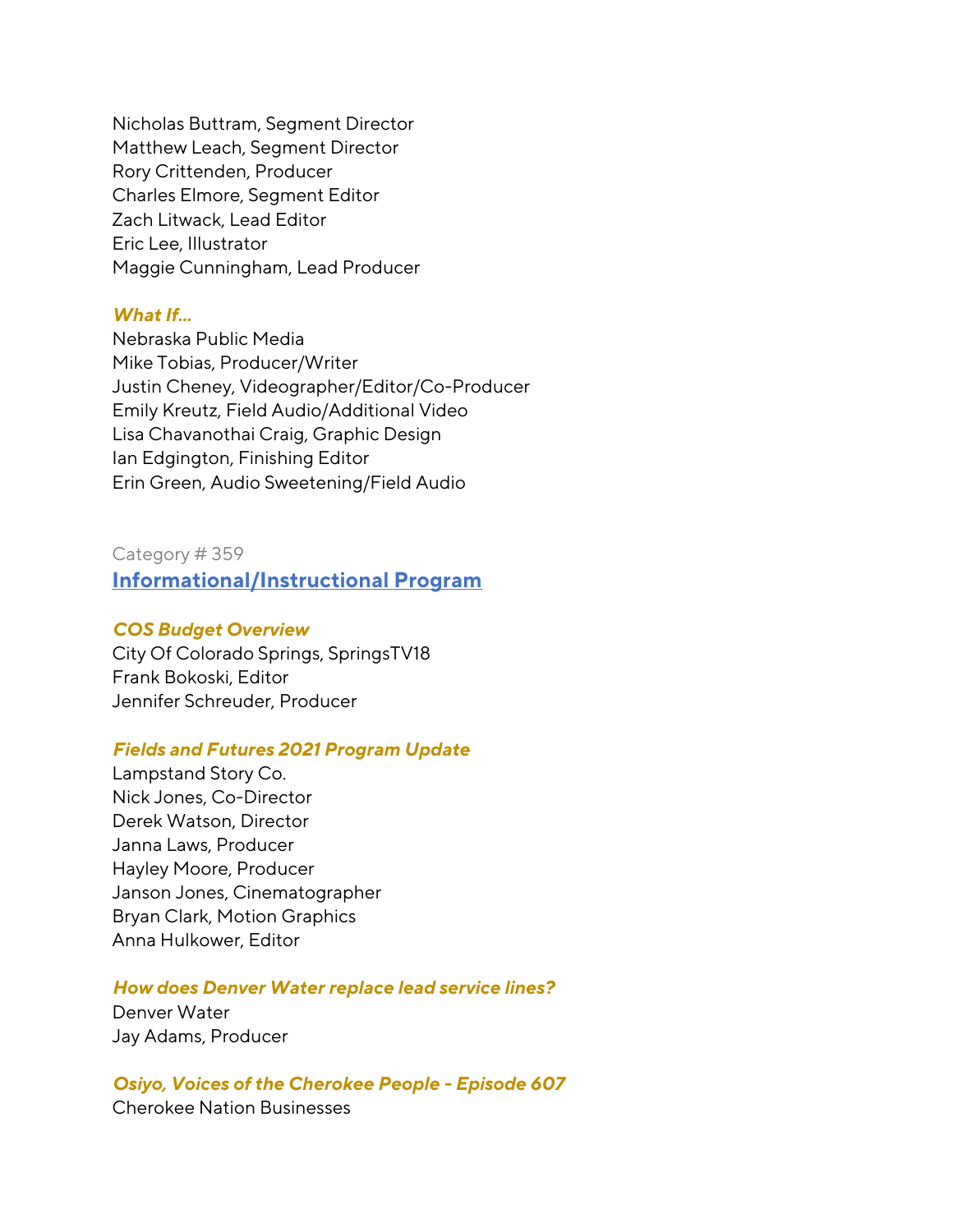Jennifer Loren, Host Jeremy Charles, Director Nicholas Buttram, Segment Director Rory Crittenden, Segment Director LeeAnn Dreadfulwater, Associate Producer Zach Litwack, Lead Editor Viet Nguyen, Segment Editor Eric Lee, Illustrator Dustin Howard, Composer Maggie Cunningham, Lead Producer Charles Elmore, Cinematographer

Category # 360 **Interview/Discussion Program**

### *Ernie Chambers -- Through The Years*

Nebraska Public Media Fred Knapp, Reporter / Host Rebecca Costello, Producer Dennis Kellogg, Producer Ryan Dobesh, Director Tyler Kersting, Editor Dan Smith, Lighting Director Scott Beachler, Graphic Designer

#### *I've Got Issues: 1112 Remembering Bob Dole*

**KTWU** Valerie VanDerSluis, Producer Lyall Ford, Producer Jay Hurst, Set Design/Graphics Bob Beatty, Host

### *Wyoming Chronicle - Senator Mike Enzi*

KCWC Kyle Duba, Videographer, Editor Craig Blumenshine, Producer, Host

Category # 361 **Lifestyle Program**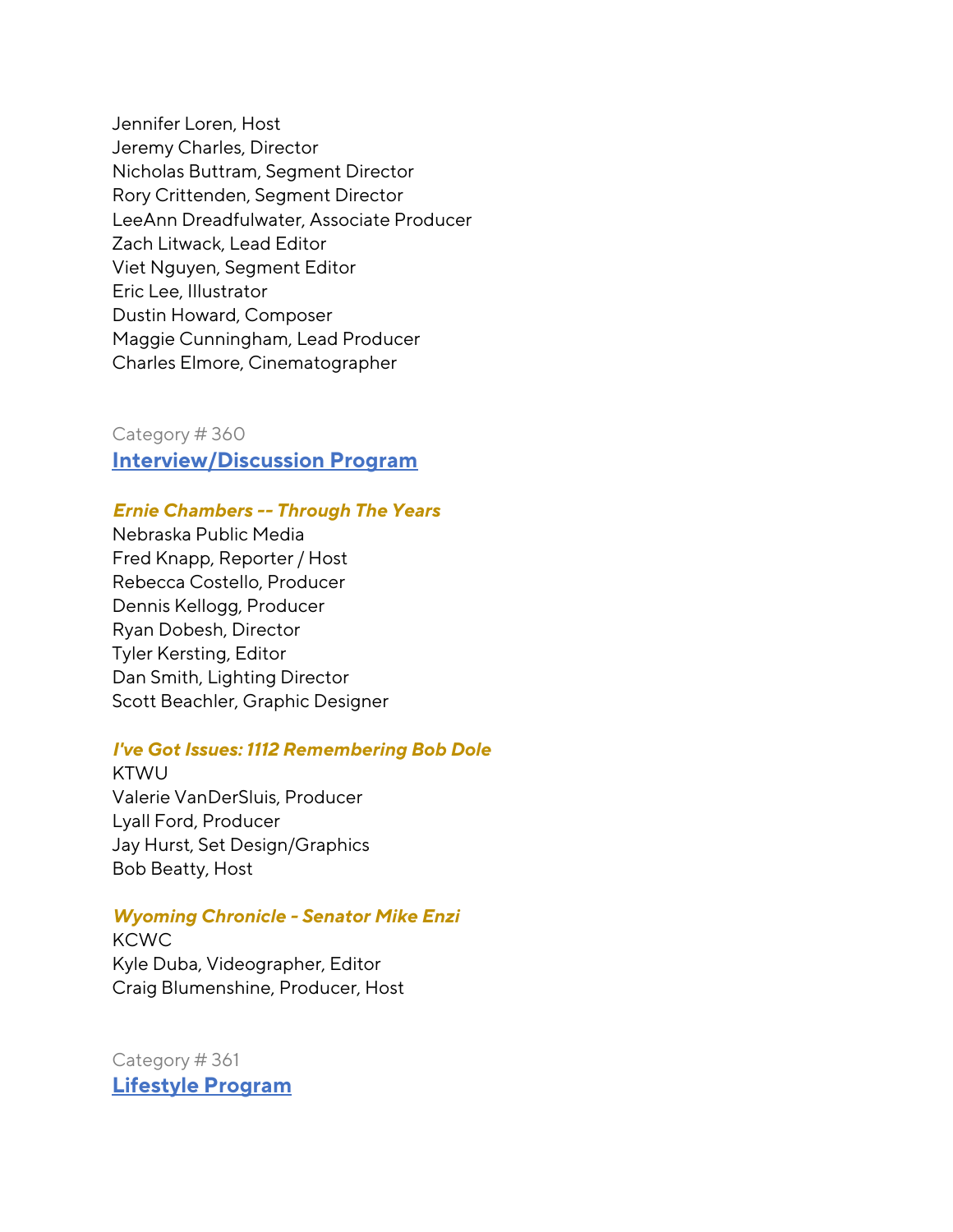## *Fly Fishing Aspen's Gold Medal Waters*

Aspen 82 Spencer McKnight, Producer/videographer/editor Oliver Sharpe, Anchor

### *Labor Day Lift Off Hot Air Balloon Event*

TravelingJules Productions Juliana Broste, Video Journalist

## *The Human gRace Project*

KMGH Travis Lupher, Producer, Director Chad Skinner, Motion Graphics Artist Will Beckingham, Producer, Lighting, Photographer James Rouse, Producer, Host

## *Trips on a Tankful*

KWTV Dana Hertneky, producer Mike Weber, Photojournalist Amanda Taylor, anchor Darrell Vannostran, Photojournalist Jason Calder, Producer Nathan Elliott, writer

# Category # 362

**Magazine Program**

### *Discover Colorado*

KMGH Sarah Moore, Producer, Director, Videographer, Editor

### *Colorado Voices: Mountain Town Housing Crisis*

KRMA Alexis Kikoen, Video Journalist Matthew Thornton, Video Journalist Amanda Horvath, Producer

#### *Nebraska Stories: When the World Changed*

Nebraska Public Media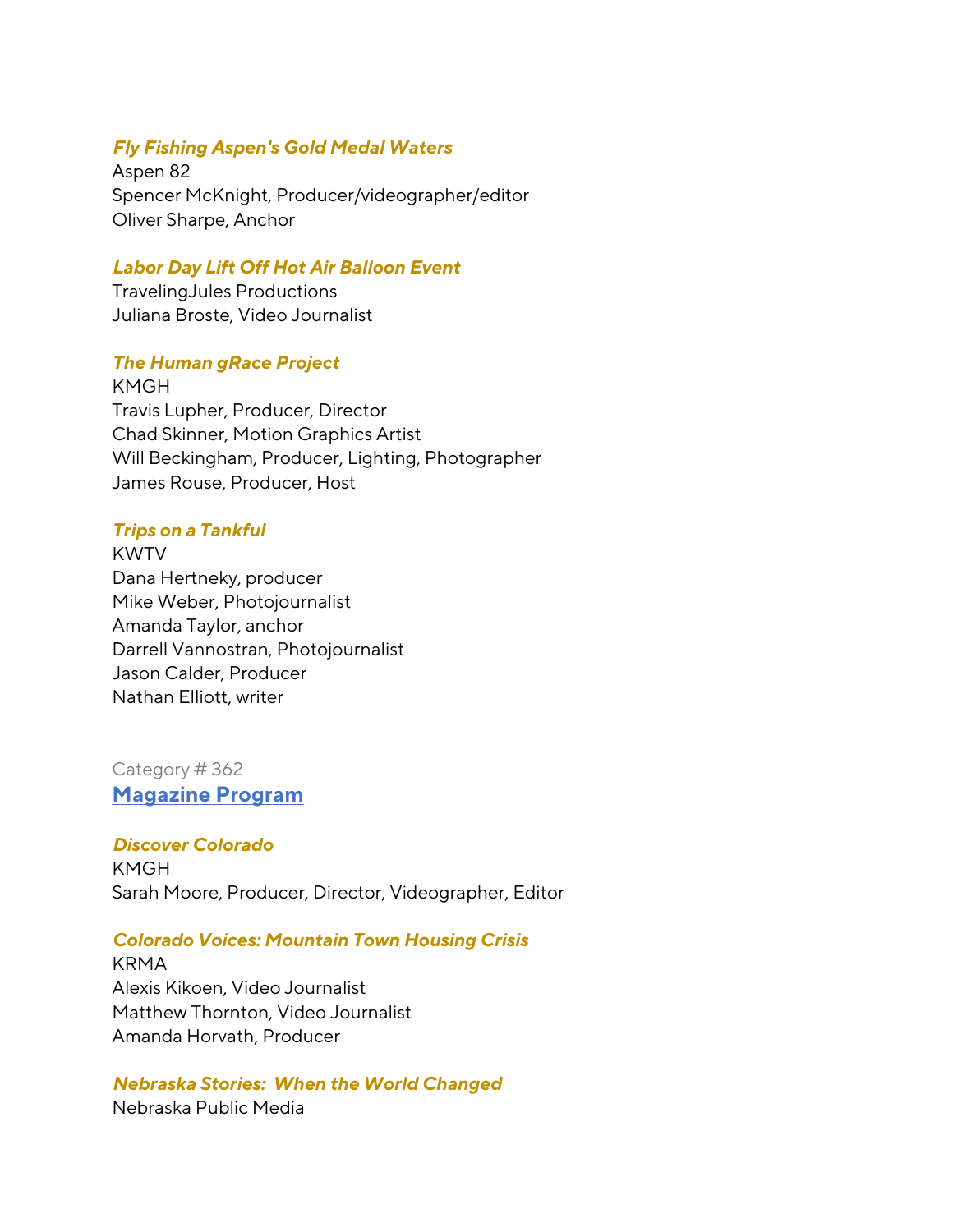Kay M. Hall, Series Producer/Segment Producer Michele Wolford, Series Producer/Segment Producer Christine Lesiak, Segment Producer John Beck, Series Post Editor Werner Althaus, Series Post Production Audio Scott Beachler, Series Animation & Graphics

### *Osiyo, Voices of the Cherokee People - Episode 608*

Cherokee Nation Businesses Jennifer Loren, Host Jeremy Charles, Director Rory Crittenden, Segment Director LeeAnn Dreadfulwater, Associate Producer Charles Clark, Segment Editor Viet Nguyen, Segment Editor Zach Litwack, Lead Editor Eric Lee, Illustrator Maggie Cunningham, Lead Producer

Category # 363 **Nostalgia Program**

#### *Pearl Harbor 80: Connecting Generations*

KDVR Jeremy Hubbard, Producer James Long, Photographer Timothy Davis, Co-Producer

### *Remembering Marty Chernoff*

Mass FX Media Shawna Schultz, Director

### *Turning 100: Bob Hawks-Woodturner*

Eagle Ears Productions Bryan Crain, Producer/Photographer/Editor Tim Yoder, Producer/Photographer

## **SPOT ANNOUNCEMENTS - ENGLISH**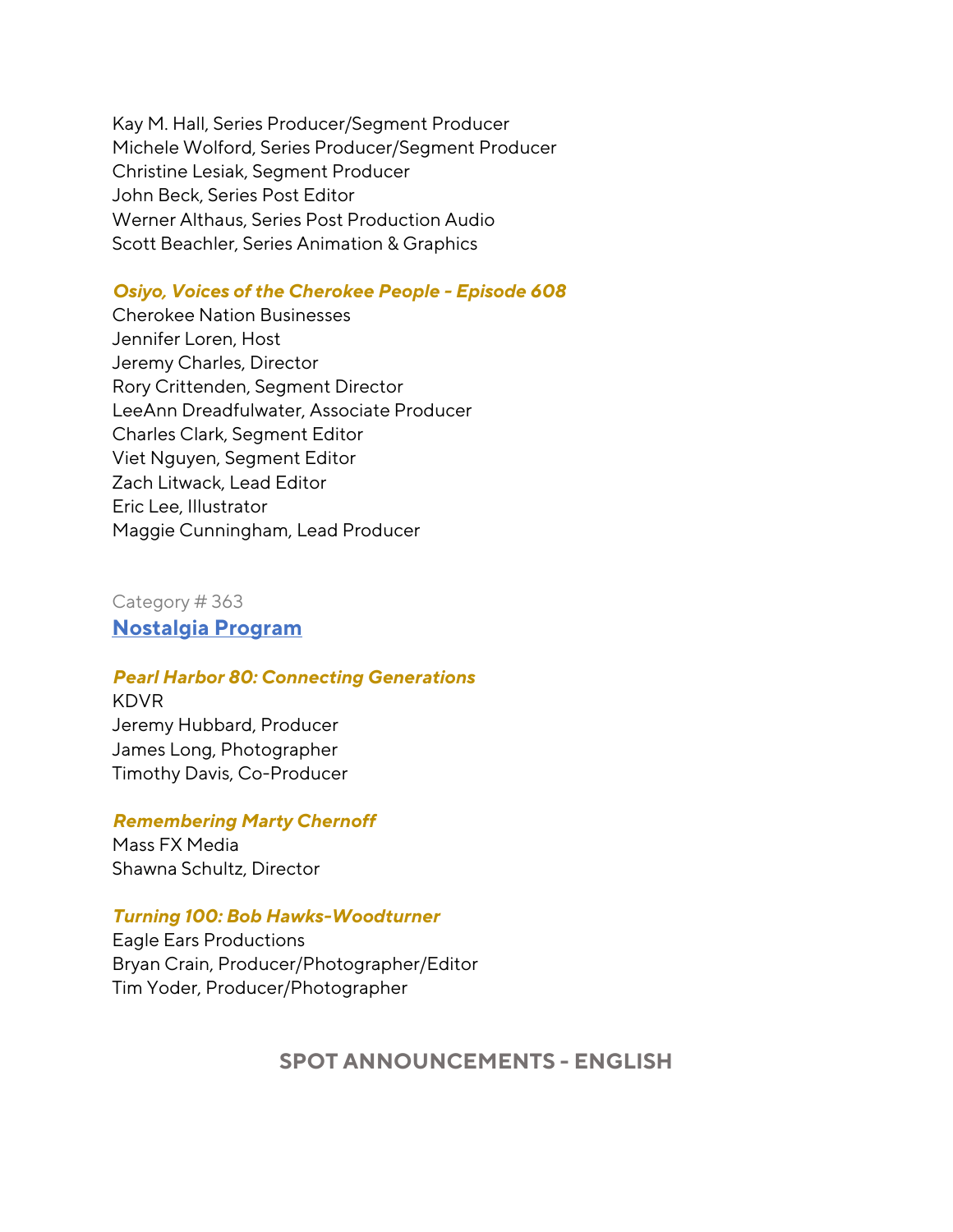## Category # 451 **Public Service Announcement (PSA)**

## *Cleo Parker Robinson Dance STREAM PSA*

Comcast Angela Mateus, Producer/Writer/Director

## *Lifeshare | The Greatest Gift*

Flight Colby Ballard, Producer/Writer Taylor Illgen, Director/Editor Colten Sikes, Cinematographer Christopher Lloyd, Producer

## *Boulder Shooting PSAs*

KUSA Blair Nelson, Producer Bill Reddick, Producer Brian Eloe, Producer Brenna Cardoza, Graphic Artist David Levine, Producer

### *Oklahoma Department of Mental Health - Family Field Guide*

Digital DK Studios Steve Jones, Director

### *Seat Belt Stories*

Flying Giant Productions Melanie McLean Brooks, Director (English)

Category # 452 **News Promotion: Single Spot**

## *Coming Back To Life*

WIBW David Uhler, Producer, Cinematographer, Editor

# *Damon Lane Testimonial*

KOCO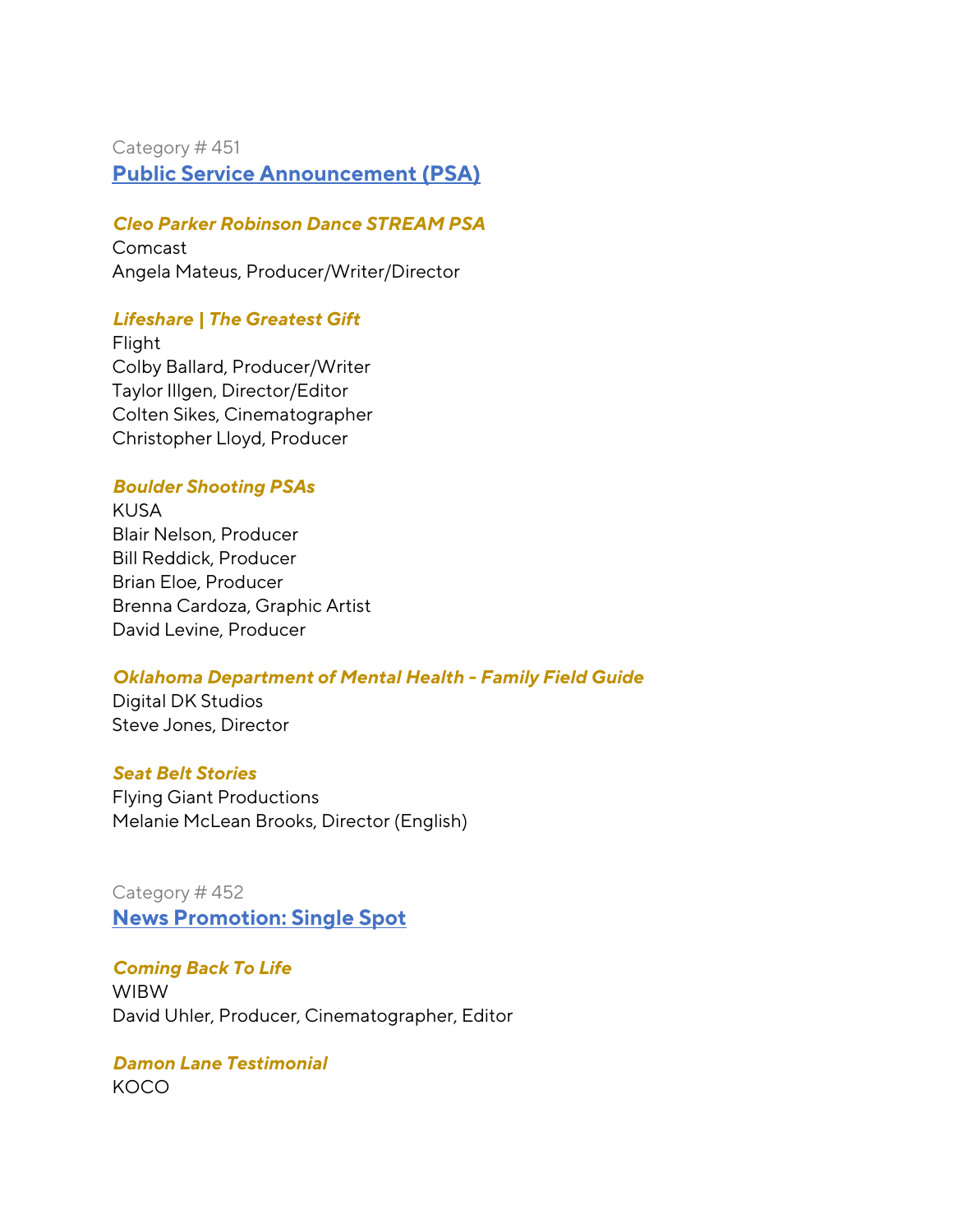Micah Floyd, Producer Editor

### *Denver7: Shining A Light*

KMGH Travis Lupher, Director Brent Chapin, Producer Will Beckingham, Producer Bobby LeFebre, Writer James Tobin, Post Sound Mix Chad Skinner, Motion Graphics Artist

Category # 405 **News Promotion: Campaign**

### *Fact Finder 12 Cold Case Series*

KWCH Dominic Gauna, Writer/Producer Daniel Wise, Writer/Photographer/Editor Rob Gasaway, Graphic Designer

#### *Happy Halloween From Denver7*

KMGH Travis Lupher, Director, Editor Jacob Holland, Key Grip Will Beckingham, Lighting, Producer Chad Skinner, Motion Graphics Artist

### *Next with Kyle Clark*

KUSA Blair Nelson, Producer David Levine, Producer Brenna Cardoza, Graphic Artist Danielle Klein, Videographer Bill Reddick, Producer

Category # 453 **Program / Sports Promotion**

*Rocky Mountain Public Media: Rocky Mountain Sun*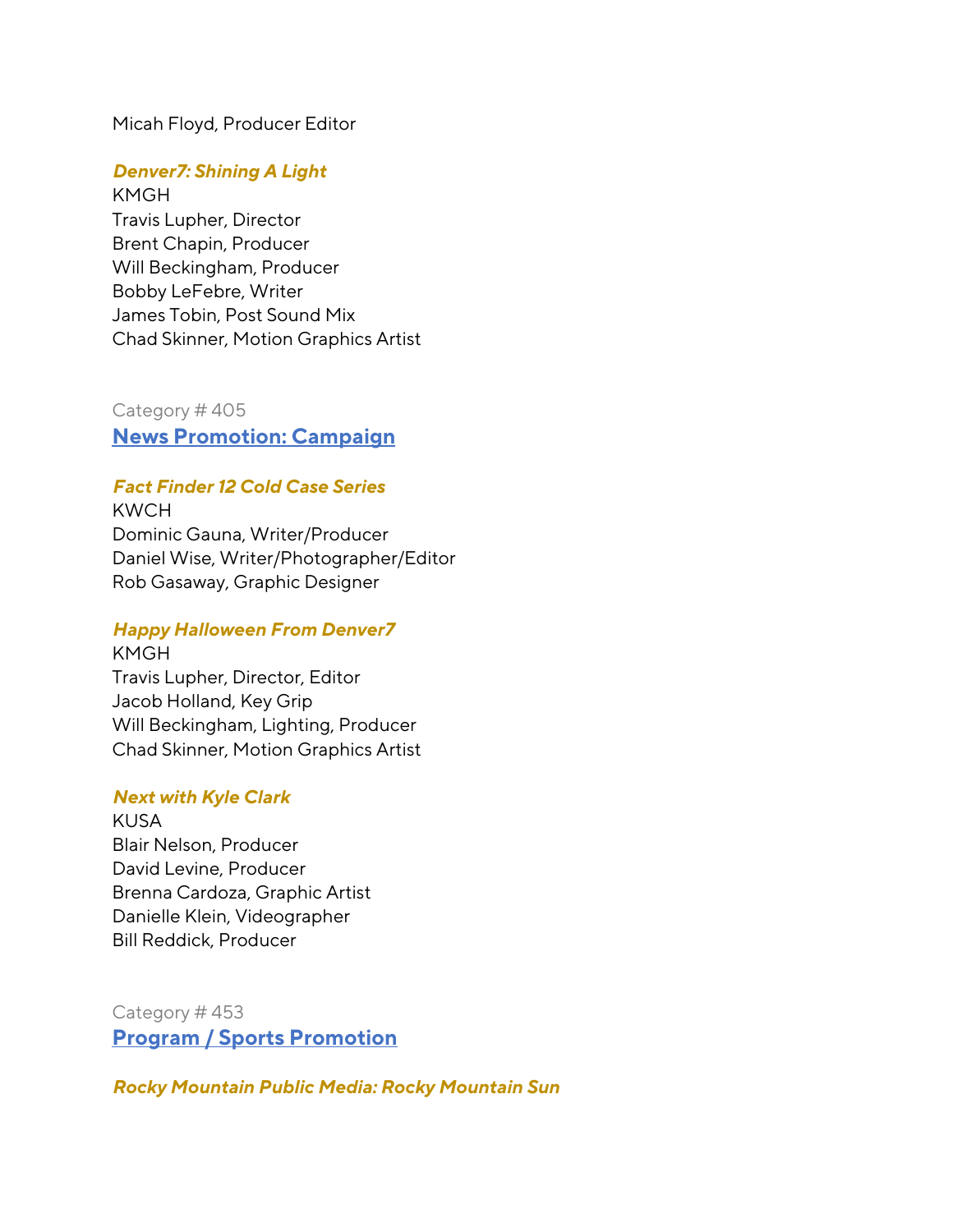KRMA Mike Johns, Creative Producer Kelly Flink, Producer Matthew Thornton, Cinematographer / Producer

### *The Drop: For the People*

KRMA Mike Johns, Creative Producer

#### *Rockies - Play By Their Rules*

AT&T Sportsnet Cody Ulm, Producer Garrison Schott, Editor

### *Rockies - Handcrafted*

AT&T Sportsnet Garrison Schott, Editor Cody Ulm, Producer

Category # 411 **Long Form Promotional Spot**

### *Nebraska Public Media Megan Helberg- Listener Support*

Nebraska Public Media Kelly Rush, Producer/Director Tiffany Johanson, Videographer/Editor Erin Green, Post Audio Engineer Ian Edgington, Post Editor

Category # 454 **Commercial**

#### *AAA Colorado Membership Perks*

KMGH Travis Lupher, Director Will Beckingham, Producer, Photographer Chad Skinner, Producer Eric Fulcher, Lighting Lora Ledermann, Writer, Producer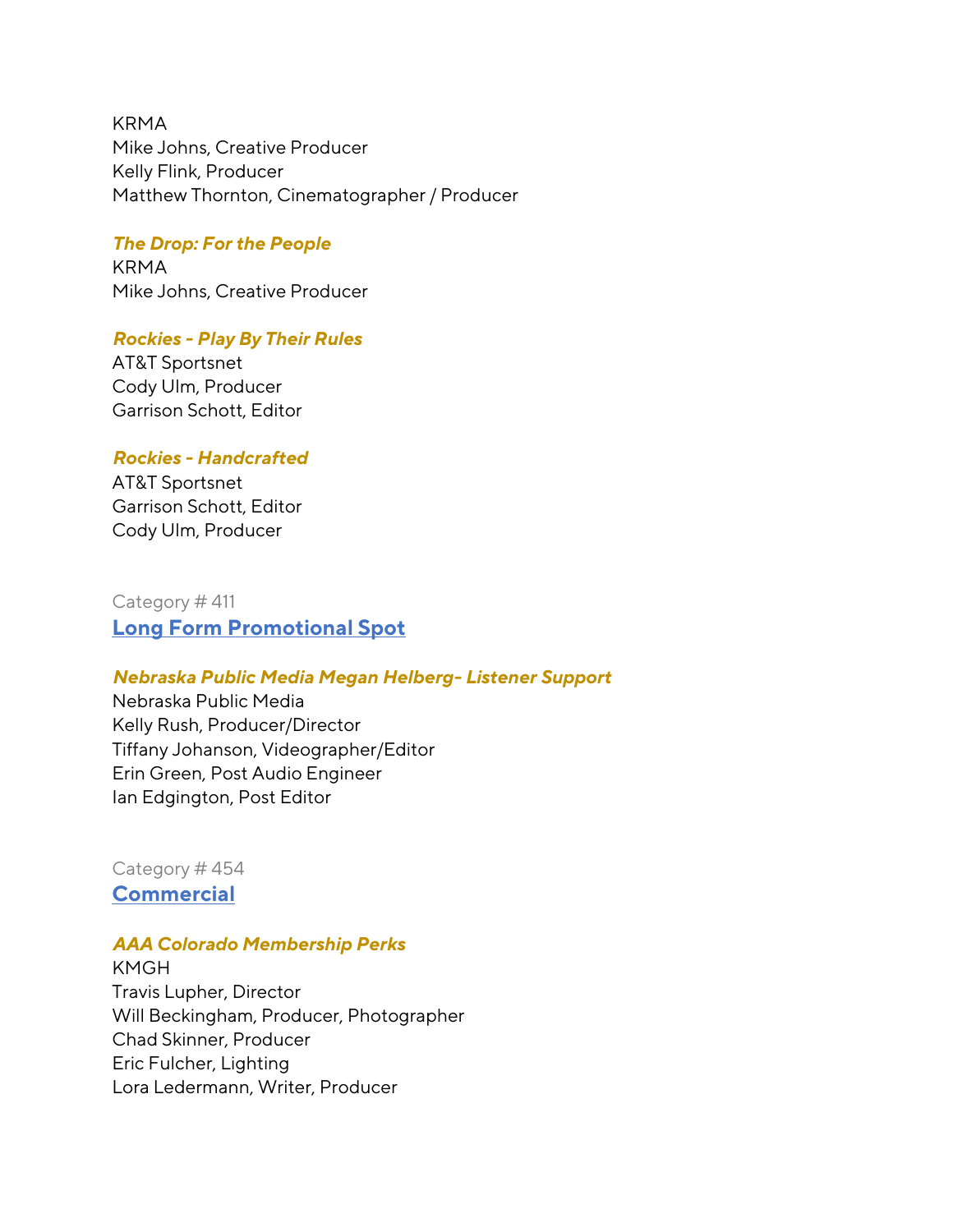### *Colorado Springs Fine Arts Center "Welcome Back"*

Twelve Legs Marketing Jason Carter, Producer, Cinematographer

## *OKC Thunder | Get Your Tickets*

Flight Charles Molleur, Director/Editor/Writer Victoria Fouke, Producer/Assistant Director Christopher Lloyd, Producer Colten Sikes, Cinematographer Michelle McChristian, Producer Colby Ballard, Producer

## *Heartland | North Star*

Flight Christopher Lloyd, Producer Victoria Fouke, Writer/Producer Colten Sikes, Writer/Director/Cinematographer/Editor Colby Ballard, Producer

### *Moments in Park County*

Cactus Productions Preston Randolph, Producer

# **SPECIALTY ACHIEVEMENT - ENGLISH**

Category # 501 **Overall Excellence**

## *A Colorado Where Everyone is Seen and Heard*

KRMA Amanda Mountain, CEO

## *Colorado's News Leader* KUSA Mark Cornetta, General Manager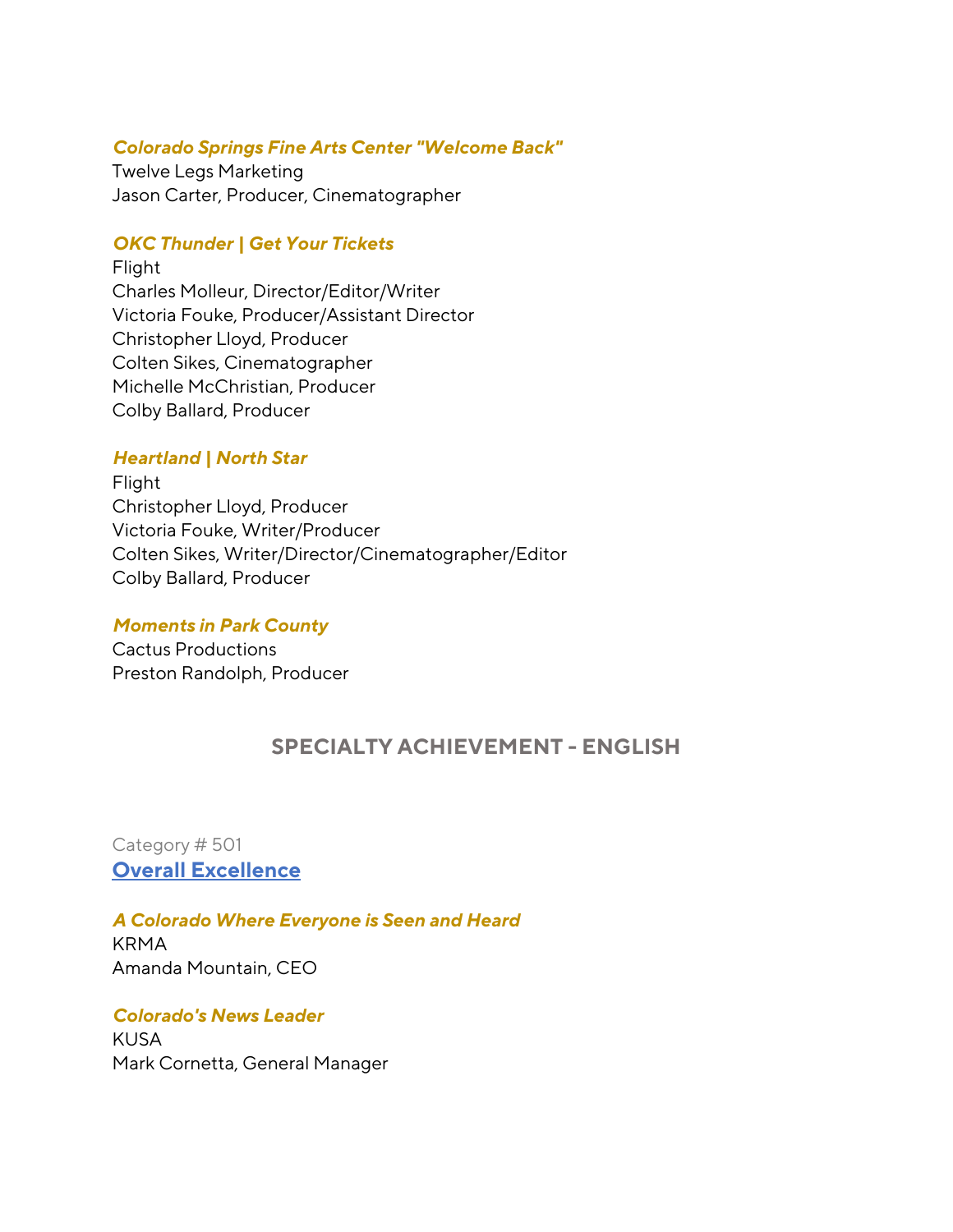### *Denver7:Serving Colorado*

KMGH Dean Littleton, General Manager

### *FOX31*

KDVR Byron Grandy, Vice President & General Manager

## Category # 502 **News Excellence**

*9News Everywhere* KUSA Tim Ryan, Director of Content

### *Denver7 News*

KMGH Holly Gauntt, News Director

*FOX31 News*

KDVR Brian Gregory, News Director

### *Oklahoma's Own News 9*

KWTV Nathan Elliott, News Director

*RMPBS: Colorado Voices* KRMA Linda Kotsaftis, Chief Content Officer

Category # 551 **Journalistic Enterprise**

*Lori Jane Gliha's Enterprise Stories* KDVR Lori Jane Gliha, Investigative Reporter

*Vanderveen Journalistic Enterprise*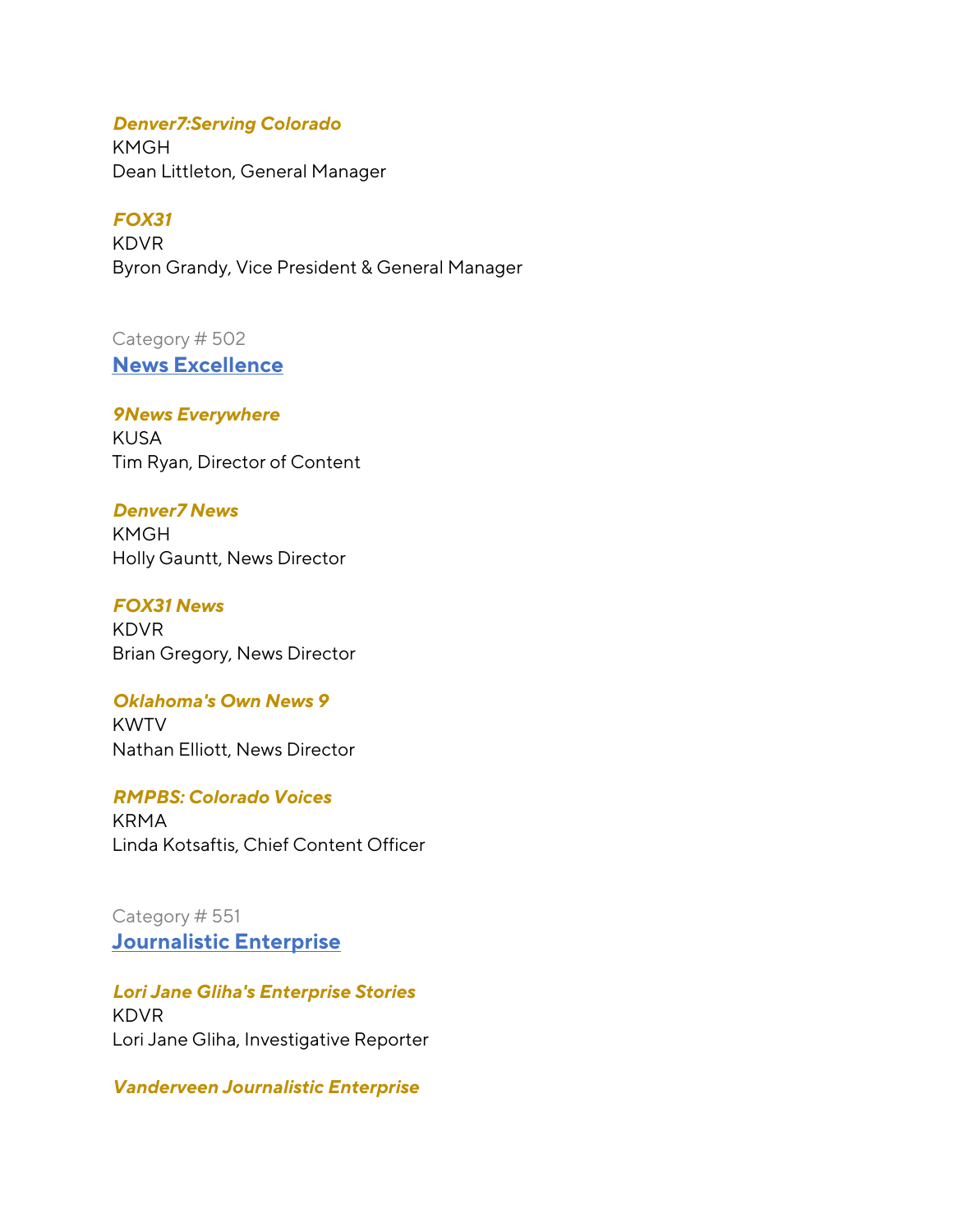KUSA Chris Vanderveen, Producer

### *Aundrea's Final Ride: A Culture In Question*

KMGH Tony Kovaleski, Writer David Klugh, Producer Michael Erickson, Investigative Producer Joe Vaccarelli, Producer Franz Barraza, Photographer Josh Whitston, Photographer

#### *Tent Situation*

KDVR Noah Skinner, Investigative Photographer Lori Jane Gliha, Investigative Reporter Rob Low, Investigative Reporter Isaias Medina, Investigative Photographer Carisa Scott, Producer Kevin Burr, Photographer Robert Pugsley, Photographer Linda Kicak, Producer

## **CRAFTS ACHIEVEMENT - ENGLISH**

Category # 601 **Talent: Anchor - News**

*Ali Meyer: unscripted* KFOR Ali Meyer, Anchor

#### *Anchoring Indoors, Anchoring Outdoors*

KUSA Gary Shapiro, Morning Show Anchor

#### *Karen Larsen KJRH 2NBC Composite*

KJRH Karen Larsen, News Anchor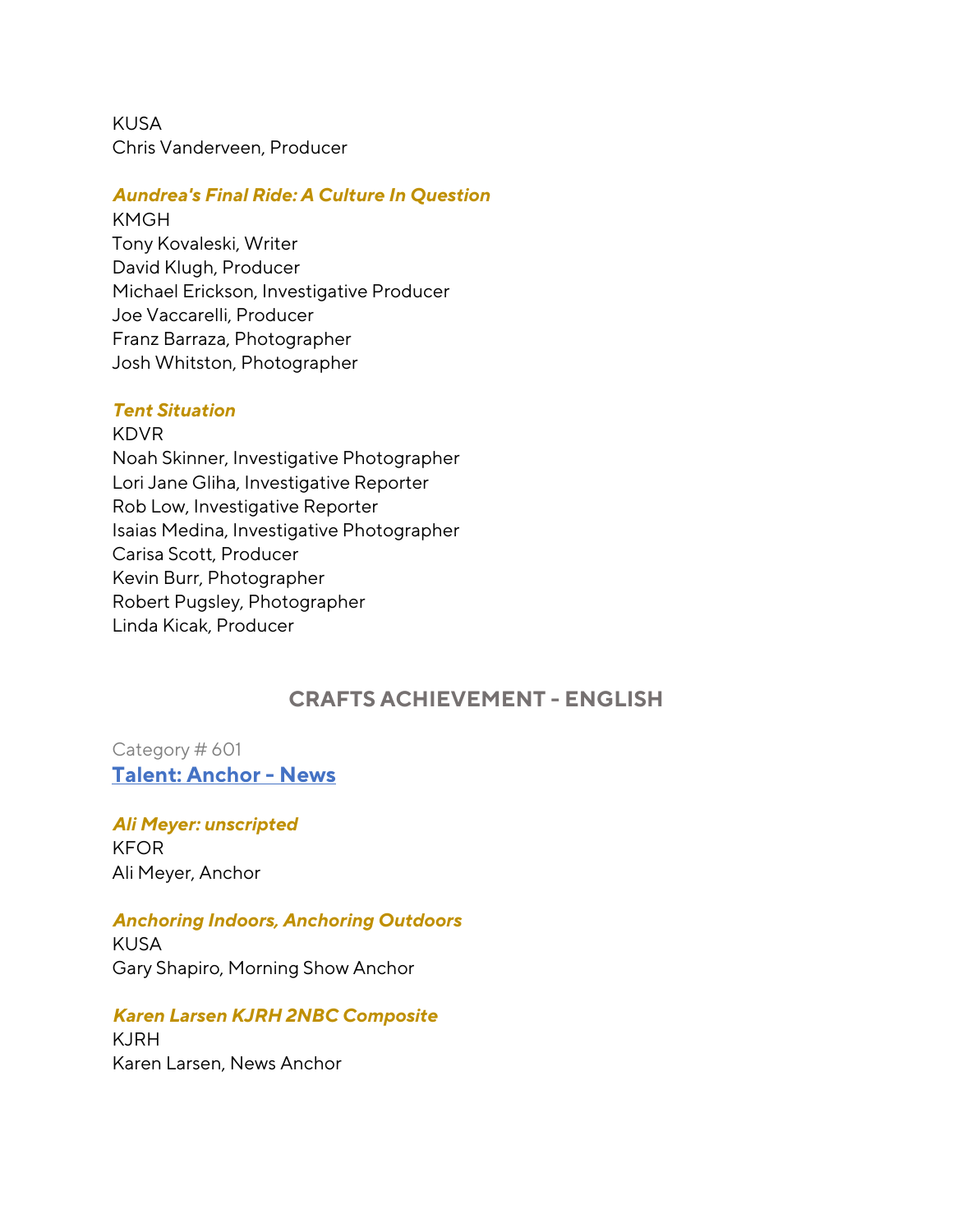*Worst. Year. Ever.* KDVR Jeremy Hubbard, Anchor

Category # 602 **Talent: Anchor - Weather**

### *Dave Fraser Pinpoint Weather*

KDVR David Fraser, Chief Meteorologist

*Fire, Freeze, Wind And Snow With Dave Aguilera* **KCNC** Dave Aguilera, Meteorologist

*Meteorologist and Storm Chaser Emily Sutton* KFOR Emily Sutton, Meteorologist

*Meteorologist Danielle Grant* KUSA Danielle Grant, Meteorologist

Category # 604 **Talent: Reporter - Daily News**

*Almost Missing Slot Is Still Making Slot* KUSA Marshall Zelinger, Reporter

*Another Wild Year*  KUSA Steve Staeger, Reporter

*Carter's Dad's Reporting Reel* KUSA Noel Brennan, Reporter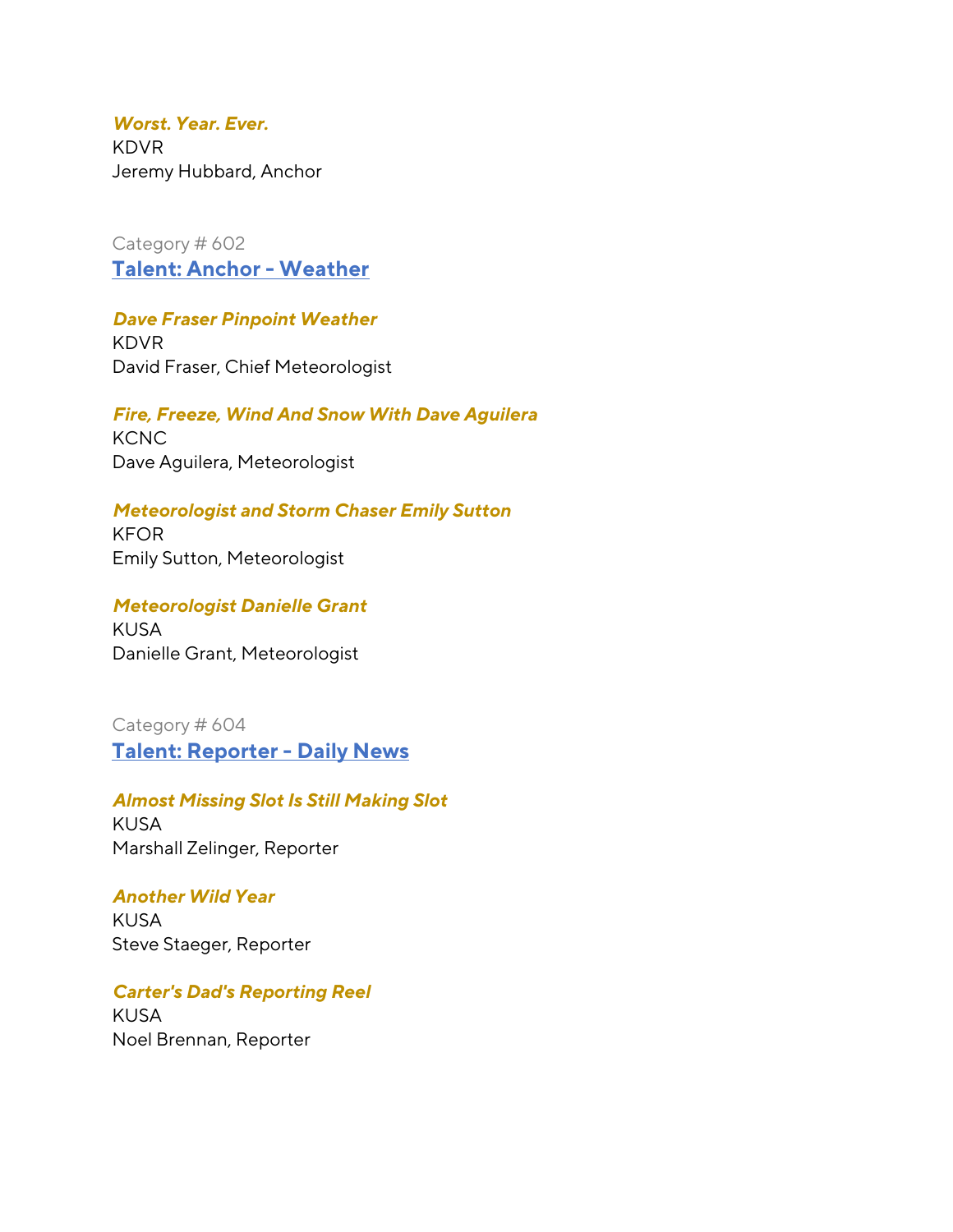Category # 605 **Talent: Reporter - Investigative**

*Best Investigative Reporter Lori Jane Gliha* KDVR Lori Jane Gliha, Investigative Reporter

*Jeremy Jojola Investigates*  KUSA Jeremy Jojola, Reporter

*Tony Kovaleski-2021 Exposing the Unthinkable* KMGH Tony Kovaleski, Reporter

Category # 606 **Talent: Reporter - Live**

## *Eric Lupher LIVE from the Fire Zone*

KMGH Eric Lupher, Reporter

## *Fire + Ice*

KDVR Ashley Michels, Reporter

# *Fun and Olympic Games.*

KUSA Matt Renoux, Reporter

## *It Feels Like Armageddon!*

KMGH Russell Haythorn, Reporter

## *Scotty Gange Reporter Reel: Live and feeling alive*

KUSA Scotty Gange, Reporter

Category # 607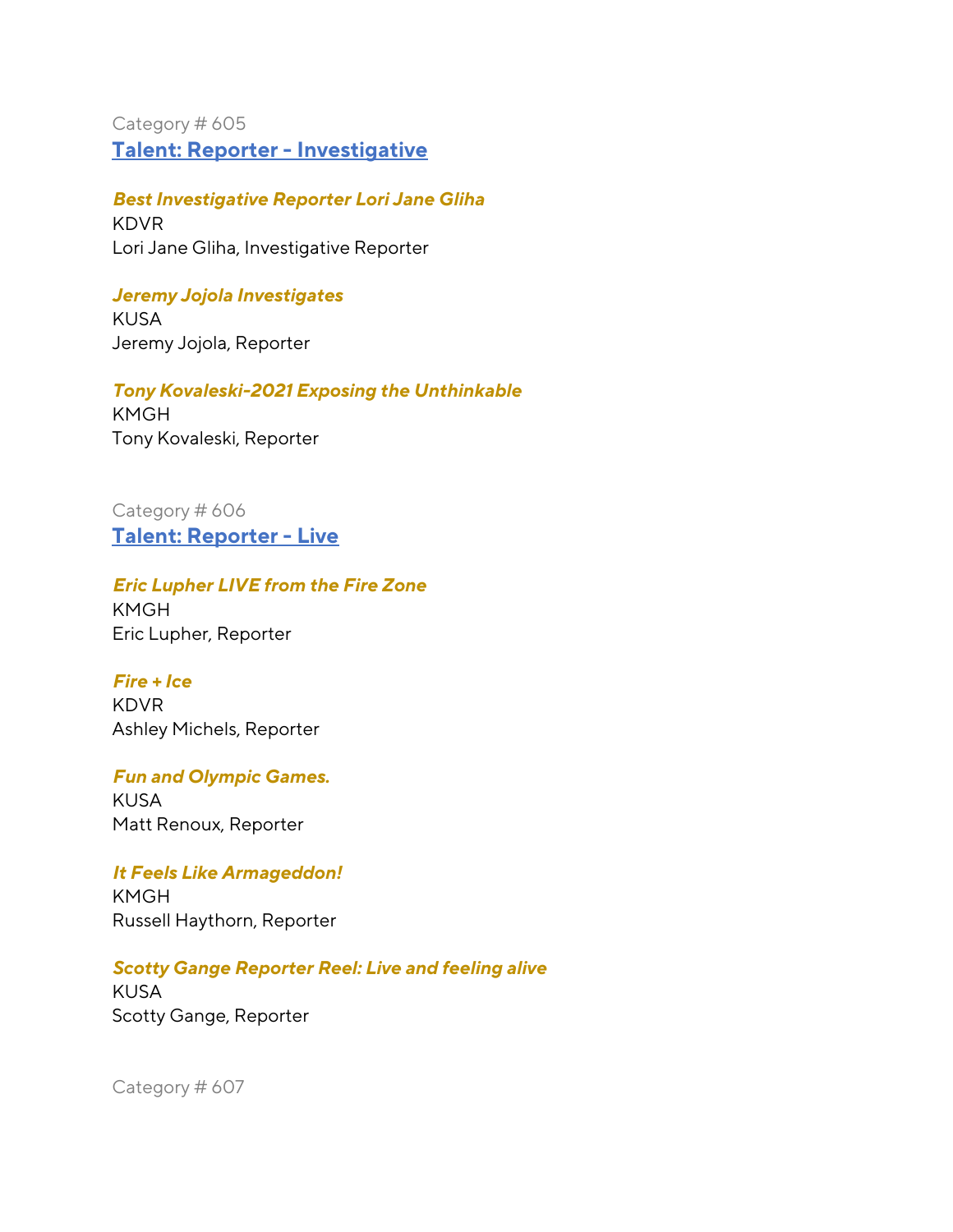## **Talent: Reporter - Specialty Assignment**

*Alex's Storytelling* KUSA Alexandra Lewis, Reporter/Writer

### *Something to smile about in 2021*

KMGH Jason Gruenauer, Reporter

*The Great Divide: Politics in a Post-Truth World*

KMGH Meghan Lopez, Political reporter

### *Voices of Change*

KUSA Nelson Garcia, Reporter

Category # 608 **Talent: Program Host/Moderator**

*Mike Tobias, "What If..." Host* Nebraska Public Media Mike Tobias, "What If..." Host

## *New in Denver in 2021*

TravelingJules Productions Juliana Broste, Host

*Oliver Sharpe: The Daily Update* Aspen 82 Oliver Sharpe, Host

*Play It Loud - Kierston White* Outsiders Productions Adam Hampton, Host

Category # 609 **Live News Producer**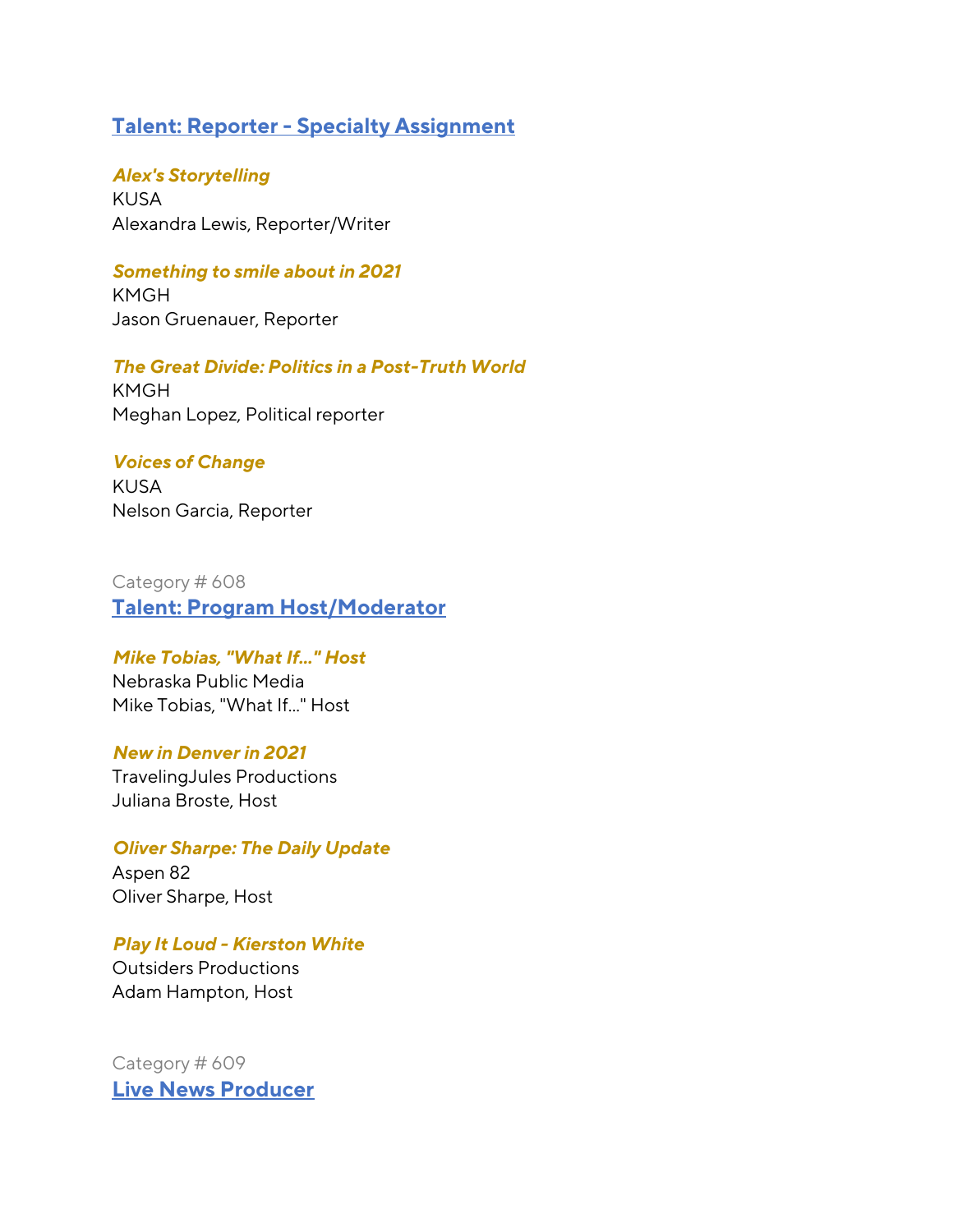## *Mastering The Craft*

KMGH Alli Friedman, Producer

### *Working on the night news*

KUSA Nathan Higgins, Producer

## Category # 610

**Writer: News**

## *Katie Eastman* KUSA Katie Eastman, Writer

## *Mary Ann's Son Writing Entry -- Vanderveen Composite*

KUSA Chris Vanderveen, Writer

# *The Write Stuff*

KUSA Noel Brennan, Writer

## *Write a Way*

KUSA Nelson Garcia, Writer

## Category # 651 **Writer: Program**

## *Nuclear Option*

KDVR Jeremy Hubbard, Writer

## *Mickey, Bobby, Steve and Harold* KDVR Jeremy Hubbard, Writer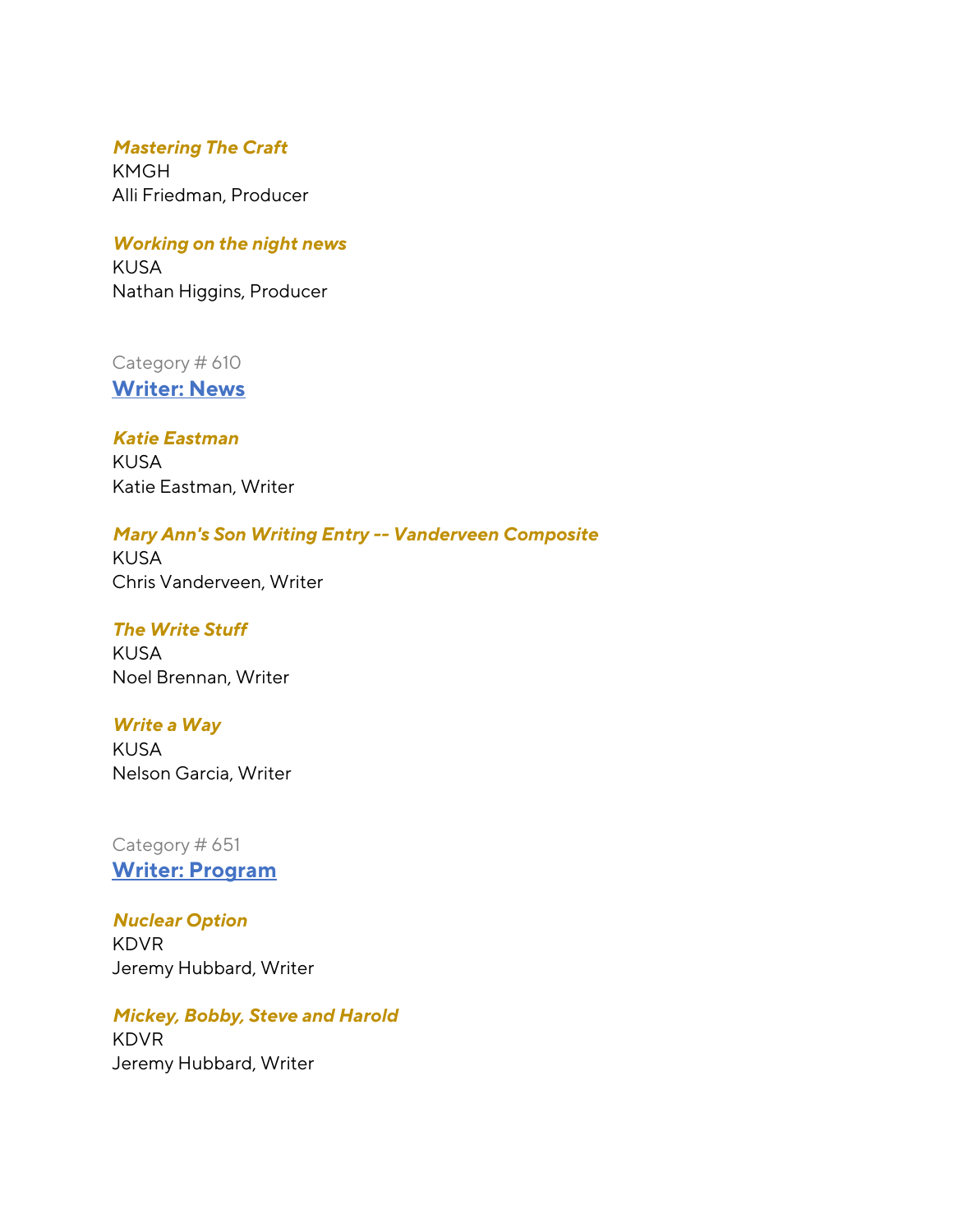#### *Play It Loud - Stephen Salewon*

Outsiders Productions Adam Hampton, Writer

Category # 652 **Editor: News** 

## *Editing with a 'G'*

KUSA Geoff Sawtell, Editor

#### *Hansen Composite*

KUSA Chris Hansen, Editor

## *Hey Darren, can I get a few days on this edit?*

KUSA Michael Grady, Editor

## *I Had No Idea Unicorns Smelled That Bad!* KWCH George Taylor, Editor

Category # 653 **Editor: Program**

### *Garrison Schott 2021 Promotions Editor* AT&T Sportsnet

Garrison Schott, Editor

*Nunez Editing Composite* KCNC Mike Nunez, Editor

*Travis Lupher Editing Composite* KMGH Travis Lupher, Editor

#### *Aundrea's Final Ride: A Culture In Question*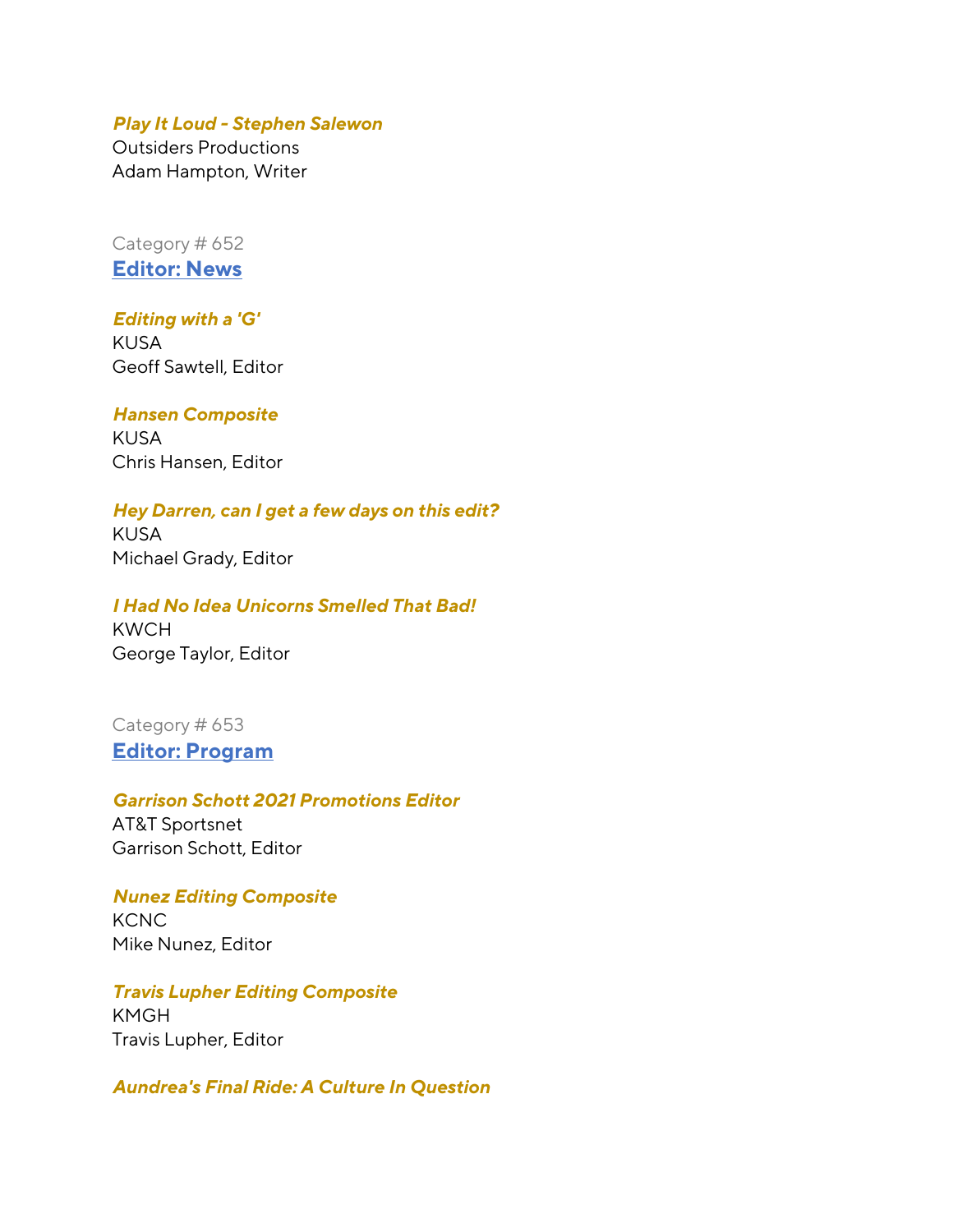KMGH Michael Erickson, Editor

*News Matters* Malone Media Group/Fast Forward Films Brian Malone, Editor

Category # 654 **Photographer: News/Sports/Program**

*Hansen Composite* KUSA Chris Hansen, Photojournalist

## *Kodak Cole*

KUSA Thomas Cole, Photographer

Category # 620 **Video Journalist** 

*Cole for Rose* KUSA Thomas Cole, Video Journalist

### *Evan Kruegel Video Journalist*

KDVR Evan Kruegel, Video Journalist

*How Heavy is That Camera? Anne Herbst Video Journalist Composite* KUSA Anne Herbst, Solo Video Journalist

*One Woman Band*  KUSA Jaleesa Irizarry, Multimedia Journalist

*Scarred: More Than Just A Fire. More Than Just An MMJ* **KCNC**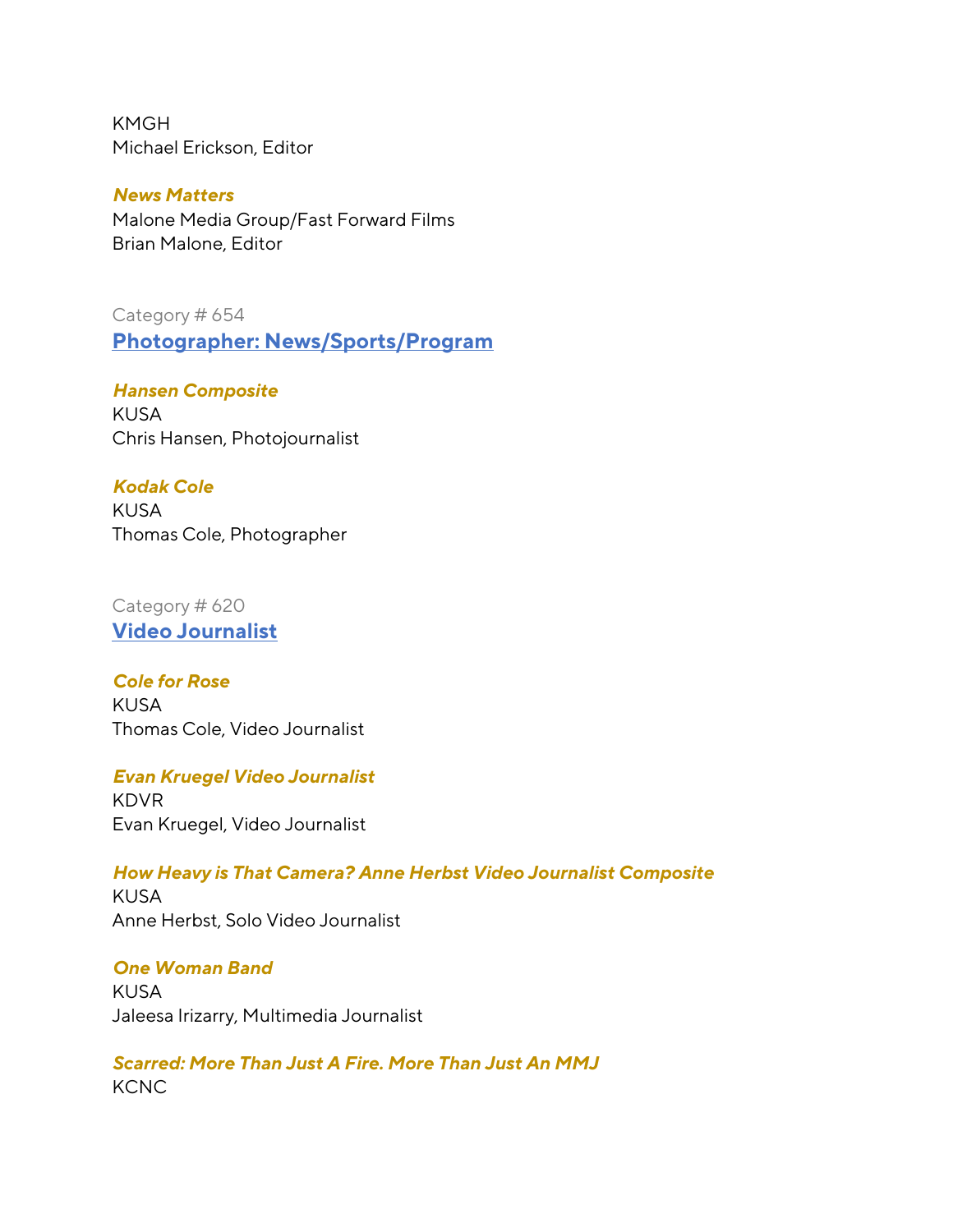### Dillon Thomas, Multimedia Journalist

Category # 621 **Graphic Arts**

### *2021 Colorado Rockies Animations*

AT&T Sportsnet Richard Ealom, Designer Brian Rouse, Designer Benjamin Makovsky, Designer Caz Perez, Designer Jeff Meyer, Designer Laura Berzins, Designer

### *9News 2021 Tokyo Graphics Package*

KUSA Tristan Peterson, Lead Motion Designer Emily Holler, Lead Motion Designer Dakota Hitt, Motion Graphic Designer Eleni Hosack, Motion Graphic Artist & Sound Designer

### *A Lot On My Tem-Plate: Chad's Motion Graphics*

KMGH Chad Skinner, Motion Graphics Artist

#### *Ryan Lorg, Back in Time Open*

**OETA** Ryan Lorg, Graphic Developer

### *Wait, is that REALLY the render time?!*

KUSA Geoff Sawtell, Graphic Designer

### **English: Categories with No Nominees**

- Morning Newscast Markets 1-49
- Diversity/Equity/Inclusion News Single Story
- Entertainment Program / Event Coverage
- Nostalgia Program Short Form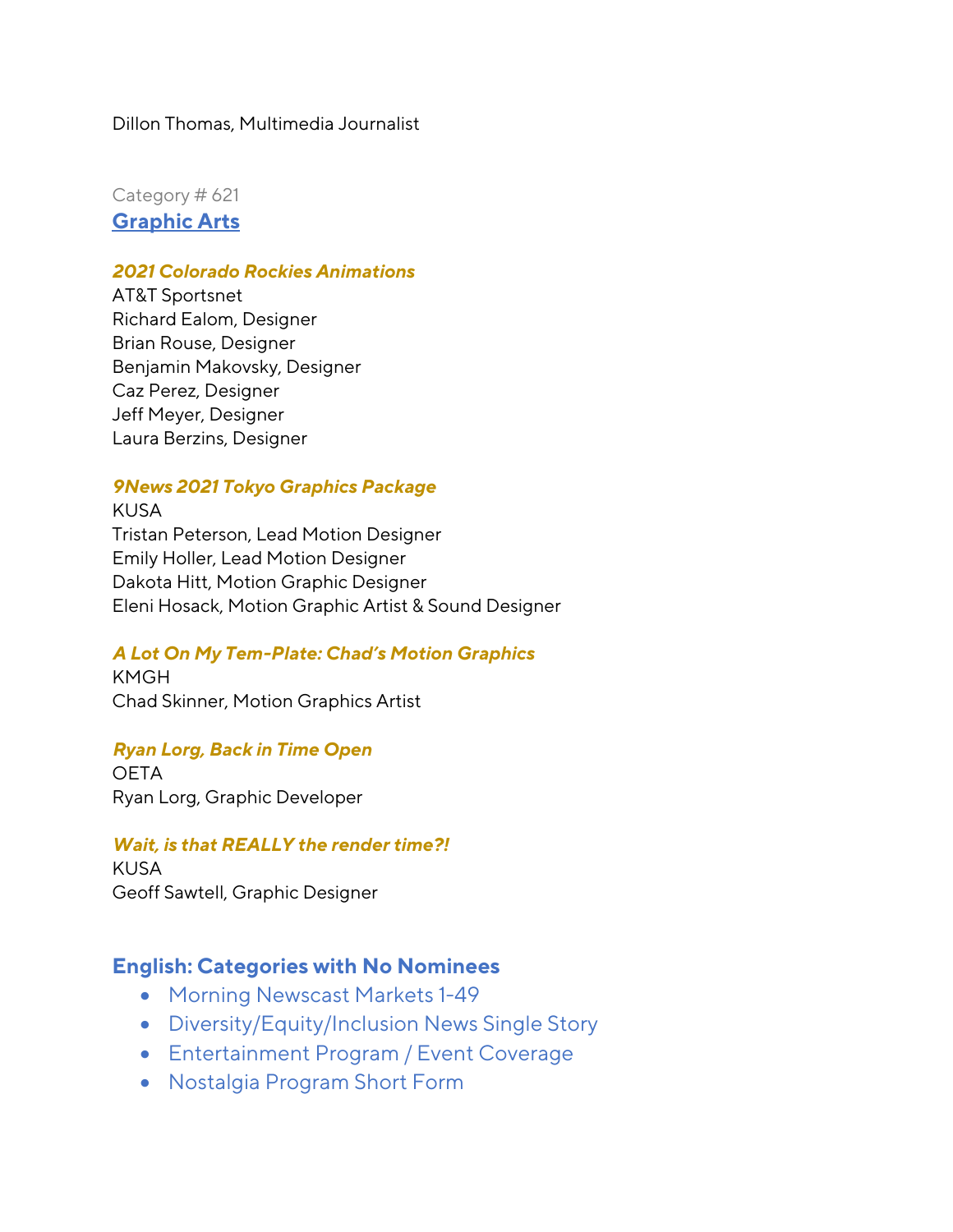- Interactive Video
- Sports Excellence
- Talent: Sports Anchor
- Craft: Director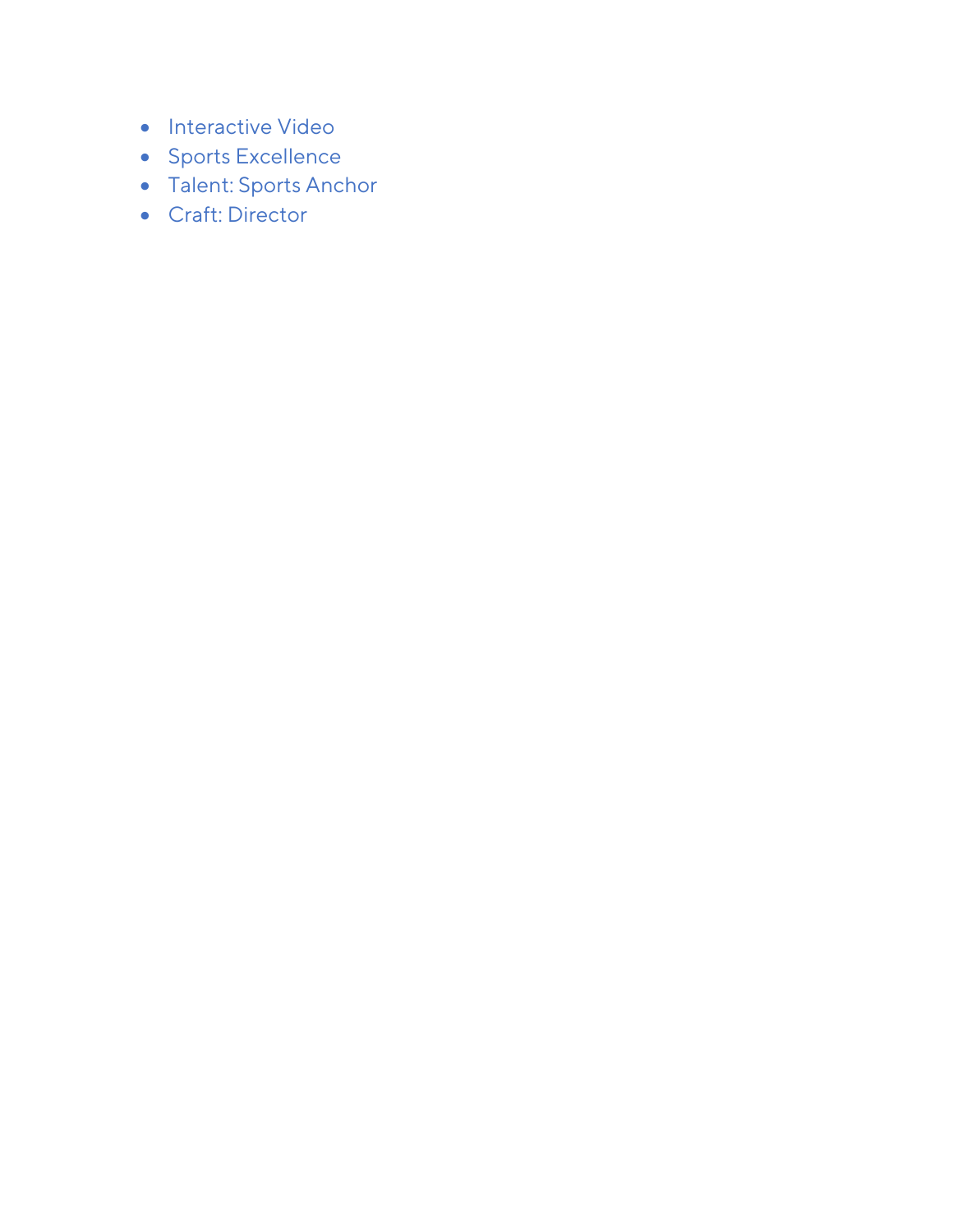# **SPANISH NOMINEES: HEARTLAND CHAPTER EMMY COMPETITION**

165 **News Reporting - Spanish**

*Donde come uno; comen todos*  KDEN Yesmani Gomez, News Anchor

## *Como un héroe; Kendrick Castillo*

KDEN Yesmani Gomez, News Anchor

*Final Verde* KDEN Johan Castellanos, Reporter

# *Un Milagro Navideño*

**KCEC** Rita Sibaja, Reporter Eduardo Flores Rodriguez, Photographer/Editor

## *Sabores De Colorado*

**KCEC** Jesus Carrasquel, Producer Eduardo Flores Rodriguez, Photographer/Editor Juan Carlos Gutierrez, Segment Producer

Category # 365 **Programs - Spanish**

## *Latin Beats El Sonido de las Américas*

KDEN Paulina Castro, Creative Services Producer Yesmani Gómez, Anchor Silvana Effio, Anchor María Bolivar, Producer Jake Mankin, Technical Director Marcela De La Mar, Coordinating Producer Dustin Knock, Coordinating Producer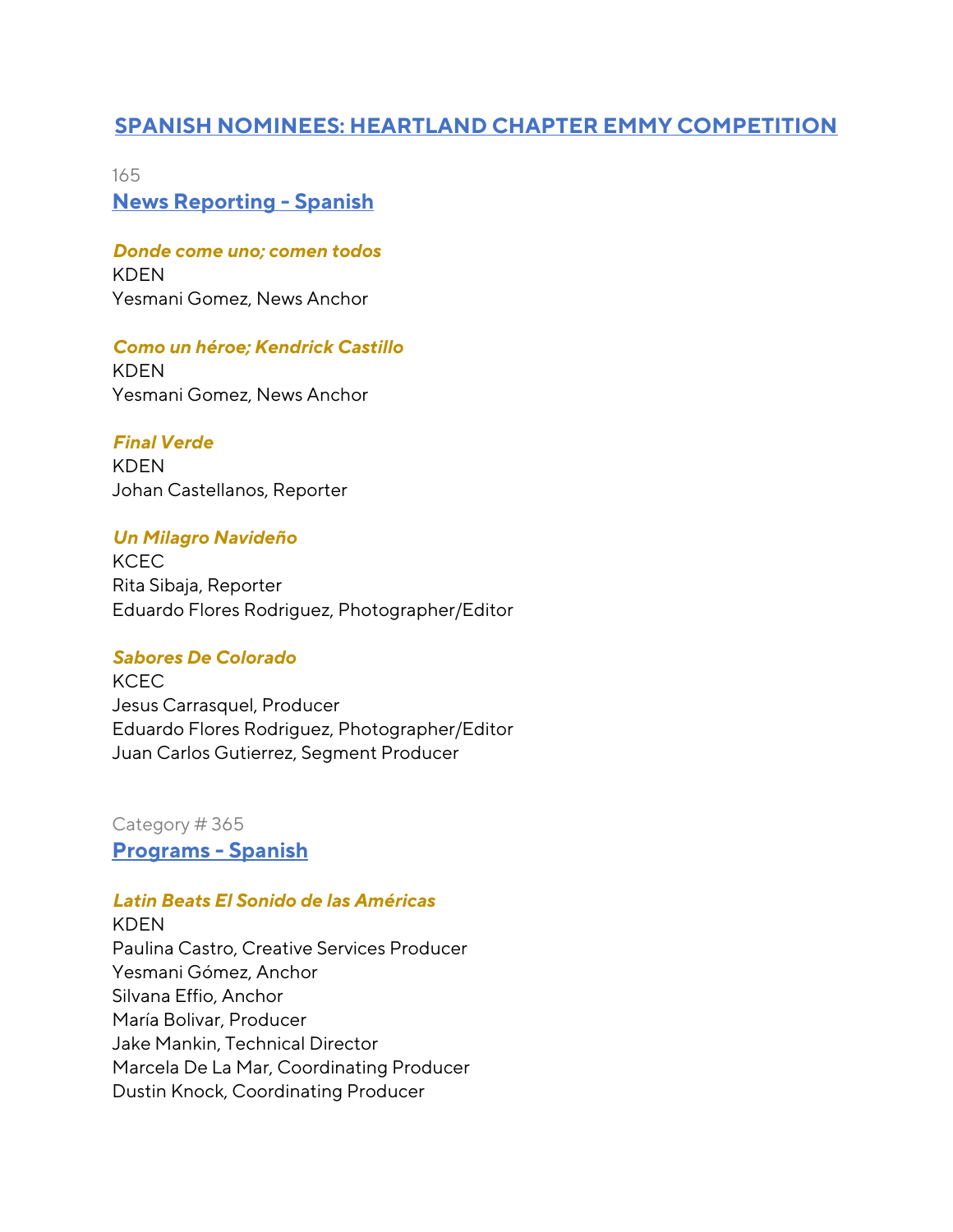Category # 455 **Spot Announcement - Spanish**

## *Hazlo Por Mi*

**KCEC** Javier Mantilla, VFX Artist/ Producer Don Daboub, Concept Artist Juan Acevedo, Concept Artist/Script Writer/Video Editor

## *La Victoria Se Logra En Equipo*

**KCEC** Don Daboub, Concept Artist Javier Mantilla, VFX Artist/ Producer Samuel Bernal, Concept Artist/Script Writer Juan Acevedo, Production Artist/Video Editor/Sound Designer

## Category # 655 **Crafts - News - Spanish**

### *Infórmate. Prepárate. Protégete.*

KDEN Paulina Castro, Creative Services Producer

### *Me, myself, and my camera*

KDEN Erick Valenzuela, Photojournalist

*Cielito Lindo* KDEN Alejandro Hernandez, Photographer

## **Spanish: No nominees in these categories**

- Evening Newscast / News Special
- Breaking/Spot/Continuing Coverage/Team Coverage
- Sports
- Talent: News
- Craft: News Producer